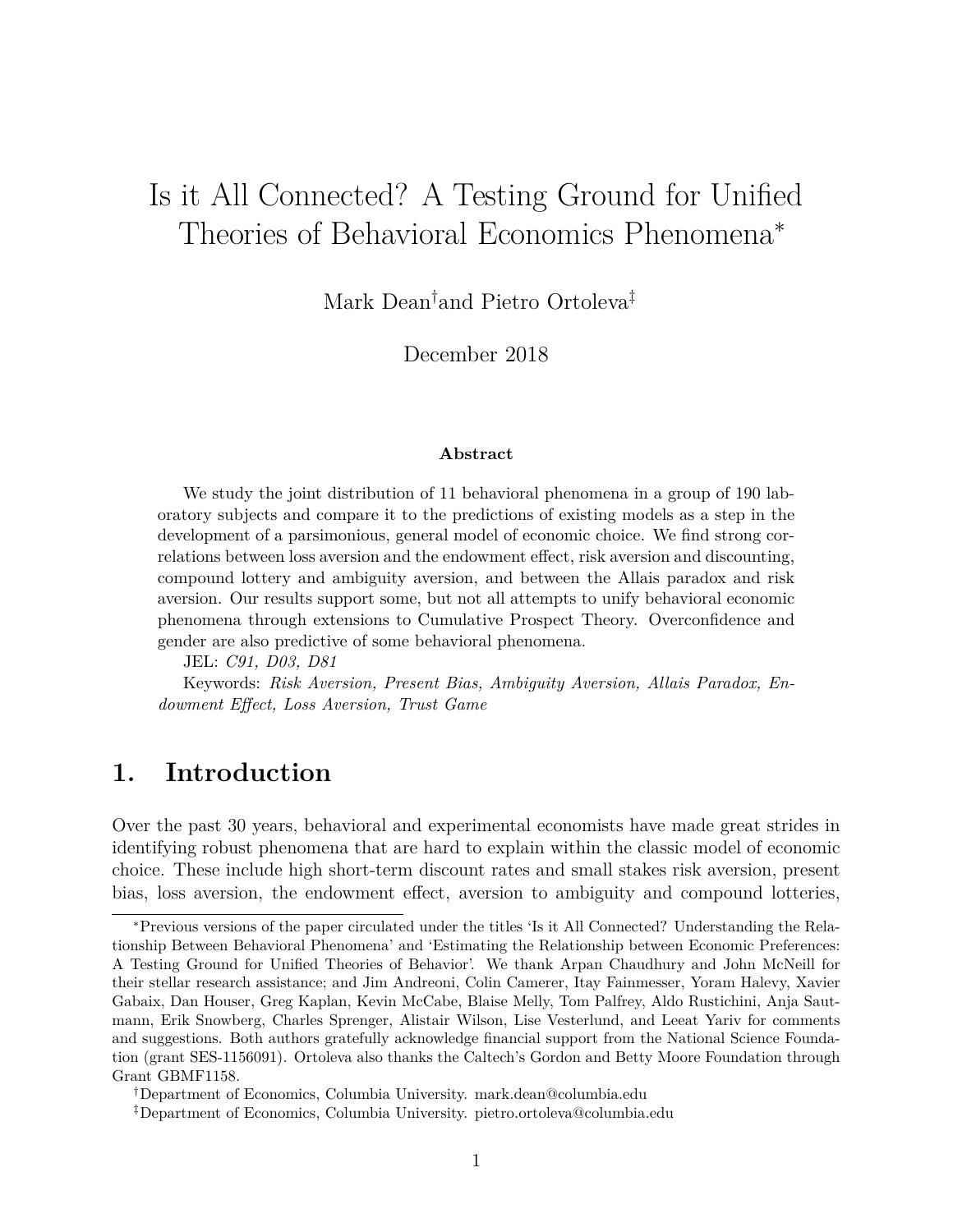the common ratio and the common consequence effects in choice under objective risk, and sender/receiver behavior in trust games.<sup>1</sup> In response to these findings, there has been an enormous amount of research within experimental economics aimed at understanding the nature of each of these behaviors. However, much less attention has been paid to understanding the links between them.<sup>2</sup>

In this paper we document the empirical relationship between the 11 phenomena listed above. We use a laboratory experiment to measure each of them in a group of 190 undergraduate subjects, along with data on demographic characteristics, cognitive ability and personality. We estimate features of the joint distribution of these behaviors in the study population, and compare them to the implications of existing behavioral models.

Our primary aim is to provide data with which to test and develop *parsimonious* models of economic choice that can capture *many* features of behavior with a *small* number of parameters. The construction of such models is of first-order importance for the systematic application of behavioral economic insights to mainstream economic analysis. Previous authors have lamented the twin problems of 'model' and 'anomaly' proliferation in behavioral economics (e.g., Fudenberg [2006]). A tractable workhouse model would also greatly benefit policy-makers for policy design and cost-benefit analysis. As we discuss below, recent theoretical work has suggested that a unified behavioral economic model may be feasible. At the same time, there is no point in developing theoretical models that tie different behaviors to the same underlying parameters if these behaviors are not, in fact, related. In this paper we aim to document the empirical links between different behaviors in order to inform this important theoretical project. Our underlying assumption is that if two behaviors are driven by some common underlying parameter, then variance in this parameter in the population should lead to a correlation between these behaviors in our data.

Section 3 provides an overview of the correlations we find in our data, which we then explore in more detail using regression analysis. We organize our findings in four subsections. First, we study the relationship between choices under different types of risk (where probabilities are explicitly stated) and uncertainty (where they are not). We find a strong relationship between loss aversion and the endowment effect, and between attitudes to risky, uncertain and compound prospects, with ambiguity and compound lottery aversion particularly strongly linked. The common ratio and common consequence effect are related to each other and to risk aversion. Subjects who violate independence in the risk domain are also more likely to do so in the domain of uncertainty. However, there is no correlation between the magnitudes of these violations. Surprisingly, we also find a significant relationship between the endowment effect and ambiguity aversion. Overall, a principal component analysis identifies three factors for these choices: one related to risk, uncertainty and compound attitudes; one to the endowment effect and loss aversion; and one to the common ratio and common consequence effects.

Second, we examine the links between choices in the time domain and attitudes to risk

<sup>&</sup>lt;sup>1</sup>See section 2.1 for an explanation of these measures.

<sup>2</sup>Notable exceptions include Benjamin et al. [2013], Andersen et al. [2008], Burks et al. [2009b], Dohmen et al. [2010], Cohen et al. [2011], Anderson et al. [2011], Gillen et al. [2015] and Stango et al. [2016]. We refer to Section 5 for a review of the literature.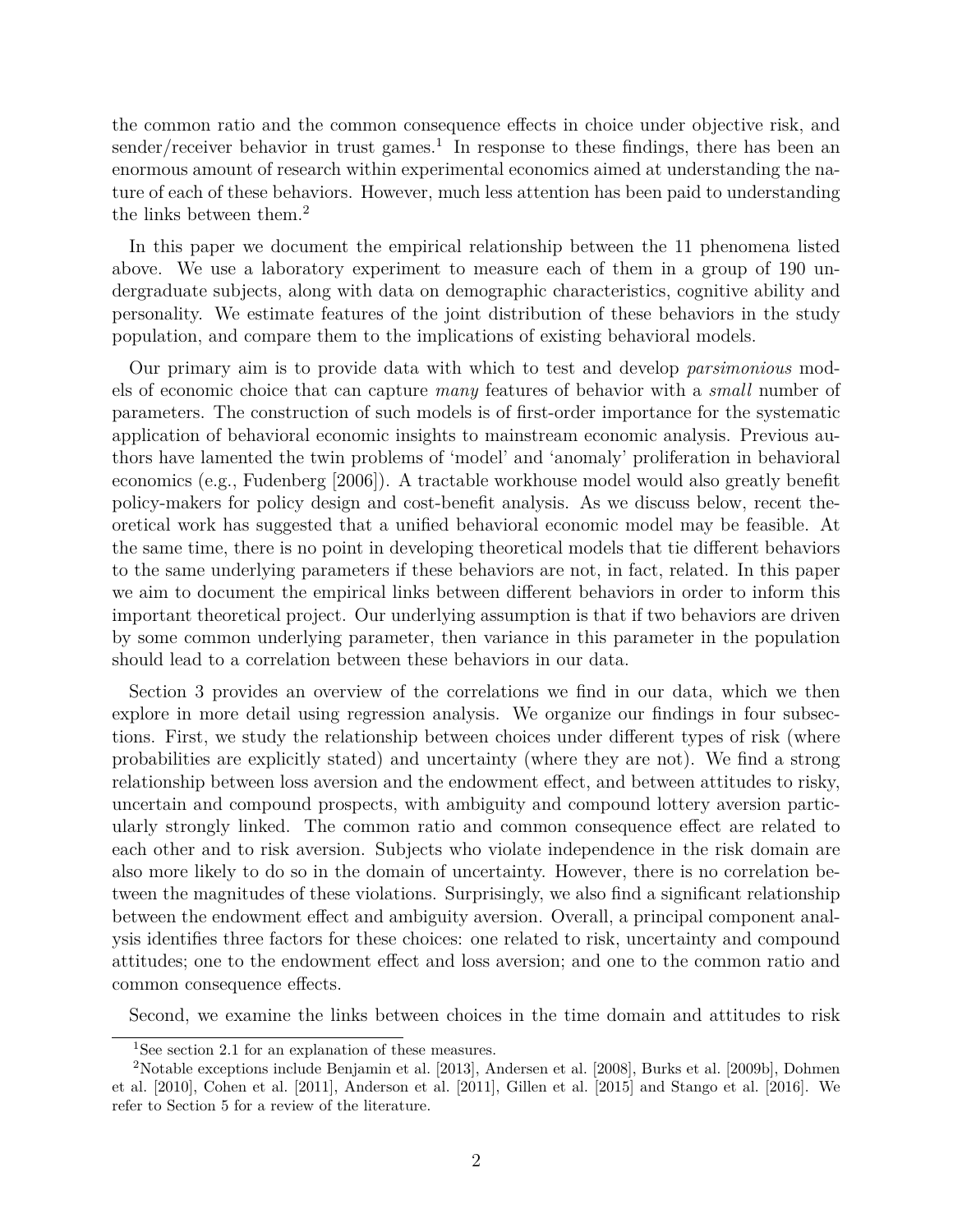and uncertainty. We find that risk aversion (as measured by the certainty equivalence of a risky lottery) is related to both discounting and present bias. However, other aspects of risk and uncertainty aversion are not significantly related to time preferences once risk aversion has been controlled for. In particular, we find no link between violations of Expected Utility and present bias.

Third, we test for a relationship between behavior in the trust game and attitudes to risk and uncertainty. We find no systematic link between behavior in the two domains, though we do find a strong relationship between sender and receiver behavior: players that send more also return more.

Finally, we study the relationship between economic behaviors and other measurable characteristics: gender, intelligence, overconfidence, and depression and anxiety measures. We find little role for intelligence in explaining our measured behaviors (although this may be due to the selected nature of our sample). On the other hand, we find that both gender and a form of overconfidence known as overplacement<sup>3</sup> are strongly related to many behavioral phenomena: most notably, ambiguity aversion and the endowment effect are strongly (negatively) related to overplacement, while women tend to be much more loss averse of our economic behaviors.

One methodological innovation of our paper is that we measure the relationship between variables while accounting for measurement error using a technique that, to our knowledge, is novel in experimental economics: we measure each behavior multiple times, then use one observation as an instrument of the others, and then use the derived measure to compute the relationship between different variables. This technique provides unbias estimates in the presence of measurement error.

We turn in Section 4 to discuss the implications of our findings for existing models that make predictions about the relationship between the behaviors in this study. Recent theoretical work offers the possibility of a parsimonious, general model that can capture many important features of behavior built around the Cumulative Prospect Theory (CPT) of Tversky and Kahneman [1992]. CPT contains two extensions to the standard model of economic decision making: loss aversion (which leads people to weight losses larger than gains in their utility functions) and probability weighting (which leads people to overweight small probabilities). Originally, CPT was used to explain preferences over objective lotteries: loss aversion predicts increased risk aversion for lotteries involving gains and losses, while probability weighting can explain the common ratio and common consequence effects, as well as small stakes risk aversion. Subsequent papers have suggested that these two behavioral traits can explain other phenomena: Tversky and Kahneman [1991] and Koszegi and Rabin [2007] show that loss aversion can explain the endowment effect (the gap between the willingness to pay and willingness to accept for an item). Segal [1987, 1990] demonstrate that probability weighting can explain ambiguity and compound lottery aversion. Halevy [2008] shows that probability weighting can lead to present bias in intertemporal choice if the future is perceived as risky by the decision maker. Thus, an 'Extended Prospect Theory' (EPT) model, which expands the domain to which loss aversion and probability weighting

<sup>3</sup>Overplacement denotes the degree to which a subject believes that they will outperform the group average on a particular task (in this case the questions used to measure cognitive ability).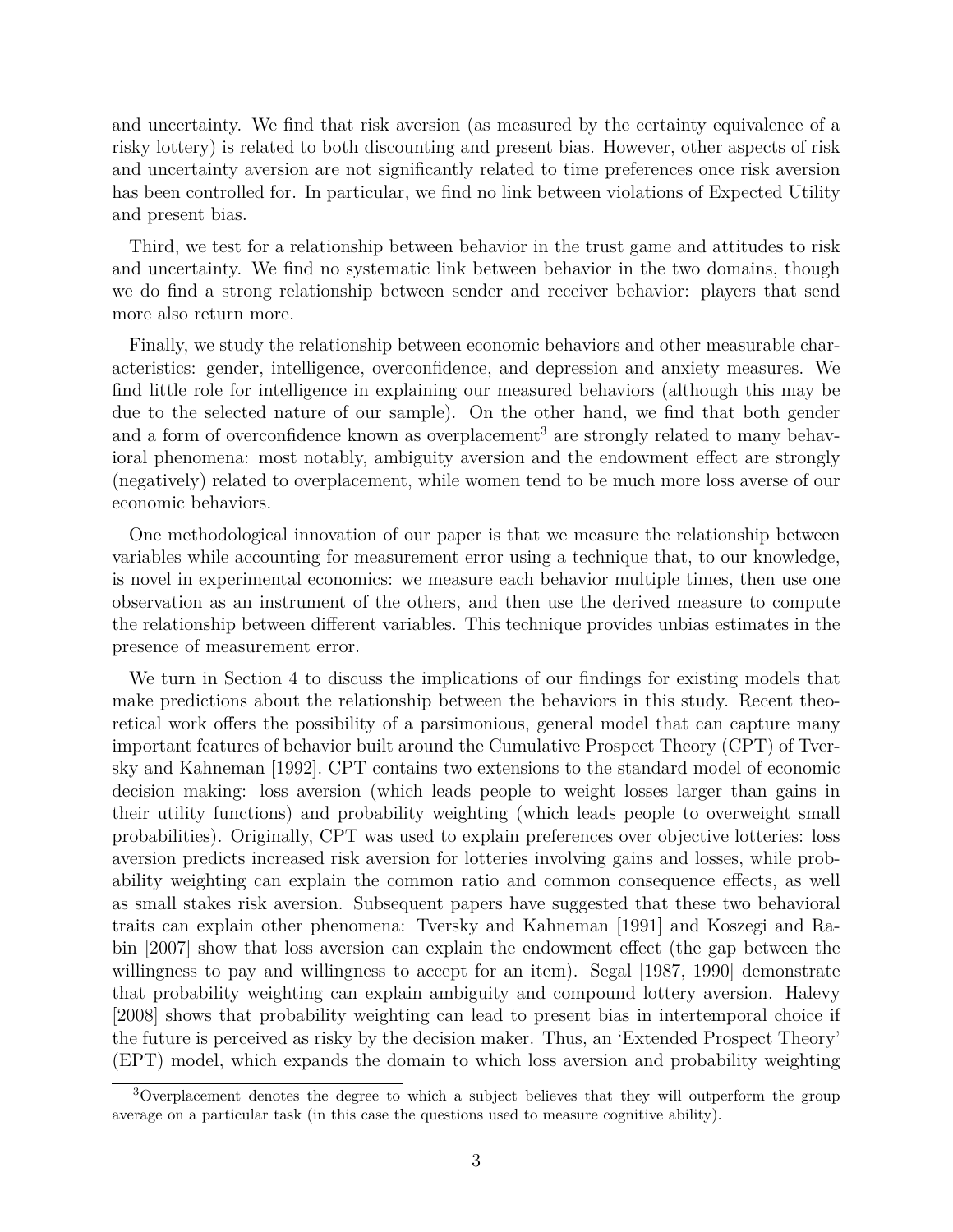is applied, could explain many of the behaviors studied in this paper while adding only two parameters to the standard model.<sup>4</sup>

Our results provide support for some of the elements of EPT, but not others. Our data is consistent with a unified notion of loss aversion linking the endowment effect to risk preferences for lotteries with gains and losses. It is also consistent with a probability weighting function that links risk aversion to the common ratio and common consequence effects. However, our data is not consistent with the hypothesis that the same probability weighting function explains present bias, aversion to ambiguity or aversion to compound lotteries.

Other correlations in our data have implications for theoretical links between behaviors that do not depend on probability weighting or loss aversion. The curvature of the utility function can affect attitudes to compound lotteries, uncertain prospects, intertemporal choice and risk aversion. The strong link we find between these behaviors suggests that the shape of the utility function is an important determinant of all four. Ortoleva [2010] proposes the concept of a 'fear of change' which could link the endowment effect and ambiguity aversion, as is apparent in our data. The correlation we find between ambiguity and compound lottery aversion suggests either that ambiguous prospects are seen as compound lotteries (as in Segal [1990]), or that compound lotteries are seen as ambiguous prospects. The fact that subjects who are ambiguity averse are also more likely to violate independence in risky choice is problematic for the many theories of ambiguity aversion that rely on risk independence (e.g., Gilboa and Schmeidler [1989]), suggesting the need for models that simultaneously allow for both types of violation (e.g., Dean and Ortoleva [2016]).

There exists a small but significant literature that investigates the relations between various different economic behaviors. Concurrent with our paper, Stango et al. [2016] also measure a wide range of behaviors in a study population, but doesn't focus on the correlation between them. Following our paper and building on it are Gillen et al. [2015] Camerer et al. [2016a,b]. Previous papers have focused on subsets of the behaviors we measure, including between trust game behavior and risk (for example Eckel and Wilson [2004]), discounting and risk (Andersen et al. [2008], Cohen et al. [2011], Andreoni and Sprenger [2012], Abdellaoui et al. [2013]), ambiguity and risk (Lauriola and Levin [2001], Cohen et al. [2011]), ambiguity and compound lottery aversion (Halevy [2007], Abdellaoui et al. [2015b]), and between economic behaviors and intelligence (Benjamin et al. [2013], Andersen et al. [2008], Burks et al. [2009b], Dohmen et al. [2010], Anderson et al. [2011], and Li et al. [2013]). We refer to Section 5 for an in-depth discussion of the literature.

The key innovation of our paper is that we study a wide range of behavior in the same group of subjects. This has a number of advantages over existing studies. First, it allows us to test a wide number of theoretical predictions on the same data set. This includes those that apply to relationships that to our knowledge have not been previously looked at, e.g., those relating violations of expected utility in risky choices to other behaviors. Second, we can control for one behavior when examining the relation between others (for example we can control for risk aversion when looking at the relationship between the endowment effect and loss

<sup>4</sup>Such unification attempts have been discussed in Andreoni and Sprenger [2010] and Epper and Fehr-Duda [2012]. The latter in particular discusses how an extension of cumulative prospect theory may explain a number of observed anomalies.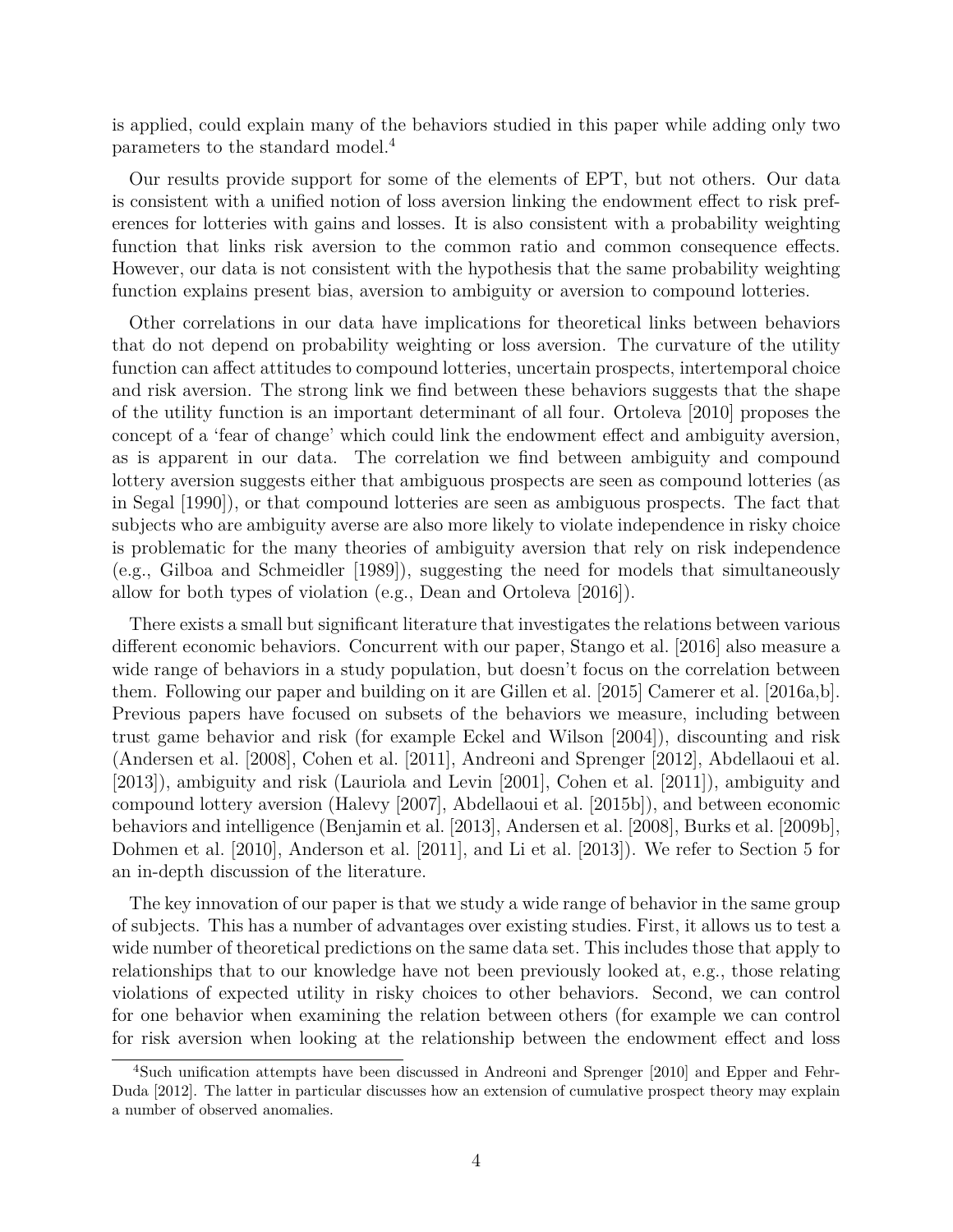aversion). Third, we can differentiate between explicitly bilateral relationships between two phenomena and a general tendency towards 'irrational' behavior that links all phenomena. Fourth, we can compare the importance of different estimated relationships. Fifth, our data set allows us to pick up important relationships that are not predicted by any current theory and therefore would not be the object of specific study. Finally, there are direct practical benefits in understanding the correlation between multiple behaviors independent of any modeling analysis: understanding the joint distribution of such phenomena could help with empirical analysis that allows for more than one of our behaviors of interest – for example by informing about their orthogonality. The identification of the main factors of economic decision making could help in the design of efficient tests of a person's 'economic makeup,' much in the same way that personality research has allowed psychologists to come up with efficient tests that characterize a person's personality.

There are two limitations of our current approach. The first is the selective nature of our sample, comprised of undergraduate students; while typical in experimental economics, this limits the external validity of our findings. The second is the lack of evidence linking the constructs measured in our experiment to economic choices of interest, such as financial decisions or employment decision. In ongoing work we are collecting data designed to address both of these issues.

Section 2 describes our experimental method, including what we measure in our subjects. Section 3 describes our empirical results. Section 4 describes existing theories on the relations between our phenomena of interest and tests their predictions with our data set. Section 5 reviews the existing literature. Section 6 concludes.

### **2. Experimental Design**

#### **2.1 What We Measure, and How**

The analysis in this paper is based around the measurement of 11 economic behaviors, as well as cognitive and personality measures, all of which are listed in Table 1. For all economic behaviors, other than those involving the trust game, our measures are based on indifferences elicited using a multiple price list method. Subjects were presented with a sequence of between 12 and 18 binary choices on the screen. In each choice, the option on the left remained the same, while the option on the right improved as the subject moved further down the screen. Subjects had to make a choice on each line (although at most one of these choices would be actualized; see Section 2.2 below). Indifference is estimated as the point at which the subject switched from choosing the option on the left to the option on the right. If the subject did not make exactly one switch, then data from that question was discarded (we discuss the issue of missing data in Section 2.4.3 below). A sample screen shot is shown in the appendix, along with the experimental instructions.

We now describe how we construct each measure. We emphasize that we take an explicitly non-structural approach in this paper. Each phenomenon is measured directly from behavior, without assuming any specific model or functional form whenever possible (this is the case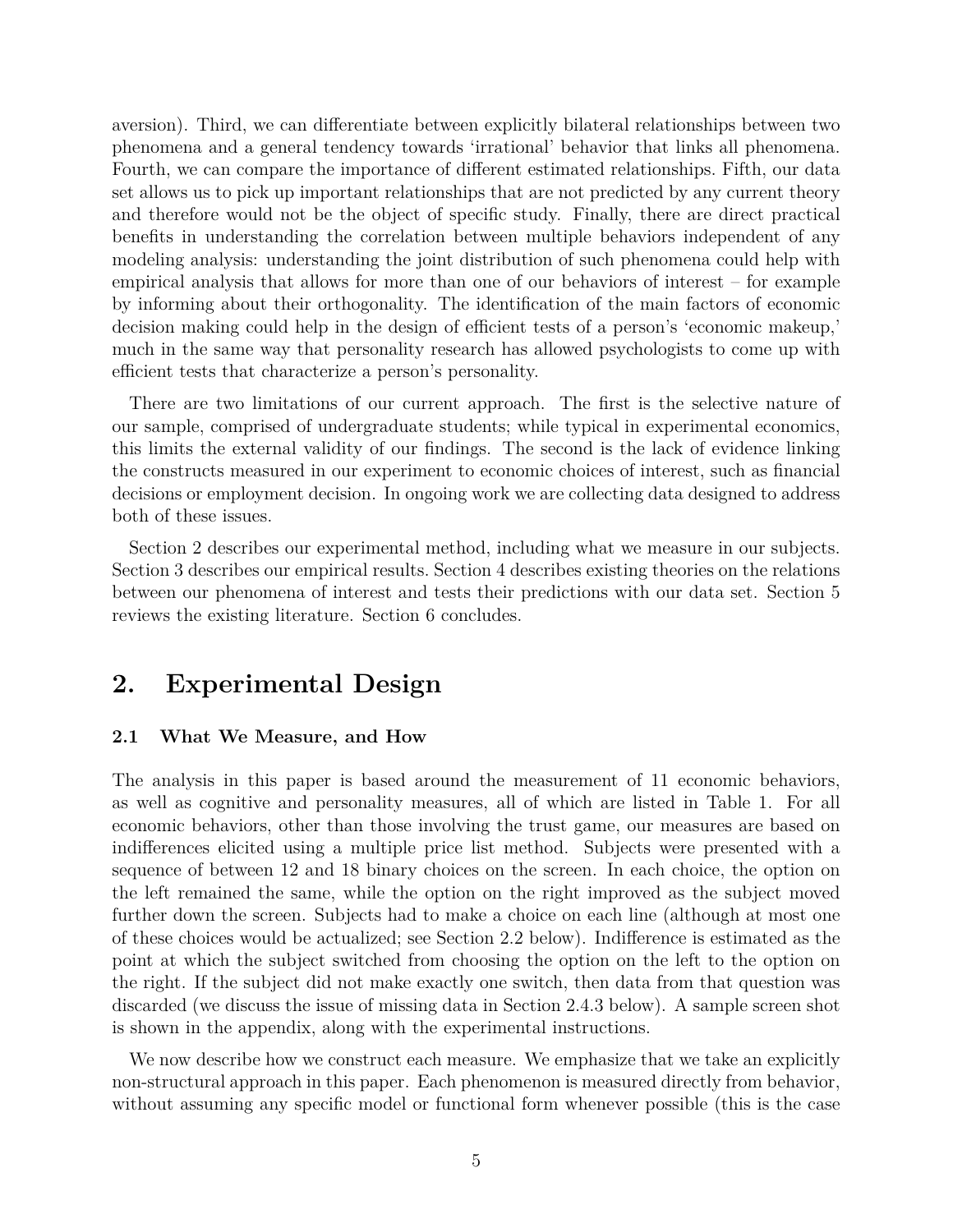for all our measures except for loss aversion, for which we are not aware of a model-free measure that can be actualized with a small number of choices). For example, we define 'risk aversion' as the difference between a subject's certainty equivalence for a lottery and its expected value, rather than the estimated curvature of the utility function under some model. Thus, while the tasks we used have been designed to isolate a particular form of behavior (for example violations of expected utility), the degree of expression could be related to many underlying causes - curvature of the utility function, probability weighting and so on.

The main advantage of this approach is that it means our results are not dependent on a particular functional form or parametric assumption. We study the empirical connection at a fundamental, behavioral level, which we believe to be instructive per se in the study of human behavior. Yet this approach still allows us to evaluate models that make predictions about these relationships, as we do in section 4. Moreover, we can do so independently of the specifics of each model. This is particularly crucial for those behaviors for which we have multiple different models, or for which most existing models have a limited empirical match with the experimental data. Put differently, we can test one feature of these models — their predictions about the relationships between the behaviors — independently from other assumptions or from the specific functional form. In addition, our approach allows us to study relationships that have not been analyzed by existing models. We therefore see this work as complimentary to a more structural analysis of the data, which we are currently pursuing in other work.

We use two other principles in designing our measures. First, we tried to conform to the most standard way we could find to capture each behavior. Second, in most cases we use multiple questions to measure each behavior, allowing us to control for measurement error (see Section 2.4.1). The following describes each measure in more detail (the knowledgeable reader could skip to the next subsection).

*Discount Rate and Present Bias.* We measure each subject's discount rate using three questions in which we elicit indifferences of the form  $(x,t) \sim (y,s)$  where  $(x,t)$  is the amount *x* received in *t* weeks. We used three different sets of values for  $\{t, y, s\}$  ( $\{5,6,6\}$ ,  $\{6,8,7\}$ ) and  $\{5,10,7\}$ , and in each case we identify x using the multiple price list method. For each triple, we calculate the equivalent annualized discount rate. For this section of the experiment, payment was made by cheque that was mailed to the subject. The date of payment was the date that the cheque was mailed.

Present bias refers to the phenomena in which subjects tend to exhibit higher discount rates when the soonest available payment is available immediately. To measure it, we repeat the above analysis, but 'shift' everything forward so the date of the sooner payment is immediate: in other words, we use the values  $(0, 6, 1)$ ,  $(0, 8, 1)$  and  $(0, 10, 2)$  for  $(t, y, s)$ . Following recent practice in the literature (e.g. Andreoni and Sprenger [2012]), in case of payment in '0' days, cheques were mailed on that day (rather than the subject receiving the cash immediately): this is done to reduce any effect due to differing transaction costs between current and future payments.

We call the discount rate measured using these questions 'Discount Rate (Present)' to discriminate from the degree of discounting elicited when all payments were in the future.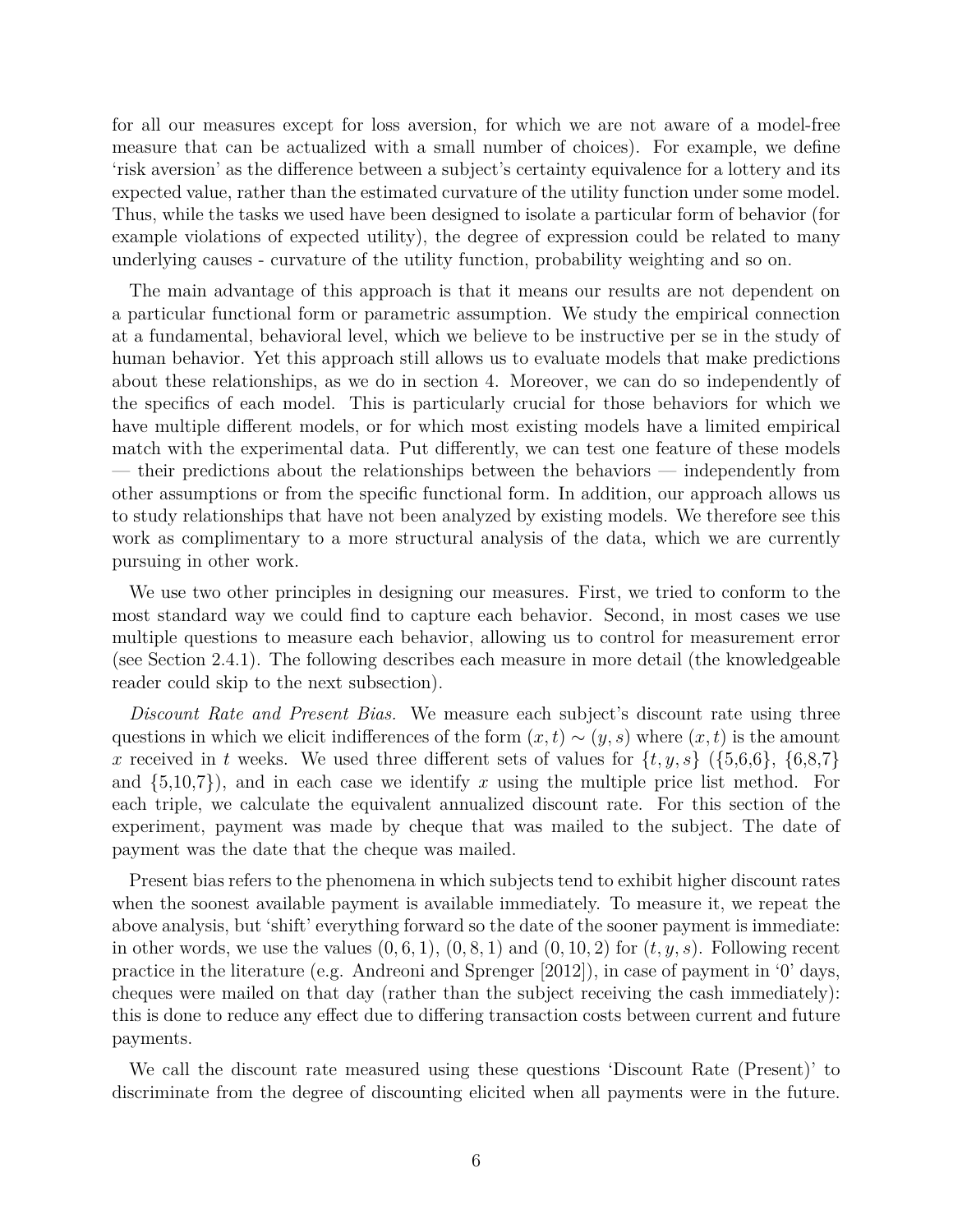| Characteristic            | How measured                                                                                |
|---------------------------|---------------------------------------------------------------------------------------------|
| Discount Rate             | Value x in t weeks of amount y in $t + s$ weeks, annualized                                 |
|                           | interest rate                                                                               |
| Discount Rate (Present)   | Value z today of amount y in s weeks, annualized interest                                   |
|                           | rate                                                                                        |
| Present Bias              | $(x-z)/y$                                                                                   |
| Risk Aversion             | $x/2$ minus the certainty equivalence of lottery $(0.5, x; 0.5, 0)$                         |
|                           | as a percentage of $x/2$                                                                    |
| Common Consequence        | Difference between z such that x for sure is indifferent to                                 |
|                           | $(0.89,\x; 0.10,\x; 0.01,0)$ and y such that $(0.11,\x; 0.89,0)$ is in-                     |
|                           | different to $(0.10, y; 0.90, 0)$ as a percentage of x                                      |
| Common Ratio              | Difference between z such that x for sure is indifferent to                                 |
|                           | $(0.80,\text{z};0.20,0)$ and y such that $(0.25,\text{x};0.75,0)$ is indifferent            |
|                           | to $(0.20, y; 0.80, 0)$ as a percentage of x                                                |
| Uncertainty Attitude      | $x/2$ minus the value of a gamble to win x on the color of a                                |
|                           | ball drawn from an urn with an unknown number of red and                                    |
|                           | black balls as a percentage of $x/2$                                                        |
| Ambiguity Aversion        | Difference between value of a gamble to win x on the color                                  |
|                           | of a ball drawn from an urn with 20 red balls and 20 black                                  |
|                           | balls, and one based on an urn with an unknown number of                                    |
|                           | red and black balls as a percentage of $x/2$                                                |
| Compound Lottery Attitude | $x/2$ minus the value of a gamble to win x on the color of a                                |
|                           | ball drawn from an urn with a uniform probability of any                                    |
|                           | number of red and black balls as a percentage of $x/2$                                      |
| Reduction Aversion        | Difference between value of a gamble to win x on the color                                  |
|                           | of a ball drawn from an urn with 20 red balls and 20 black                                  |
|                           | balls and one based on an urn with a uniform probability of                                 |
| Mixed Risk                | any number of red and black balls as a percentage of $x/2$                                  |
|                           | x minus the value y that makes the lottery $(0.5, x; 0.5, -y)$<br>indifferent to 0 for sure |
| Loss Aversion             |                                                                                             |
|                           | Ratio of parametrically estimated slopes of utility functions                               |
| <b>Buy Risk</b>           | in the gain and loss domains<br>$x/2$ minus the certainty equivalence measured as buying    |
|                           | price of a lottery $(0.5, x; 0.5, 0)$ as a percentage of $x/2$                              |
| Endowment Effect          | Difference between selling and buying price for a lottery as                                |
|                           | a percentage of its expected value                                                          |
| Trust:Sender              | How much is sent as first mover in trust game                                               |
| Trust:Returner            | Average percent amount sent that is returned (elicited using                                |
|                           | strategy method)                                                                            |
| Cognitive Ability         | Number correct of 17 Raven's Matrix questions                                               |
| Overconfidence            | Predicted minus actual score for Raven's Matrix questions                                   |
| Overplacement             | Predicted own score minus predicted group mean for Raven's                                  |
|                           | Matrix questions                                                                            |
| Depression                | Score on Beck's Depression Inventory                                                        |
| Anxiety                   | Score on Beck's Anxiety Inventory                                                           |
|                           |                                                                                             |

Table 1: Summary of Measures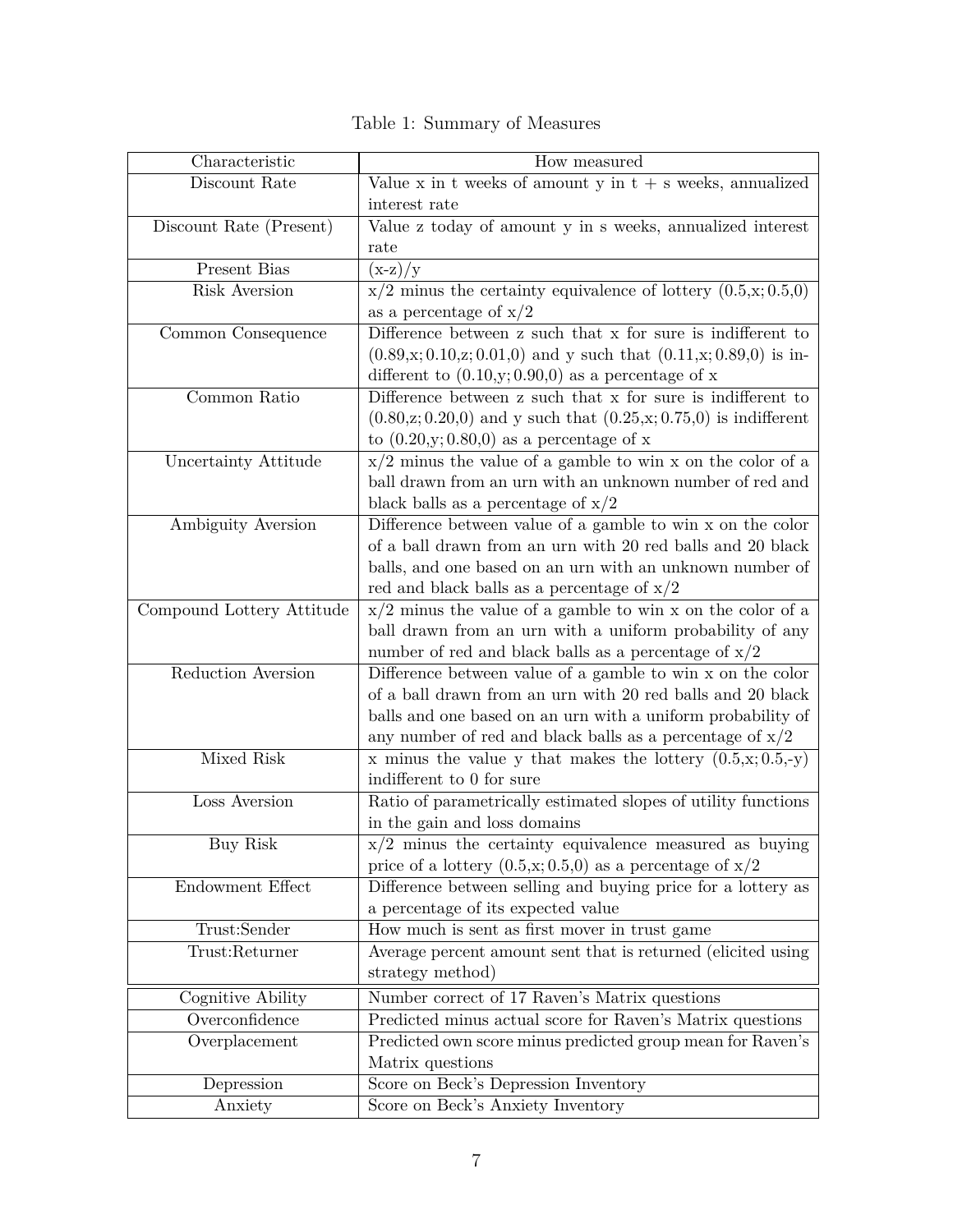Present bias for each pair of questions is measured as the change in indifference points due to the shift to immediate sooner payment as a proportion of the later amount.<sup>5</sup> Note that standard exponential discounting implies that there should be no present bias.

It should be noted that, while we use the term 'Discount Rate', we mean this in a purely behavioral sense: it is the rate at which the subject is prepared to trade money at one point in time for money at another point in time. As we discuss below, there are many reasons why this may not be the same as (for example) the discount factor in the standard exponential model of time preference.

*Risk Aversion.* We measure risk aversion by eliciting the certainty equivalence of three 50/50 lotteries: between \$6 and \$0, \$8 and \$2 and \$10 and \$0. We report the difference between the expected value and certainty equivalence of the lottery as a proportion of the expected value.

*Violations of Expected Utility Under Risk: Common Ratio and Common Consequence Effects.* We measure two classic violations of expected utility under risk: the common ratio and common consequence effects, both forms of the Allais paradox.

To measure the common consequence effect, first we measure the value of *z* that makes subjects indifferent between lotteries  $A = \{100\%$  chance of *x*, and  $B = \{89\%$  chance of *x*, 1% chance of \$0, 10% chance of *z*}. We then elicit the *y* that makes the agent indifferent between  $A' = \{11\%$  chance of x and 89% chance of \$0} and  $B' = \{10\%$  chance of y and 90% chance of \$0}. We do this for two values of x: \$4 and \$8. Expected utility implies  $y = z$ . The standard common consequence effect is that  $z > y$ , which is usually interpreted as implying that the subject needs more compensation in order to choose lottery *B* over *A* than to choose *B*<sup> $\prime$ </sup> over *A*<sup> $\prime$ </sup> because *A* provides a prize with certainty. We estimate the size of the common consequence effect as  $\frac{z-y}{x}$ .

The common ratio effect is estimated similarly. We find the *z* that makes the subject indifferent between  $C = \{100\% \text{ chance of } x\}$  and  $D = \{80\% \text{ chance of } z \text{ and } 20\% \text{ chance of } z\}$  $0\}$  and the *y* that makes her indifferent between  $C' = \{25\%$  chance of *x* and 75% chance of \$0} and  $D' = \{20\%$  chance of y and 80% chance of \$0}. Again, we use \$4 and \$8 as two values for *x*, and again, expected utility maximization implies that  $y = z$ . The standard common ratio effect finds that  $z > y$ . We measure the common ratio effect as  $\frac{z-y}{x}$ .

*Ambiguity Aversion and Compound Lottery Aversion.* In order to measure aversion to ambiguity and compound lotteries, we use a technique similar to that of Halevy [2007]: subjects are presented with bags filled with 40 poker chips that are either red or black. They can select a color to bet on, creating a gamble in which they will win a prize of value *x* if the poker chip that is drawn is of their selected color, and \$0 otherwise. Their certainty equivalence of this gamble is then elicited. For each prize level  $x$ , the certainty equivalence is extracted for three different type of bags:

- Risk: subjects are told there are 20 red chips and 20 black chips.

<sup>5</sup>For example, if a subject was indifferent between \$8 in 5 weeks and \$10 in 7 weeks, and \$7 in 0 weeks and \$10 in 2 weeks, their present bias would be measured as 10%. Indifference measured by the point at which they switch from earlier to later payment, as described above.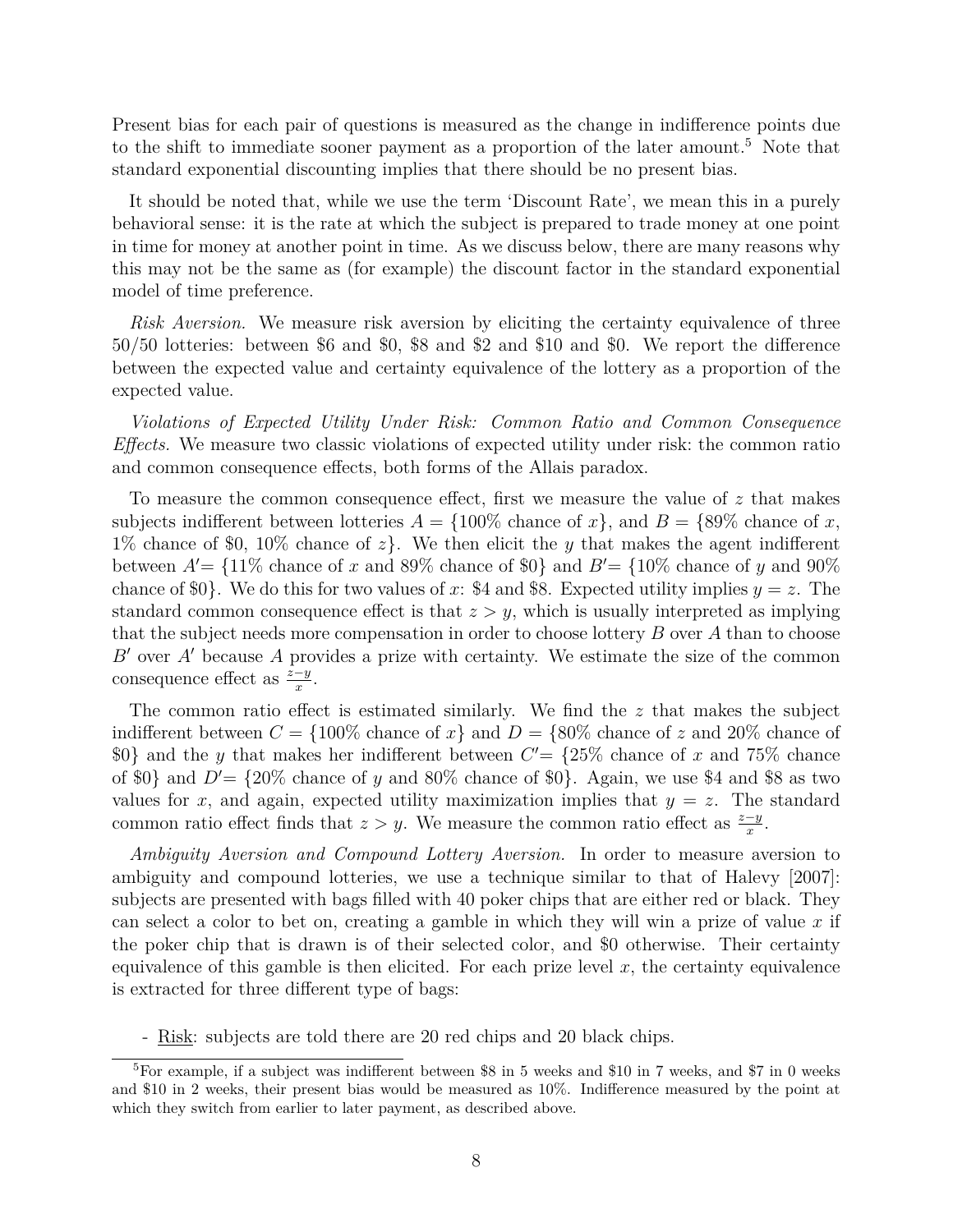- Uncertainty: subjects are told nothing about the composition of the bag.<sup>6</sup>
- Compound: subjects are told the following "The number of red chips was determined as follows: a computer randomly chose a number between 0 and 40 with equal probabilities. The number chosen is the number of red chips in the bag. The remainder of the chips are black."

We refer to the negative of the difference between the certainty equivalence of the compound urn and expected value as 'compound attitude,' and the negative of the difference between the certainty equivalence of the uncertain earn and its 'expected value' (assuming an equal probability of red and black) as 'uncertainty attitude'. In both cases a higher number reflects a lower value placed on the gamble in question.

Note that a subject who reduces the uncertainty of compound lotteries in the standard way should treat the risk and compound lottery bags in the same way, while under subjective expected utility the gamble on the uncertain bag should be valued at least as highly as the gamble on the risky bag.<sup>7</sup> We therefore measure ambiguity aversion for each prize level as the certainty equivalence of the gamble on the risky bag minus the certainty equivalence of the gamble on the ambiguous bag, divided by the expected value of the gamble on the risky bag. Aversion to reducing compound lotteries ('reduction aversion') is measured in the same way, but using the value of the gamble on the compound lottery bag rather than that of the ambiguous bag. We measure each of these behaviors at three prize levels: \$6, \$8 and \$10, using a different bag each time.

*Loss Aversion.* Loss aversion in risky choice is usually defined in the context of a specific model of decision making: the utility function in the loss domain has a steeper slope than in the gain domain. The behavioral implication of loss aversion is that risk aversion for lotteries that involve both gains and losses is higher than for those which involve only gains or only losses (see for example Thaler [1997]). As non-parametric ways of measuring loss aversion require a large number of choices to be observed (Wu and Gonzalez [1996]), we use the parametric methodology of Abdellaoui et al. [2008]. First, the answer to the questions on risky bets are used to estimate a constant relative risk aversion (CRRA) utility function for the gain domain. Next, the certainty equivalence of a mirror image set of lotteries in the loss domain is used to estimate a CRRA utility function for losses. Finally, we elicit the value of *y* that makes the subject indifferent between \$0 for sure and a 50/50 gamble between \$*x* and -\$*y*, for *y* equal to \$6, \$8 and \$10 (a value we call 'Mixed Risk'). Loss aversion is estimated as the additional slope of the utility function in the loss domain relative to the gain domain that is necessary to match these choices, conditional on the slopes estimated separately in the two domains.<sup>8</sup>

<sup>&</sup>lt;sup>6</sup>Specifically, they are told "The bag contains 40 chips. The number or red and black chips is unknown. It could be any number between 0 red chips (and 40 black chips) and 40 red chips (and 0 black chips)."

<sup>7</sup>The reason is that in both cases the subject can choose which color to bet on. Since for any subjective belief *r* about the probability of a red ball being drawn,  $\max(r,(1-r)) \geq 0.5$ , then by choosing the right color the ambiguous bag has to have at least as high a probability of winning as the risky bag.

<sup>8</sup>That is, for each subject we estimate a Constant Relative Risk Aversion utility function in the gain domain and in the loss domain. The loss aversion parameter is then estimated as the value of *λ* that best fits  $0 = U_G(y) + \lambda U_L(x)$ , where  $U_G$  and  $U_L$  are the estimated utility functions in the gain and loss domain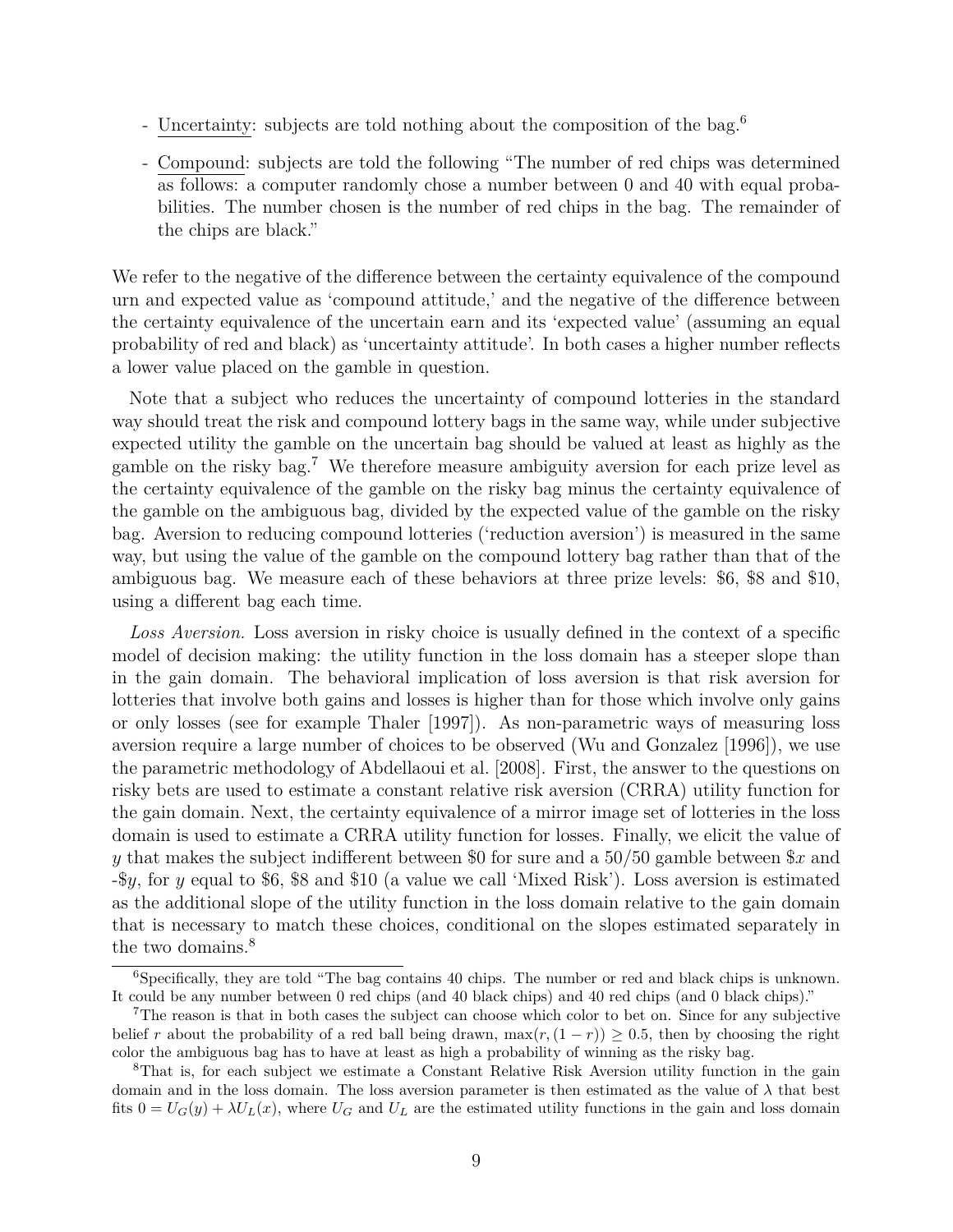*The Endowment Effect*. The endowment effect refers to the phenomenon in which subjects tend to require more money to relinquish an item that they already have than they are prepared to pay for it when they do not own the item (the willingness to accept/willingness to pay gap). To measure it, we use the certainty equivalence of the lotteries used to elicit risk aversion (described above) as an estimate of the 'willingness to accept' for these lotteries.<sup>9</sup> The willingness to pay for the same lotteries is then extracted by endowing subjects with an additional \$10, then telling them: "...you will be offered the opportunity to buy a lottery ticket. That is, you will be offered the opportunity to use some of this additional \$10 in order to buy a lottery ticket. If you choose to do so (and that question is selected as one that will be rewarded), then you will pay the specified cost for the lottery, and you would keep the remaining amount of money and the lottery." We call risk aversion measured using this question 'Buy Risk'. The endowment effect for each lottery is measured as the willingness to accept minus the willingness to pay for that lottery, as a proportion of the lottery's expected value.<sup>10</sup>

*Sender and Receiver Behavior in the Trust Game.* The trust game is a standard tool in experimental economics used to estimate social preferences (see for example Berg et al. [1995]). Player 1 in the trust game is endowed with a certain amount of money (\$5 in our experiment). They then have to decide how much of this to keep, and how much to send to Player 2.<sup>11</sup> Any amount they send is tripled by the experimenter. Player 2 then has to decide how much of this money to keep and how much to return to Player 1.

In our experiment, we use the strategy method to elicit each subject's play in each possible decision node in the game.<sup>12</sup> Subjects are asked to report how much they would send if they were Player 1, and how much they would return as Player 2, conditional on each possible received amount. If this question was selected as one to be actualized, then their responses were paired with those of another subject to determine payment.

The unique subgame perfect equilibrium of the extensive form of this game is that Player 1 sends nothing, and Player 2 never returns anything. Subjects often do not conform to this behavior. We measure sender behavior as the amount that they choose to send as Player 1, and returner behavior as the average fraction of the amount that Player 1 sends that they choose to return.

*Cognitive Ability, Overconfidence, Overplacement and Gender.* We measure cognitive ability using Raven's Matrices, a standard, non verbal measure of perceptual reasoning. We use a 12 question subset from Raven's Advanced Progressive Matrices test developed by Arthur

respectively.

<sup>9</sup>These questions were phrased as follows: after a description of the lottery, the subjects were told "This lottery is yours to keep (if this is one of the questions that is selected at the end of the experiment). However, you will be offered the opportunity to exchange this lottery for certain amounts of money (for example \$5)."

<sup>&</sup>lt;sup>10</sup>While the endowment effect has typically been measured using the difference between the WTP and WTA of physical goods such as mugs, there are many studies that have used lotteries - see for example Isoni et al. [2011].

 $11$ Our subjects were constrained to choose from 50 cent increments.

 $12$ This approach is standard, although it may bias downward the subject's degree of trust (see Casari and Cason [2009]).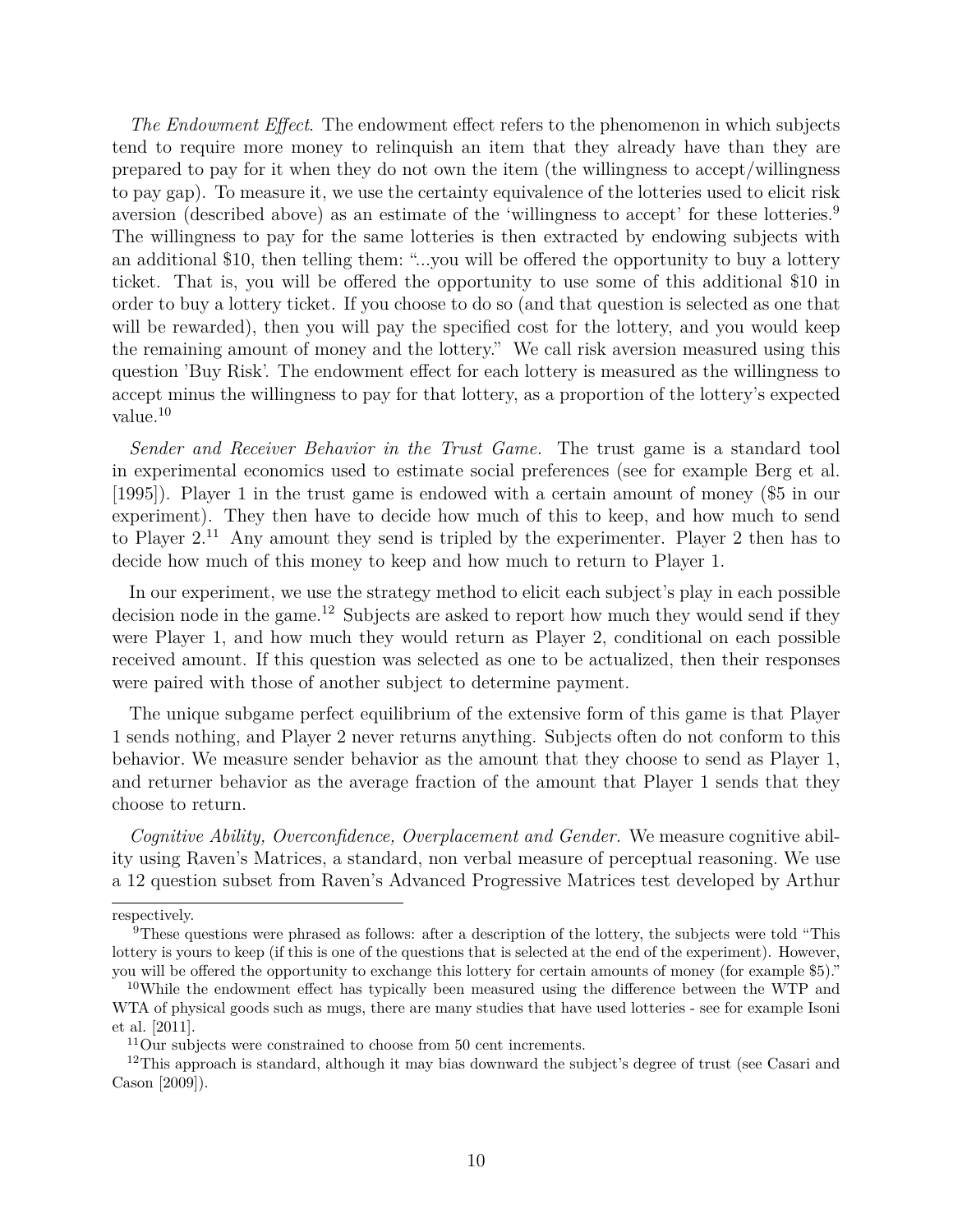and Day  $[1994]$ ,<sup>13</sup> as well as a subset of 5 matrix questions from the set used by Putterman et al. [2011], giving 17 questions in total.

Experimental subjects are often found to exhibit 'overconfidence' in their abilities. In this study we use two methods to estimate this. First, after the task we ask subjects to report their expected performance in the cognitive test, i.e., how many of the 17 questions they think they got right. Following the classification in Moore and Healy [2008], we measure 'overestimation' as the difference between the predicted score and the actual score. We also ask them to estimate the average number of correct responses in the session. We then call 'overplacement' the difference between their own predicted score and their predicted average for the room. Finally, we asked subjects to self-report their gender.

*Anxiety and Depression.* We measure anxiety and depression in our subjects using the Beck Anxiety and Depression indices, tools commonly used to assess these traits. Each consists of 21 or  $20^{14}$  multiple choice questions designed to assess the subject's depression and anxiety. For anxiety, scores range from 0 to 63, with a score over 36 considered a sign of severe anxiety. Depression scores range from 0 to 60, with scores above 31 considered a sign of 'severe depression'.

#### **2.2 Experimental Details**

The experiment was performed on 190 subjects over 8 sessions in 2011. All subjects were recruited from Brown University. The experiment was administered via a specially written computer program.<sup>15</sup> In total, subjects answered approximately 50 questions to estimate their preferences, followed by the cognitive test, overconfidence measures, demographics and personality measures. On average subjects took about 40 minutes to complete the experiment. A copy of the instructions to subjects is included in the online Appendix.<sup>16</sup>

Economic questions were asked in 8 blocks (discounting and present bias, risk aversion, violations of expected utility, uncertainty and compound lottery attitude, risk aversion for losses, risk aversion for gains and losses, trust game, willingness to pay for lotteries), with specific instructions appearing before each block. For slightly less than half the subjects, the order of these blocks was reversed, allowing us to control for order effects.

At the end of the study, two questions of the 50 were selected at random for payment. For each of these, one line was then selected at random, and subjects would receive the option that they chose on that line.

<sup>13</sup>Items 1, 4, 8, 11, 15, 18, 21, 23, 25, 30, 31 and 35.

<sup>&</sup>lt;sup>14</sup>In consultation with the Institutional Review Board at Brown University, we dropped the question from the depression inventory related to suicide.

<sup>15</sup>Available from the authors upon request.

<sup>&</sup>lt;sup>16</sup>Some sessions of the experiment included further questions which were not used in this study. Some subjects answered additional common ratio-type questions which were aimed at measuring the magnitude of this effect at different probability levels. Some subjects completed the NEO Five Factor Inventory, aimed at measuring the 'big five' personality traits. As with the Beck anxiety and depression inventories, these measures were not highly correlated with our behavioral measures. We also asked subjects to self-report their SAT scores. These measures were not used, as they appeared not to add much information to the results of the Raven's matrix questions while reducing the sample size, as several subjects did not self-report.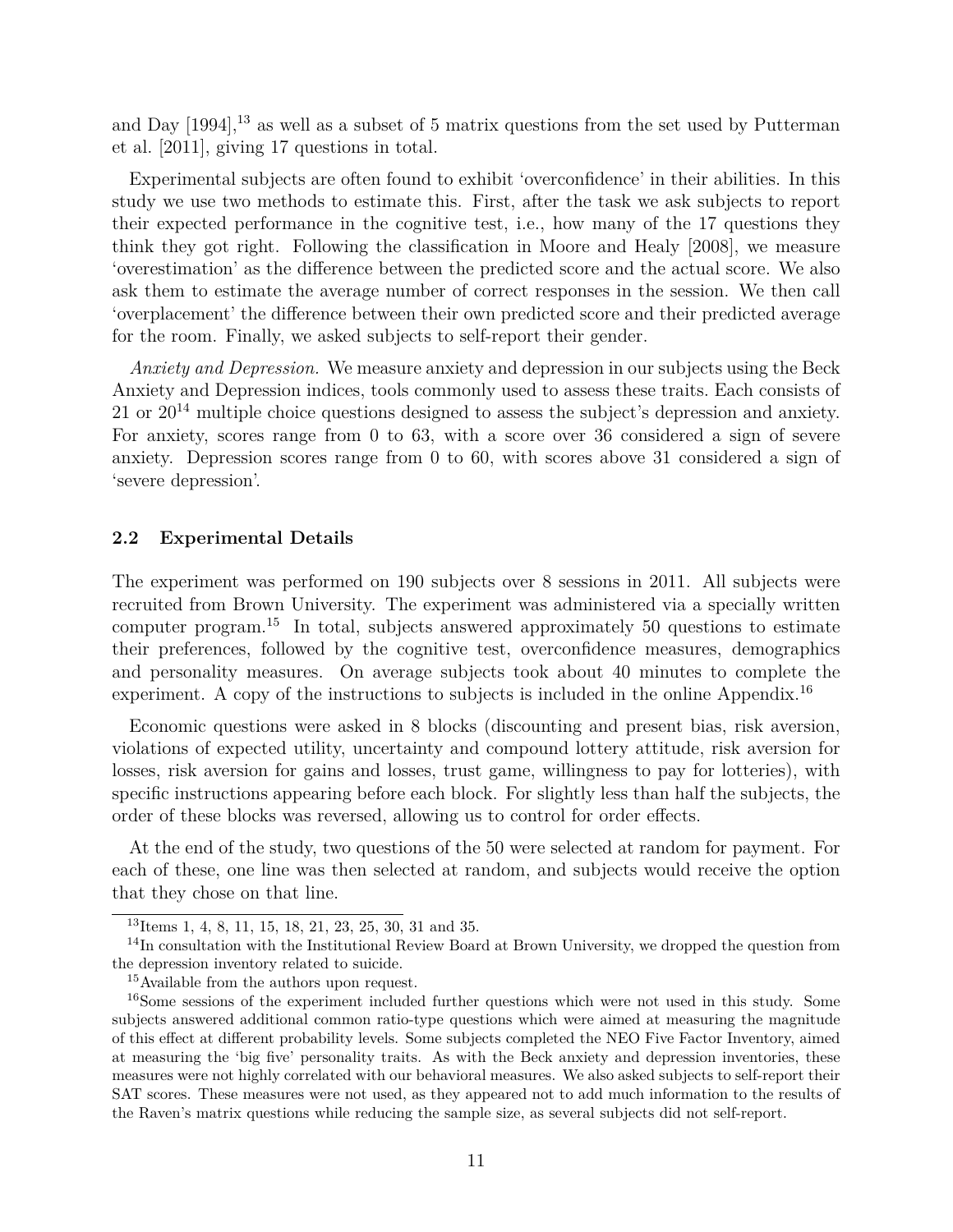| Variable           | Obs | Mean     | S.D.     | Median  | Prob  | Stand. | Neut.  | Non-Stand. | Incon. |
|--------------------|-----|----------|----------|---------|-------|--------|--------|------------|--------|
| Discount Rate      | 174 | 294\%    | 453%     | 75%     | 0.000 | 39%    | $61\%$ |            |        |
| Present Bias       | 167 | $3.6\%$  | 8.0%     | $0.0\%$ | 0.000 | 35%    | 49%    | $8\%$      | 8%     |
| Risk Av.           | 161 | 5.4%     | 11.3%    | 3.1%    | 0.000 | 45%    | 30%    | 17%        | $7\%$  |
| Common Consequence | 173 | 8.7%     | $30.4\%$ | $0.0\%$ | 0.000 | 45%    | 35%    | 12%        | $8\%$  |
| Common Ratio       | 167 | 10.8%    | 17.1\%   | $7.8\%$ | 0.000 | $60\%$ | 17%    | 14%        | 10%    |
| Ambiguity Av.      | 159 | 13.5%    | 15.3%    | 11.7%   | 0.000 | 64%    | 18%    | $9\%$      | $9\%$  |
| Reduction Av.      | 160 | $10.4\%$ | 14.9%    | $6.8\%$ | 0.000 | $59\%$ | 19%    | 10%        | 12%    |
| Loss Av.           | 140 | 1.29     | 0.49     | 1.17    | 0.000 | 49%    | 42%    | $9\%$      |        |
| Endowment Effect   | 144 | 14.2%    | 17.0%    | 12.2%   | 0.000 | 58%    | $9\%$  | 12%        | 22\%   |
| Trust              | 177 | 2.6      | 1.9      | 2.5     | 0.000 | 79%    | 21\%   |            |        |
| Return             | 180 | 26.7%    | 20.3%    | 28.6%   | 0.000 | 81%    | 19%    |            |        |
| Ravens             | 180 | 12.8     | 3.4      | 13.5    |       |        |        |            |        |
| Overconfidence     | 180 | $-0.8$   | 2.3      | $-1.0$  | 0.000 | $26\%$ | 22%    | $52\%$     |        |
| Overplacement      | 180 | 0.9      | 2.4      | 1.0     | 0.000 | 60%    | 15\%   | 25\%       |        |
| Depression         | 162 | 6.6      | 6.0      | 4.0     |       |        |        |            |        |
| Anxiety            | 151 | 6.6      | 6.5      | 5.0     |       |        |        |            |        |

Table 2: Summary of Estimated Behaviors

Prob: probability associated with the test of the null hypothesis that behavior is standard (i.e. equal to 1 for loss aversion, 0 for all other measures). 'Stand.' is the percentage of subjects who weakly exhibit the effect in the standard direction for all three measures (and strictly in at least one). 'Neut'. is the percentage of subjects who do not exhibit the effect. 'Non-Stand.' is the percentage of subjects who weakly exhibit the effect in the non-standard direction for all three measures (and strictly in at least one). 'Incon.' is the proportion of subjects that sometimes exhibit the effect in the standard direction and sometimes in the non-standard direction.

#### **2.3 Summary of Estimated Behaviors**

Table 2 summarizes our measures of each behavior across subjects. By and large, our estimated behaviors are similar to those reported in the literature. Almost all the phenomena of interest are exhibited and are statistically significant at the  $0.1\%$  level.<sup>17</sup> The only exception is that we do not observe overconfidence in our subjects: on average participants under-predict their performance in the Raven's Matrices task by almost 1 question. This is unsurprising given the difficult nature of the task, which often leads to underconfidence – see, for example, Moore and Healy [2008]. Subjects do, however, exhibit overplacement: on average, subjects expect to be above the mean in performance.

#### **2.4 Comments**

*2.4.1 Measurement Error and Regression Techniques* One potential cause of concern for our study is measurement error, which would lead to a downward bias in the magnitude of the estimated relationships between our variables. This would be particularly worrying if, as seems likely, some of our measures are more prone to measurement error than others. In order to address this problem we use the fact that we have multiple observations for almost all of our measures. In regression analysis we treat each observation as a noisy indicator of the underlying behavior: so, for example, the three questions in which subjects value lotter-

<sup>&</sup>lt;sup>17</sup>By which we mean, for example, that the hypothesis that the mean of the common consequence measure is zero can be rejected at the 0.1% level.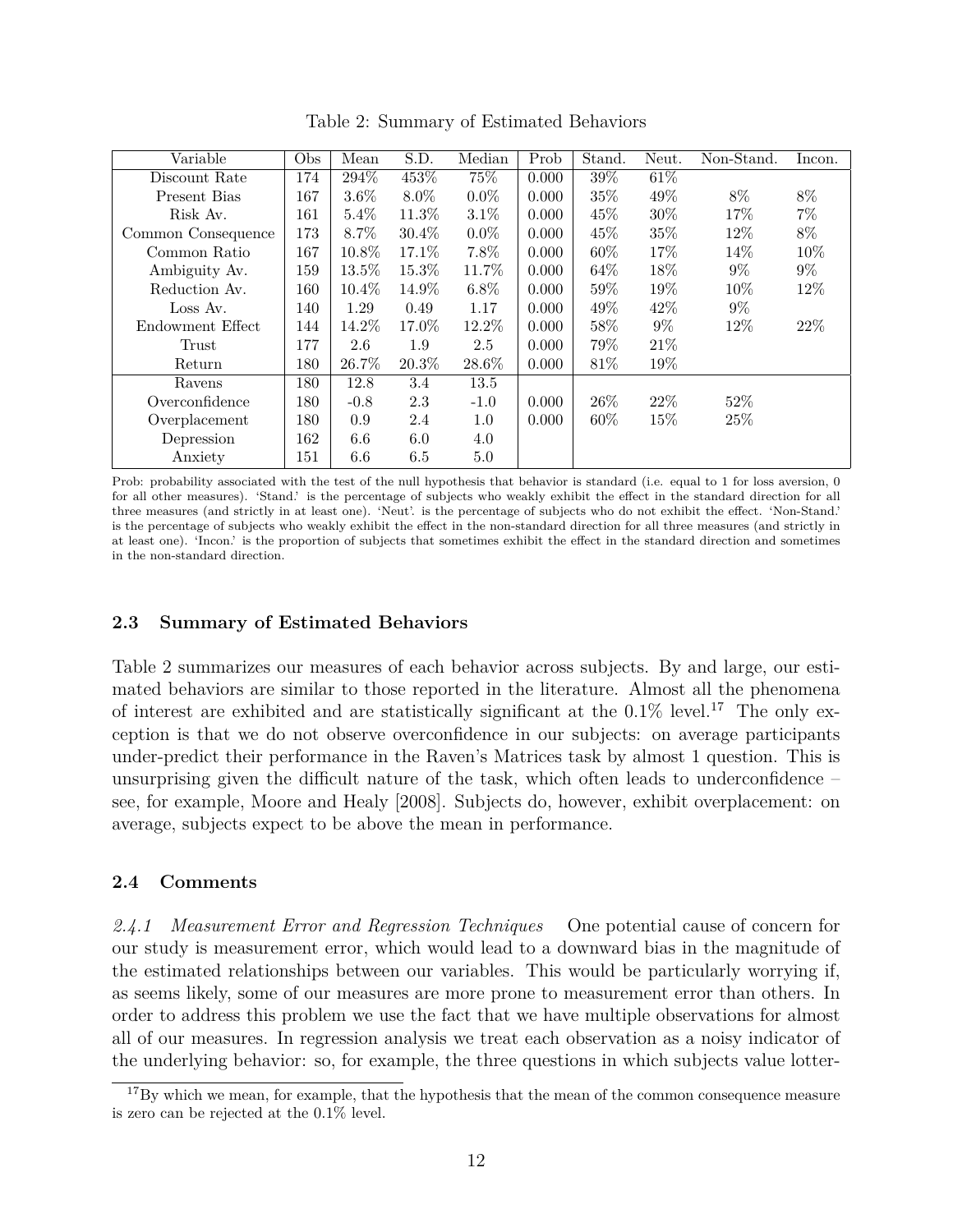ies for gains are treated as noisy estimates of their true risk attitudes. Using the 'multiple indicators' approach,<sup>18</sup> we perform a two stage least squares regression, instrumenting one of these measures with the remaining two. So for example, the relationship between ambiguity aversion and risk aversion is estimated by regressing measured ambiguity aversion on the first of our risk aversion measures, using the other two risk aversion measures as instruments. Assuming that measurement error is uncorrelated across questions, this technique will provide consistent parameter estimates.<sup>19</sup>

*2.4.2 Incentives* A potential concern with our incentivization procedure is that, while the multiple price list method is incentive compatible for expected utility maximizers,<sup>20</sup> this is not necessarily the case for more general preferences over risk. As pointed out by Holt [1986], a subject who obeys the reduction of compound lotteries but violates the independence axiom may make different choices under a randomly incentivized elicitation procedure than they would make in each choice in isolation. On the other hand, if the decision maker treats compound lotteries by first assessing the certainty equivalents of all first stage lotteries, then plugging these numbers into a second stage lottery (in the manner of Segal [1987]) then this procedure is incentive compatible. Karni and Safra [1987] prove the non-existence of an incentive compatible mechanism for general non-EU preferences.

Ours is not the first study to run into these issues, and there is significant methodological work examining the properties of the randomly incentivized elicitation procedures. In general, the results are encouraging. Beattie and Loomes [1997], Cubitt et al. [1998] and Hey and Lee [2005] all compare the behavior of subjects in randomly incentivized treatments to those that answer just one choice and find little difference. Even more encouragingly, Kurata et al. [2009] compare the behavior of subjects that do and do not violate expected utility in the Becker-DeGroot-Marschak procedure (which is strategically equivalent to our price list method) and find no difference. On the other hand, Freeman et al. [2015] find that subjects tend to choose the riskier lottery more often in choices from lists than in pairwise choices.

*2.4.3 Missing Data* In order to identify the indifference point on which we base our estimates, we require our subjects to make exactly one interior switch per question from the (constant) option on the left to the improving option on the right. Data from questions in which subjects do not make exactly one switch are discarded. Subjects who make multiple interior switches have behavior which is not compatible with monotonicity in money, while we cannot estimate an indifference point for subjects who have zero interior switches (such subjects would also have to have very extreme preferences or, more likely, not be paying attention to the question). This leaves us with the issue of how to deal with this missing data.

We exclude from our analysis entirely 10 subjects who failed to make a unique switch

<sup>18</sup>See, for example, Wooldridge [2001] section 5.3.2.

<sup>&</sup>lt;sup>19</sup>Naturally, any component of measurement error which is correlated across questions is indistinguishable from 'true' preferences.

 $^{20}$ It is optimal for subjects to choose their preferred option in each case independent of their responses to other questions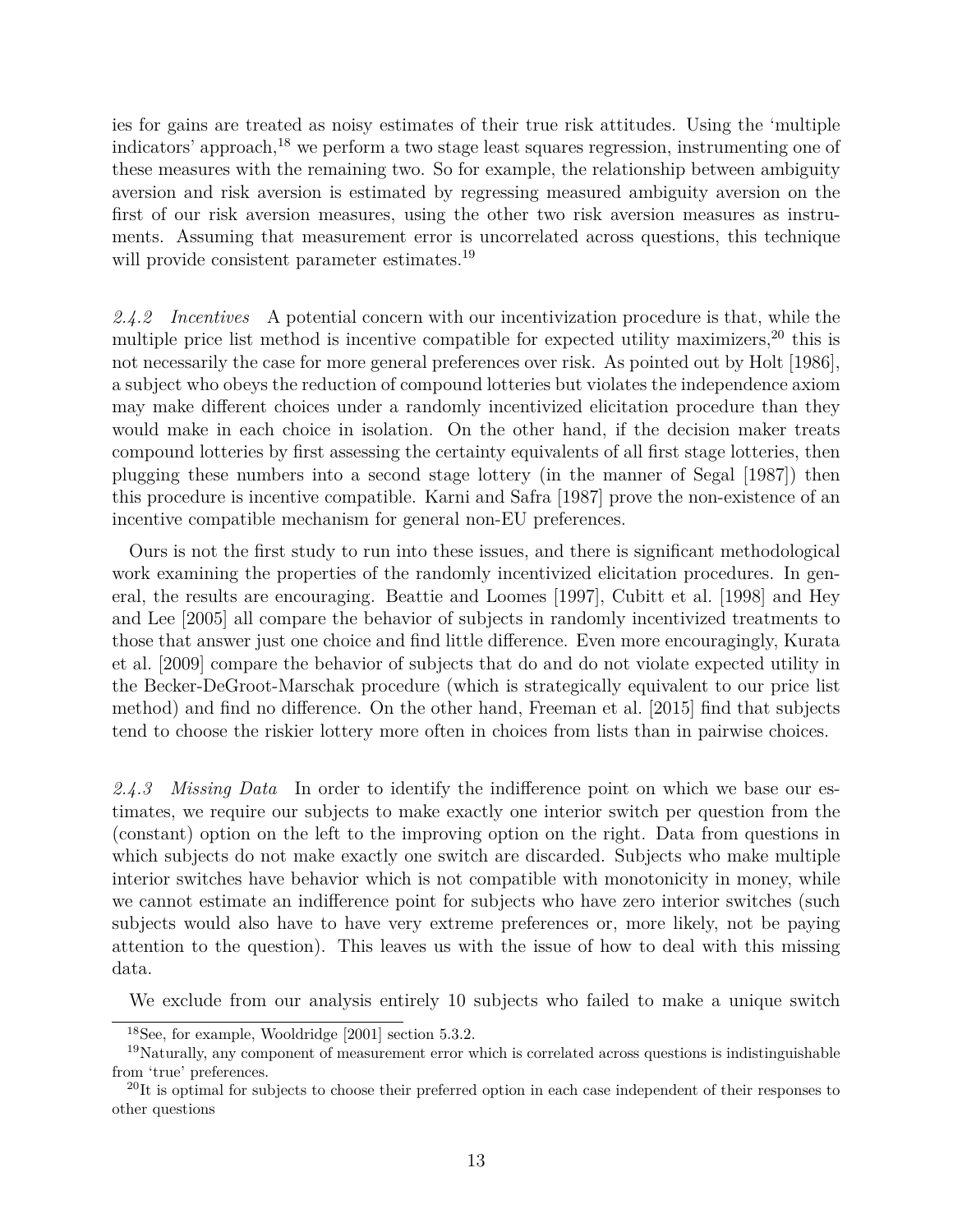on more than 15 questions, on the assumption that any remaining information from these subjects is likely to be of little use. For the remaining subjects the loss of data varies from 0% of observations for the trust game to 22% for the loss aversion measure (which is constructed using 9 separate choices, and thus is much more likely to have missing data). On average, we lose about 8% of the subjects for each measure, which is broadly in line with what is found in other studies (e.g., Holt and Laury [2002]).

Because the use of multiple measures in regressions and factor analysis compounds this problem, we interpolate using the data we have to estimate the missing data – so, for example, if we observed data for two of the three risk aversion questions for a subject, we estimate the response to the third question using the relationship between the answers to the questions estimated on subjects that answer all three. Doing so reduces the number of missing observations – for example it allows us to construct a loss aversion measure for all but 10% of our subjects. Importantly, this approach doesn't significantly alter our findings: similar results are obtained if we just disregard this data, albeit with a smaller sample size.

*2.4.4 Multiple Comparisons* One potential issue with our study is the problem of multiple comparisons: because we report many correlations, we would expect some fraction to be significant even if all were, in fact, independent. As we are at least in part interested in the comparison between these correlations and those predicted by existing theories, the uncorrected significance levels we report are still of interest. An alternative approach would be to treat this as a purely statistical problem, in which case it would be appropriate to control for multiple comparisons using, for example, the Sidak correction.<sup>21</sup> We discuss the implication of such a correction in section 3.1 below.

### **3. Results**

We now describe the relationships between measured behaviors that we find in our data. In this section, we focus on describing the empirical results in a model-free way. In Section 4 we will discuss the implications of these findings for existing models that predict relationships between our variables of interest.

#### **3.1 Overview**

Table 3 shows the raw correlations between our measures of time preference, risk aversion, attitudes to compound lotteries and uncertainty, common ratio and common consequence effect, mixed risk and buy risk, sender and receiver behavior in the trust game and our various demographic measures, personality, and belief measures.<sup>22</sup> For simplicity, this table includes only 'raw' measures (such as uncertainty attitude), rather than those which are constructed from multiple questions (such as ambiguity aversion). This means that we do

<sup>&</sup>lt;sup>21</sup>For *n* comparisons, a variable is significant at the  $5\%$  level after Sidak correction if it is significant at the  $1 - 0.95^{\frac{1}{n}}$  level pre-correction.

 $^{22}$ Multiple measures were aggregated into a single value by taking their principal component.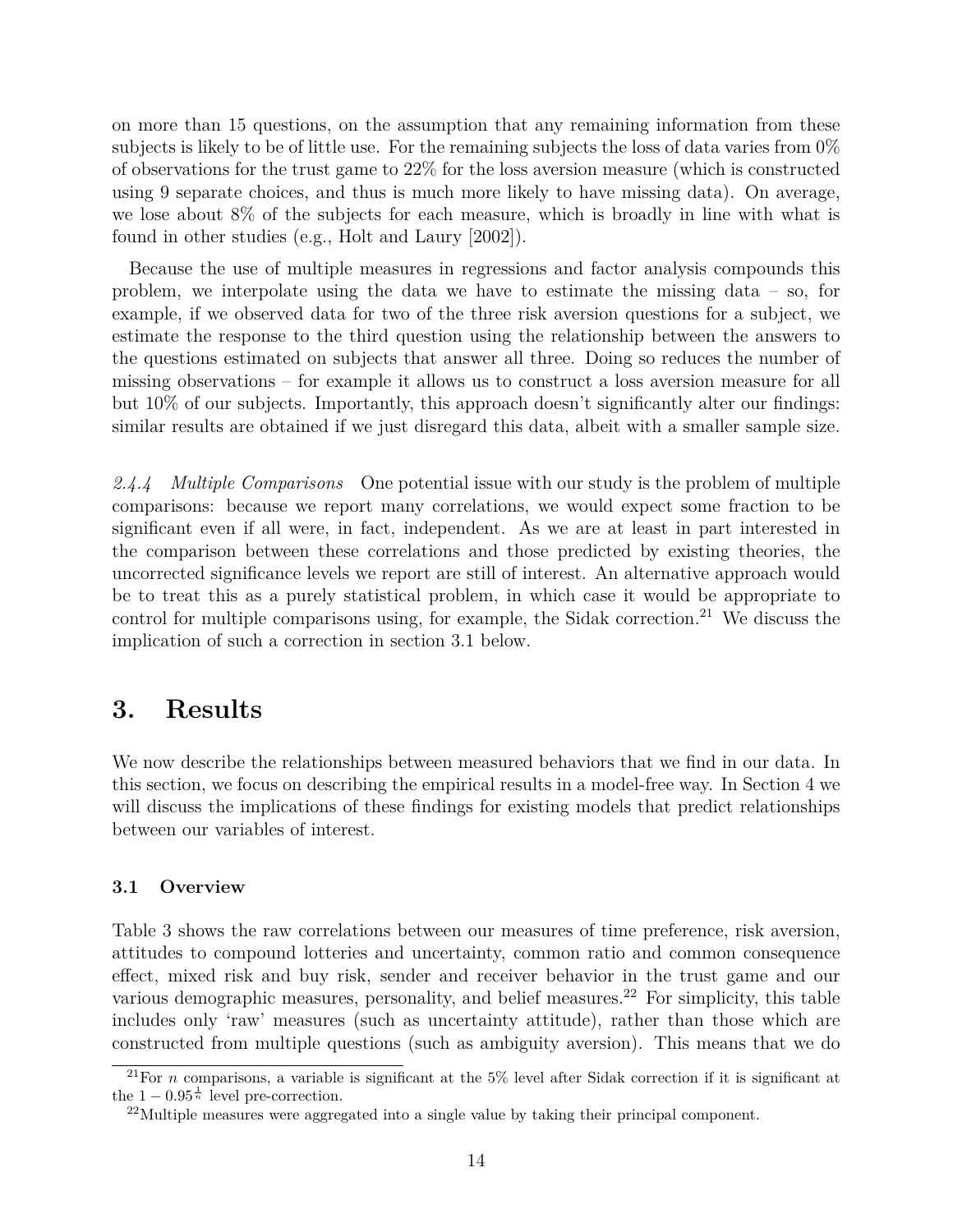| Return         |                |               |                     |                  |               |                   |          |                |           |                   |                 |                   |                    |                      |               |                   |                      | 00.1              |                  | $-0.01$                     | 0.88      | 0.09              | 0.26     | $-0.06$   | 0.42     | $\frac{80}{10}$             | 0.31 | 0.07              | 0.40     | 0.00       | 0.99                                        |                                                                                                                                         |                                                                                                                              |                                                                             |
|----------------|----------------|---------------|---------------------|------------------|---------------|-------------------|----------|----------------|-----------|-------------------|-----------------|-------------------|--------------------|----------------------|---------------|-------------------|----------------------|-------------------|------------------|-----------------------------|-----------|-------------------|----------|-----------|----------|-----------------------------|------|-------------------|----------|------------|---------------------------------------------|-----------------------------------------------------------------------------------------------------------------------------------------|------------------------------------------------------------------------------------------------------------------------------|-----------------------------------------------------------------------------|
| Send           |                |               |                     |                  |               |                   |          |                |           |                   |                 |                   |                    |                      |               | 001               |                      | 0.46              | $\overline{0.0}$ | $\overline{0.10}$           | 0.17      | 0.06              | 0.41     | 0.01      | 0.87     | $-0.02$                     | 0.83 | $\overline{0.00}$ | 0.99     | $-0.04$    | $\,0.62$                                    |                                                                                                                                         |                                                                                                                              |                                                                             |
| Buy Risk       |                |               |                     |                  |               |                   |          |                |           |                   |                 |                   |                    | 00.1                 |               | $\overline{0.01}$ | 0.86                 | $\Xi$             | 0.17             | $\frac{61}{19}$             | 0.02      | $\overline{0.03}$ | 0.68     | $-0.35$   | Э.<br>Э  | 0.34                        |      | $-0.01$           | 0.87     | $-0.02$    | 77                                          |                                                                                                                                         |                                                                                                                              |                                                                             |
| Mixed Risk     |                |               |                     |                  |               |                   |          |                |           |                   |                 | 1.00              |                    | 0.63                 |               | 0.11              | 0.21                 | 0.22              | 0.01             | $-0.02$                     | 0.83      | $-0.14$           | 0.08     | $-0.28$   | DC.<br>D | 0.43                        |      | $-0.03$           | 0.76     | 0.07       | 0.43                                        |                                                                                                                                         |                                                                                                                              | the null hypothesis of no correlation. Gender coded $0$ =male, $1$ =female. |
| Compound       |                |               |                     |                  |               |                   |          |                |           | 1.00              |                 | 0.20              | 0.02               | 0.35                 | 00.<br>DO     | $rac{1}{0.06}$    | 0.41                 | 0.02              | 0.76             | $\frac{10.05}{\frac{1}{2}}$ | 0.34      | 0.00              | 0.97     | $-0.13$   | 0.09     | $\frac{1}{90}$ .            | 0.44 | 0.00              | 1.00     | 0.04       | 0.63                                        |                                                                                                                                         |                                                                                                                              |                                                                             |
| Uncertainty    |                |               |                     |                  |               |                   |          | 1.00           |           | 0.83              |                 | $\frac{61}{5}$    | 0.09               | 0.24                 | 0.00          | $-0.04$           | $0.65\,$             | 0.10              | 0.20             | $\overline{=}$              | 0.15      | 0.05              | $0.55\,$ | $-0.19$   | 0.02     | $\overline{=}$              | 0.15 | $-0.01$           | 0.91     | $-0.07$    | $\,0.36$                                    |                                                                                                                                         |                                                                                                                              |                                                                             |
| C. Ratio       |                |               |                     |                  |               | 1.00              |          | 0.23           | 0.00      | $\overline{0.17}$ | 0.03            | 0.27              | 0.00               | 0.17                 | 0.04          | 0.04              | 0.61                 | 0.04              | 0.58             | $\frac{0.03}{0.71}$         |           | $-0.06$           | 0.40     | $-0.06$   | 0.41     | $\frac{10.01}{\frac{1}{2}}$ | 0.86 | $-0.04$           | 0.65     | $-0.01$    | $0.88\,$                                    |                                                                                                                                         |                                                                                                                              |                                                                             |
| C. Consequence |                |               |                     | 001              |               | $\sqrt{0.30}$     | 0.<br>Di | 0.16           | 0.05      | 0.20              | $\rm{5}$        | $\overline{0.17}$ | 0.04               | $\frac{10.20}{0.01}$ |               | $\frac{1}{0.09}$  |                      | 0.01              | 0.85             | $\frac{1}{0.02}$            | 0.84      | $-0.07$           | 0.36     | $-0.15$   | 0.04     | $\frac{1}{0.06}$            | 0.41 | $-0.15$           | 0.08     |            | $-0.13$<br>0.12                             |                                                                                                                                         |                                                                                                                              |                                                                             |
| Av.<br>Risk    |                |               | 00.1                | $\frac{0.26}{5}$ | $\frac{1}{2}$ | $\overline{0.20}$ | 0.01     | 0.46           | $\vec{5}$ | 0.49              | $\breve{\circ}$ | 0.26              | $_{\odot}^{\circ}$ | 0.33                 | $\frac{1}{2}$ |                   | $\frac{60.04}{0.63}$ | 0.07              | 0.34             | $-0.0$                      | $0.46\,$  | $0.59$<br>0.59    |          | $-014$    | 0.08     | $-0.0$                      | 0.39 | 0.16              | $0.06\,$ |            | $\frac{0.03}{0.68}$                         |                                                                                                                                         |                                                                                                                              |                                                                             |
| Present Disc.  |                | 1.00          | $\overline{0.32}$   | 0.14             | 0.06          | $-0.01$           | 0.91     | 0.18           | 0.03      | $\frac{8}{18}$    | 0.02            | $\overline{0.25}$ | $_{0.00}$          | $\overline{0.19}$    | 0.02          |                   | $-0.02$<br>0.82      | $\overline{0.02}$ | 0.84             | $\frac{80}{100}$            |           | $-0.02$           | 0.78     | $-0.08$   | 0.31     | 0.06                        | 0.47 | 0.09              | 0.26     |            | $0.15$<br>$0.05$                            |                                                                                                                                         |                                                                                                                              |                                                                             |
| Discount       | $\frac{1}{10}$ | 0.67          | $\frac{0.15}{0.06}$ | 0.06             | 0.46          | $\overline{0.00}$ | 0.98     | 0.17           | 0.03      | 0.17              | 0.03            | 0.11              | 0.21               | $\frac{8}{0.34}$     |               | $-0.09$           | 0.23                 | $-0.04$           | 0.58             | $-0.23$                     | 8<br>0.00 | $-0.01$           | 0.95     | $-0.15$   | 0.05     | $\overline{11}$             | 0.14 | $-0.01$           | 0.88     |            | $\begin{array}{c} 0.12 \\ 0.12 \end{array}$ |                                                                                                                                         |                                                                                                                              |                                                                             |
|                | Discount       | Present Disc. | Risk Av.            | C. Consequence   |               | C. Ratio          |          | Uncertainty At |           | Compound At       |                 | Mixed Risk        |                    | Buy Risk             |               | Trust - Send      |                      | Trust - Return    |                  | Intelligence                |           | Overconf          |          | Overplace |          | Gender                      |      | Anxiety           |          | Depression |                                             | Cells shaded in yellow (lightest) are significant at the 0.05 level, those in green are significant at the 0.01 level, and those in red | (darkest) are significant at the 0.001 level. Top pane shows correlation coefficient between row and column variable. Bottom | pane shows probability associated with                                      |

Table 3: Correlation Between Behaviors Table 3: Correlation Between Behaviors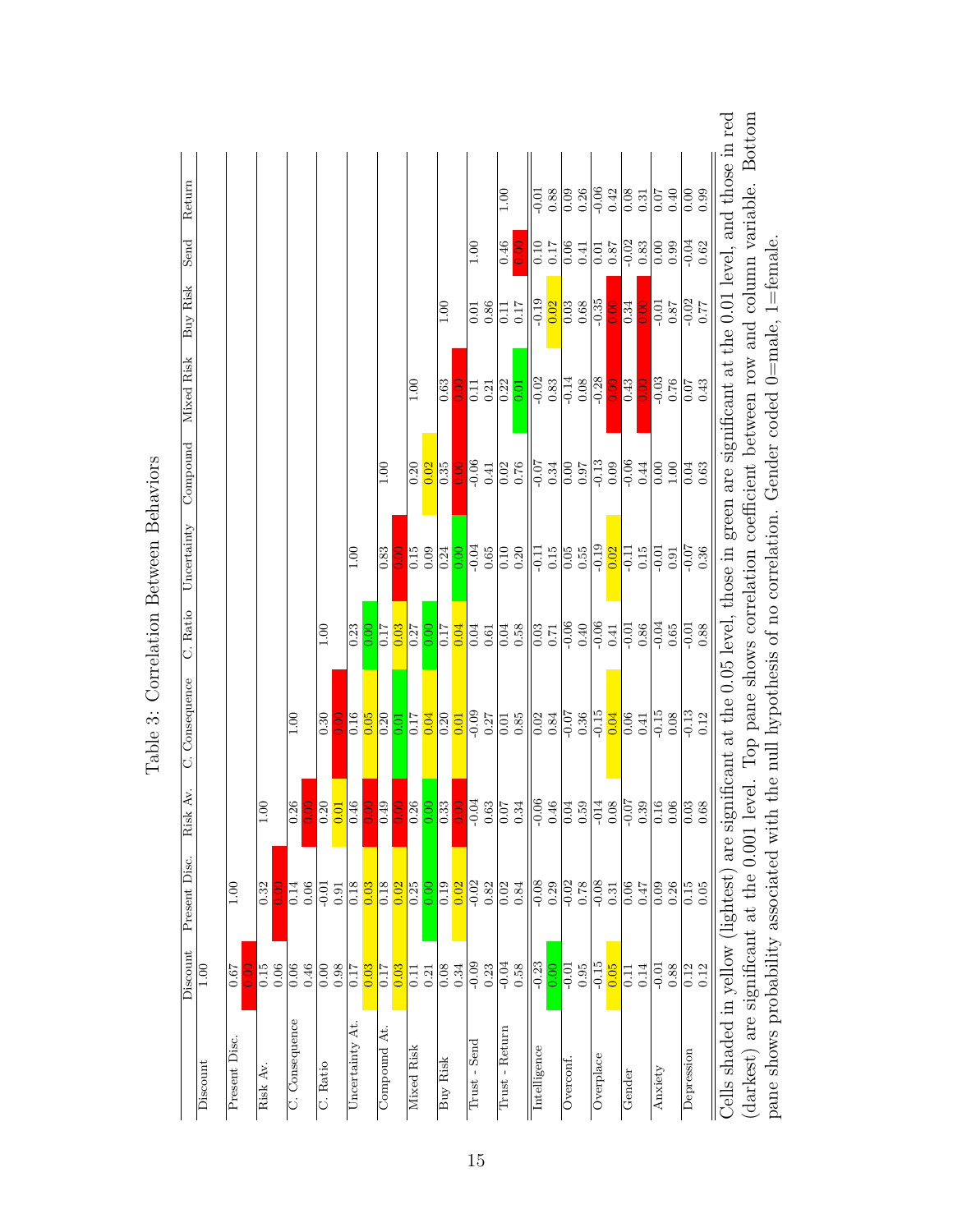not have to worry about spurious correlations caused by the same underlying question being used in the construction of multiple measures. The colors of the cells indicate the level of significance.

Several broad patterns are apparent:

- 1. There are significant pairwise correlations between almost all of our measures of attitudes to risk and uncertainty. However, the bilateral strength of these relationships varies greatly. The highest correlations are between (i) risk aversion and attitudes to uncertainty and compound lotteries and (ii) mixed risk (which is related to loss aversion) and buy risk (which is related to the endowment effect). Also notable are the correlations between (iii) risk aversion, common ratio and common consequence effect (iv) buy risk and compound lottery aversion and (v) risk and buy risk.
- 2. There are significant relationships between many of our measures of risk/uncertainty attitude and measured discount rates, particularly between risk aversion and discounting to the present.
- 3. While sender and receiver behavior in the trust game are strongly related to each other, there is no evidence of a systematic relationship between these variables and risk attitude.
- 4. Demographic variables are only weakly predictive of behavior. The exception is our measure of overplacement - which is significantly and negatively correlated with many variables - and gender - which shows that females dislike mixed risk and buy risk significantly more than males.

As discussed above, it is possible to control for the problem of multiple comparisons using, for example, the Sidak correction. We note that such a correction in this case is extremely demanding: significance at the 5% level corrected would require significance of about 0.05% before correction. Broadly speaking, the relationships that survive correction are those labeled as significant at the 0.1% level in Table 3.

Table 3 is designed to provide only a general overview of the data (although the four patterns above will survive more rigorous analysis, as we will see below). It does not correct for measurement error (as discussed in section 2.4.1). It also does not include controls that may be deemed relevant in some cases. We address these issues using regression analysis for relationships of particular interest in the next 4 subsections. We focus on the relationships between: (i) different facets of choice under risk and uncertainty; (ii) risk/uncertainty preferences and time preferences; (iii) risk/uncertainty preferences and trust game behavior; (iv) all our behaviors and demographic/personality measures.

For ease of interpretation, we renormalize our data to have a mean of zero and a standard deviation of one for the regression analysis in the following sections.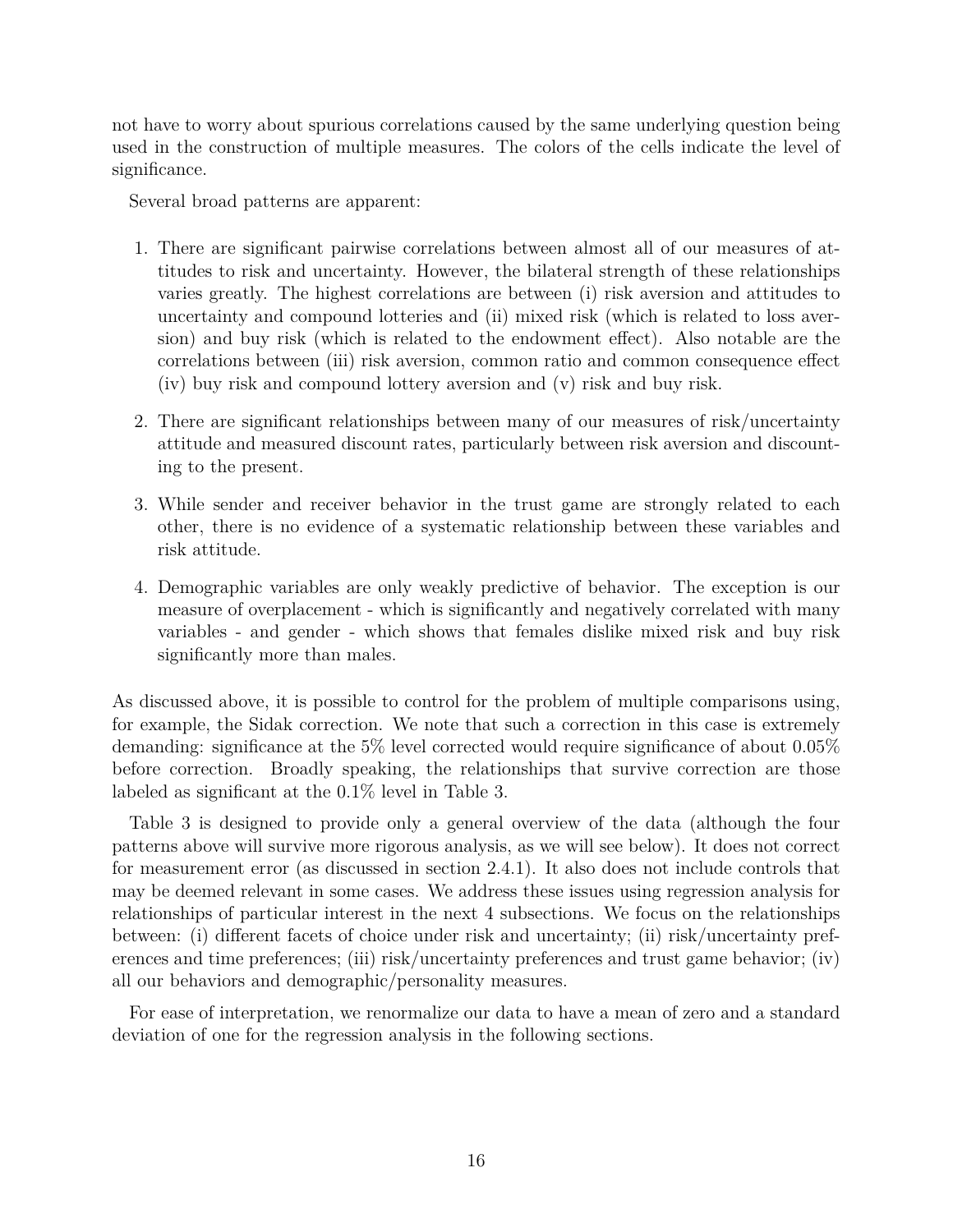#### **3.2 Attitudes to Risk and Uncertainty**

We begin by examining in more detail the relationship between various aspects of preference for risk and uncertainty. We look at the relationship between risk aversion and the common consequence and common ratio effect, between attitudes to uncertainty and compound lotteries and other aspects of behavior towards risk, and between the endowment effect and other aspects of risk and uncertainty preferences. We conclude with a principal component analysis meant to summarize the key relationships between various aspects of preferences under risk.

|                    | $\left(1\right)$ | 2)            | $\left( 3\right)$ |
|--------------------|------------------|---------------|-------------------|
|                    | Common Ratio     | Risk Aversion | Risk Aversion     |
| Common Consequence | $1.701***$       |               | $1.764***$        |
|                    | (0.554)          |               | (0.673)           |
|                    |                  |               |                   |
| Common Ratio       |                  | $0.335**$     |                   |
|                    |                  | (0.150)       |                   |
|                    |                  |               |                   |
| Constant           | 0.0868           | $-0.0390$     | 0.129             |
|                    | (0.203)          | (0.108)       | (0.205)           |
| Observations       | 166              | 166           | 174               |

Table 4: Risk Aversion, Common Consequence and Common Ratio

2SLS regression. Controls included for gender, order, and intelligence. Standard errors in parentheses

<sup>∗</sup> *p <* 0*.*10, ∗∗ *p <* 0*.*05, ∗∗∗ *p <* 0*.*01, ∗∗∗∗ *p <* 0*.*001

*3.2.1 Risk Aversion, Common Ratio and Common Consequence* We first examine the relationship between the common consequence and common ratio effects and risk aversion (as measured by the certainty equivalence of a 50/50 lottery). Table 4 shows the relevant regression results. In each case, the dependent variable is the normalized average of the relevant questions (common ratio effect for column 1, risk aversion for columns 2 and 3). As discussed in section 2.4.1, we use 2SLS regression to mitigate the effects of measurement error. We control for intelligence, gender, and the order in which the questions were asked.

Table 4 shows that there is a strong relationship between risk aversion, the common ratio effect and the common consequence effect, as indicated in Table 3.

*3.2.2 Attitudes to Risk, Uncertainty, and Compound Lotteries* We next examine the relationship between violations of expected utility in the domains of risk and uncertainty. Table 5 shows that, in our experiment, subjects who violate expected utility in one domain are more likely to violate it in another. The first panel of Table 5 divides subjects into those who are ambiguity averse, ambiguity neutral or ambiguity loving. For each of these groups, it then shows the proportion of subjects who (i) exhibit the common ratio effect in the standard direction, exhibit it in the non-standard direction, and do not exhibit it at all; (ii) exhibit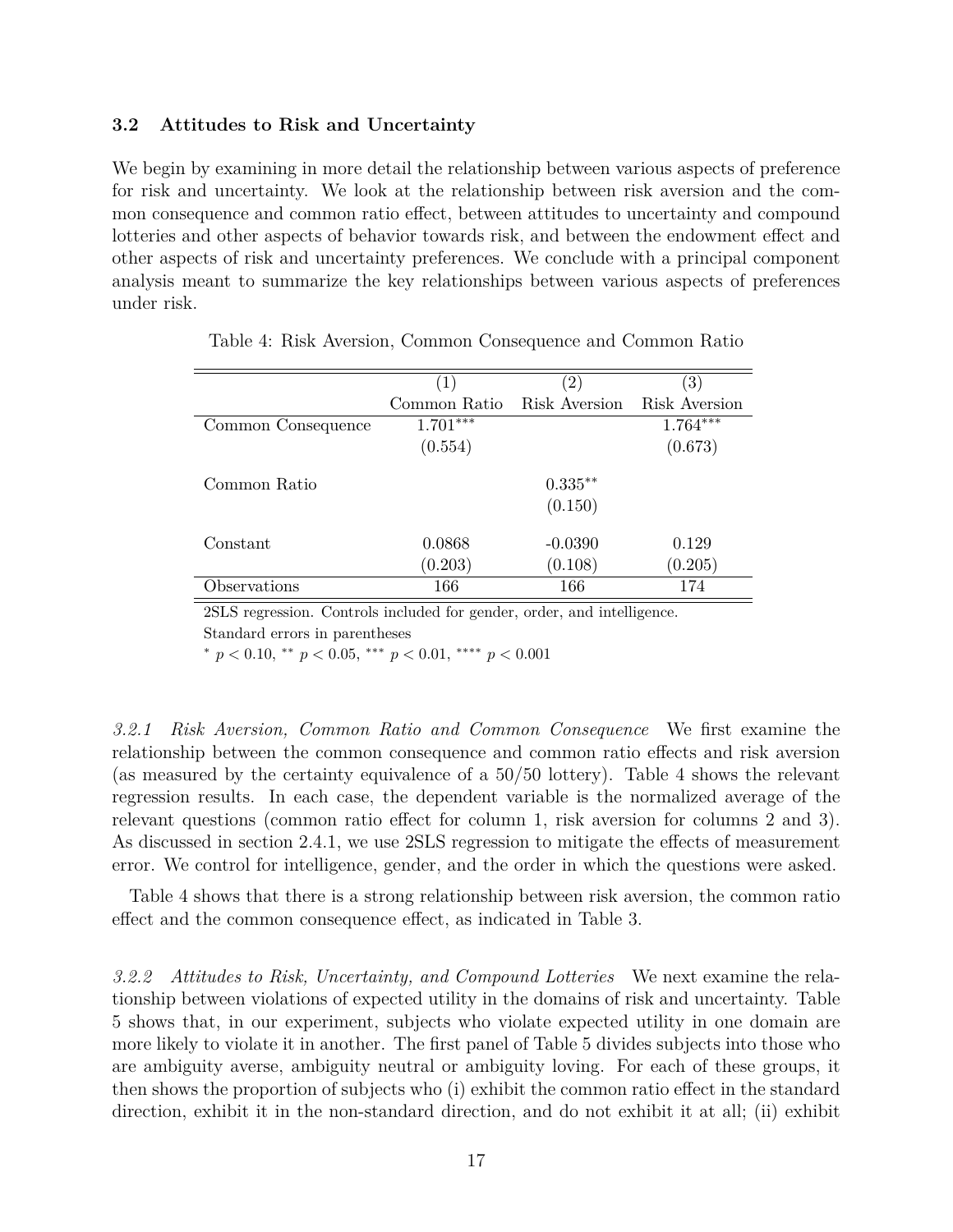the common consequence effect in the standard direction, exhibit it in the non-standard direction, and do not exhibit it at all; and (iii) are reduction averse, neutral and loving. The second panel repeats parts (i) and (ii) for subjects who are reduction averse, neutral, and loving.

|           |       | Common Ratio   | $p=0.001$ |        | Common Conseq. | $p=0.005$      | Reduction |                | $p=0.000$ |
|-----------|-------|----------------|-----------|--------|----------------|----------------|-----------|----------------|-----------|
|           | Stand | Neut           | NonStand  | Stand  | Neut           | NonStand       | Averse    | Neut           | Loving    |
| Ambiguity | 70%   | 13\%           | $16\%$    | $54\%$ | 26\%           | 20%            | $90\%$    | $2\%$          | 8%        |
| Averse    | 74    | 14             | 17        | 57     | 28             | 21             | 91        | $\overline{2}$ | 8         |
| Ambiguity | 30%   | 44%            | 26\%      | 33%    | 67%            | $4\%$          | $4\%$     | 96%            | $0\%$     |
| Neutral   | 8     | 12             |           | 9      | 18             |                |           | 27             | $\theta$  |
| Ambiguity | 70\%  | 10%            | 20%       | 45\%   | 40%            | 20%            | $16\%$    | $5\%$          | 79%       |
| Loving    | 14    | $\overline{2}$ | 4         | 9      | 8              | 4              | 3         |                | 15        |
|           |       |                |           |        |                |                |           |                |           |
|           |       | Common Ratio   | $p=0.005$ |        | Common Conseq. | $p=0.015$      |           |                |           |
|           | Stand | Neut           | NonStand  | Stand  | Neut           | NonStand       |           |                |           |
| Reduction | 70%   | $12\%$         | $18\%$    | $56\%$ | 28\%           | $16\%$         |           |                |           |
| Averse    | 68    | 12             | 17        | 56     | 28             | 16             |           |                |           |
| Reduction | 34%   | 41\%           | 24%       | $31\%$ | 66%            | $7\%$          |           |                |           |
| Neutral   | 10    | 12             |           | 9      | 19             | $\overline{2}$ |           |                |           |
| Reduction | 67\%  | 17\%           | 17%       | $46\%$ | 38%            | 17%            |           |                |           |

Table 5: Violations of Independence under Risk and Uncertainty

For each row, each block reports the fraction of subject of that type who fall into the different categories. For example, 70% of ambiguity averse subjects exhibited the common ratio effect in the standard direction, 13% exhibited no common ratio effect and 16% exhibited the common ratio effect in the non-standard direction. The equivalent number for ambiguity neutral subjects was  $30\%$ ,  $44\%$  and  $26\%$  respectively. p is the probability of the associated Fisher's exact test

Subjects who are ambiguity averse are 86 percentage points (pp.) more likely to be reduction averse, 40pp. more likely to exhibit the common ratio effect and 21pp. more likely to exhibit the common consequence effect than those who are ambiguity neutral. Those that are reduction averse are also more likely to exhibit the common ratio effect (by 36pp.) and the common consequence effect (by 25pp.) than those that are neutral with respect to compound lotteries. As shown in the table, these differences are significant according to a Fisher's exact test.

Table 6 reports the results of regressing attitudes to uncertainty and compound lotteries on various aspects of attitudes to risk. It shows that, while Table 5 indicates that there is a relationship between the propensity to violate independence in the risk and uncertain domains, there is no strong link between the degree to which a subject exhibits ambiguity aversion or reduction aversion and the degree to which they exhibit the common ratio and common consequence effects. Column 1 shows the results of a 2SLS regression of uncertainty attitude on risk aversion, common ratio and common consequence effects, the endowment effect and loss aversion, as well as controls for intelligence, gender and order. $^{23}$  It shows an extremely strong relationship between uncertainty attitude and measured risk aversion, as well as a significant positive relationship with the endowment effect. There is no significant

 $^{23}$ All measures are instrumented as discussed in section 2.4.1 apart from loss aversion, for which we have only a single measure.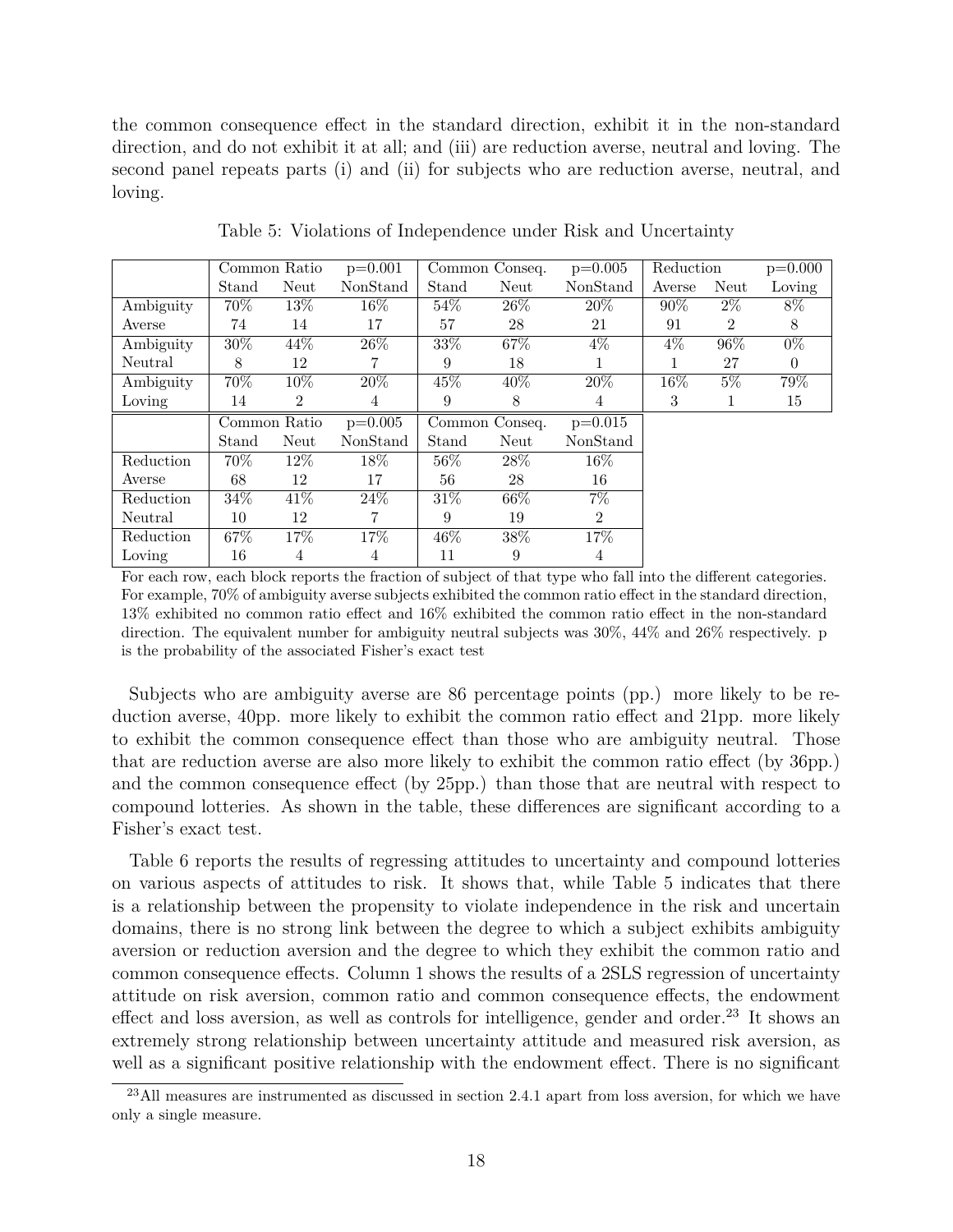|                    | $\overline{(1)}$ | $\overline{(2)}$ | $\overline{(3)}$ | $\overline{(4)}$ | $\overline{(5)}$ |
|--------------------|------------------|------------------|------------------|------------------|------------------|
|                    | Uncertainty Av   | Ambiguity Av     | Compound Av      | Reduction Av     | Ambiguity Av     |
| Risk Aversion      | $0.929***$       | $0.398**$        | $0.880***$       | $0.321*$         | $-0.139$         |
|                    | (0.203)          | (0.200)          | (0.190)          | (0.189)          | (0.198)          |
| Common Ratio       | $-0.0147$        | 0.0611           | 0.0739           | 0.107            | $-0.00827$       |
|                    | (0.202)          | (0.198)          | (0.175)          | (0.174)          | (0.152)          |
| Common Conseq.     | $-0.316$         | $-0.214$         | $-0.212$         | 0.0598           | 0.0146           |
|                    | (0.354)          | (0.348)          | (0.315)          | (0.313)          | (0.253)          |
| Endowment Effect   | $0.334**$        | $0.360**$        | $0.403**$        | $0.439***$       | 0.180            |
|                    | (0.169)          | (0.166)          | (0.159)          | (0.158)          | (0.140)          |
| Loss Aversion      | 0.0499           | 0.123            | $-0.0570$        | 0.0291           | 0.128            |
|                    | (0.122)          | (0.120)          | (0.107)          | (0.106)          | (0.0949)         |
| Compound Av.       |                  |                  |                  |                  | $0.598***$       |
|                    |                  |                  |                  |                  | (0.121)          |
|                    |                  |                  |                  |                  |                  |
| Constant           | 0.166            | 0.190            | 0.0987           | 0.122            | 0.101            |
|                    | (0.141)          | (0.139)          | (0.129)          | (0.128)          | (0.117)          |
| Observations       | 150              | 150              | 149              | 149              | 149              |
| Prob CR & CC Insig | 0.628            | 0.821            | 0.767            | 0.783            | 0.997            |

Table 6: Attitudes to Uncertainty and Compound Lotteries

2SLS regression. Controls included for gender, order, and intelligence.

Standard errors in parentheses

 $p < 0.10,$  \*\*  $p < 0.05,$  \*\*\*  $p < 0.01,$  \*\*\*\*  $p < 0.001$ 

relationship with either the common ratio or common consequence effect (the final row of the table shows that the joint hypothesis that the coefficient on both variables is zero cannot be rejected). The coefficient on the common ratio effect is in fact large and *negative,* though imprecisely estimated.

Ambiguity aversion is also related to risk aversion and the endowment effect as shown by column 2. The coefficient on risk aversion falls, but remains significant. The coefficient on the endowment effect is largely unchanged.

Columns 3 and 4 show similar patterns when compound lottery attitude and reduction aversion are the dependent variables.

Table 6 also demonstrates that reduction aversion and ambiguity aversion are extremely strongly related. The final column adds compound attitude as an explanatory variable to regression  $(2)$ .<sup>24</sup> Not only is the associated coefficient highly significant, it explains so much of the variance that all other coefficients become insignificant.

<sup>&</sup>lt;sup>24</sup>We use compound attitude (the value of the compound lottery) rather than reduction aversion (the difference between the value of the compound lottery and its non-compounded equivalent) because the evaluation of the risky urn appears in both the ambiguity aversion and reduction aversion measure, leading to the possibility of spurious correlation.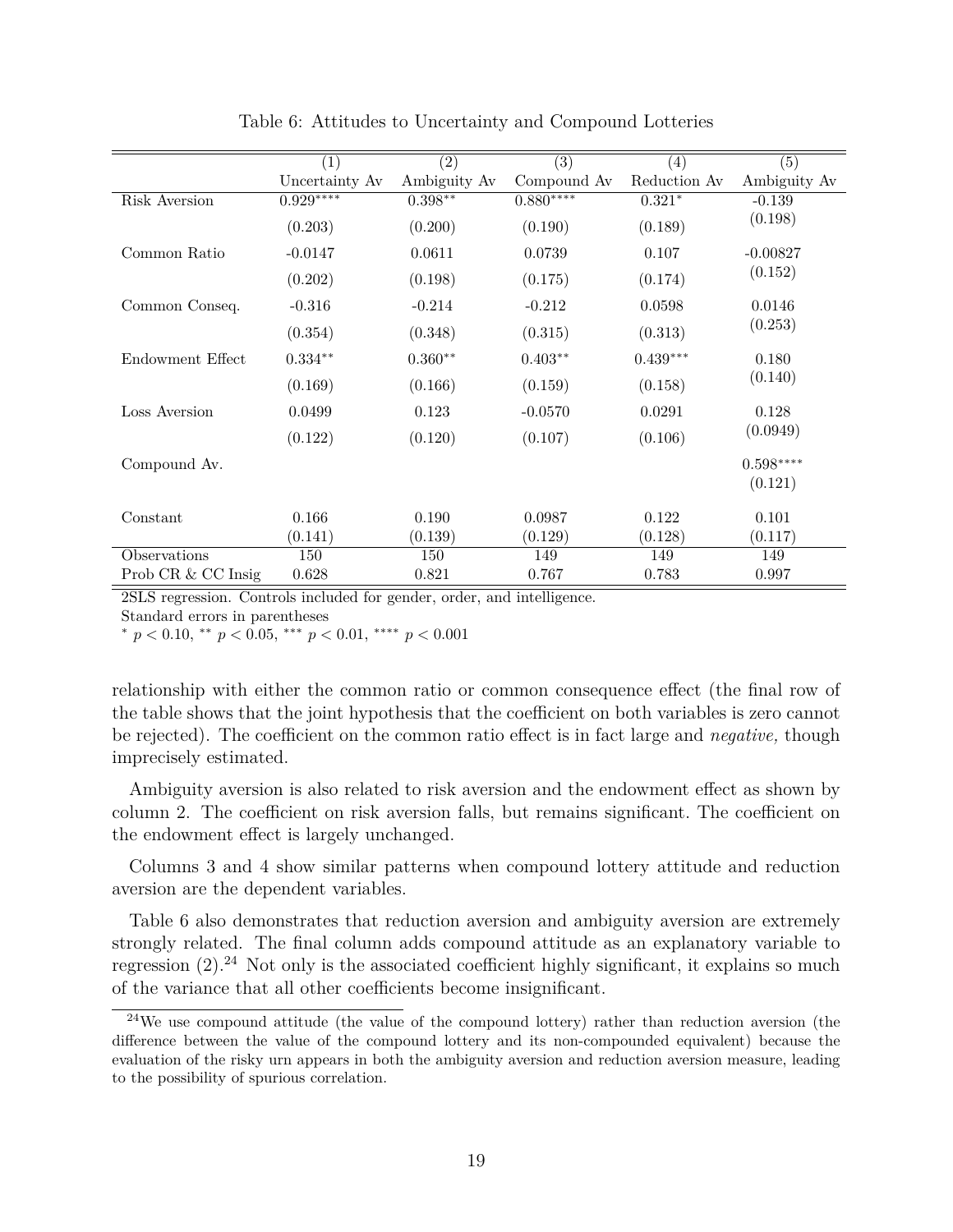|                     | (1)         | (2)              |
|---------------------|-------------|------------------|
|                     | Buy Risk    | Endowment Effect |
|                     |             |                  |
| Risk Aversion       | $0.631***$  |                  |
|                     | (0.184)     |                  |
|                     |             |                  |
| Common Ratio        | $-0.0985$   | $-0.126$         |
|                     | (0.181)     | (0.155)          |
|                     |             |                  |
| Common Consequence  | 0.193       | 0.254            |
|                     | (0.327)     | (0.312)          |
|                     |             |                  |
| Loss Aversion       | $0.405***$  | $0.392***$       |
|                     | (0.0989)    | (0.0826)         |
|                     |             |                  |
| Risk Aversion (Alt) |             | $-0.187**$       |
|                     |             | (0.0926)         |
|                     |             |                  |
| Constant            | $-0.431***$ | $-0.303***$      |
|                     | (0.120)     | (0.105)          |
| Observations        | 150         | 150              |

Table 7: The Endowment Effect

2SLS regression. Controls included for gender, order, and intelligence. Standard errors in parentheses

<sup>∗</sup> *p <* 0*.*10, ∗∗ *p <* 0*.*05, ∗∗∗ *p <* 0*.*01, ∗∗∗∗ *p <* 0*.*001

*3.2.3 Loss aversion and the Endowment Effect* Table 7 examines the relationship between the endowment effect and other elements of risk attitude. It shows that the endowment effect is strongly related to loss aversion in risky choice. The first column has as the dependent variable risk aversion measured by the buying price of the lottery. This is regressed on loss aversion, as well as risk aversion, the common ratio and common consequence effect, and the usual controls.<sup>25</sup> The results show an extremely significant coefficient on the loss aversion variable (as well as on risk aversion). The common ratio and common consequence effects have insignificant coefficients. The second column repeats the analysis using as the dependent variable the endowment effect (the difference between the selling and buying price of the lottery). In order to avoid spurious correlations we use an alternative measure of risk in this regression, based on the attitude to the 'risky urn' in the ambiguity aversion section. Again, we find loss aversion to be extremely strongly correlated with the endowment effect, even after controlling for risk aversion. This supports the observation in Table 3 that mixed risk (related to loss aversion) and buy risk (the endowment effect) are strongly correlated.

*3.2.4 Summary for Risk Preferences* The results above suggest that attitudes to risky and uncertain prospects are governed by three distinct factors - one related to the common ratio and common consequence effect, one related to loss aversion, and a third that governs attitudes towards ambiguous and compound prospects. We use a principal component analysis

<sup>&</sup>lt;sup>25</sup>As mentioned above, because of the way we construct loss aversion, we do not have multiple measures, and so cannot use the multiple indicators approach for this measure. If anything this could mean that the coefficient on loss aversion is biased downwards by measurement error.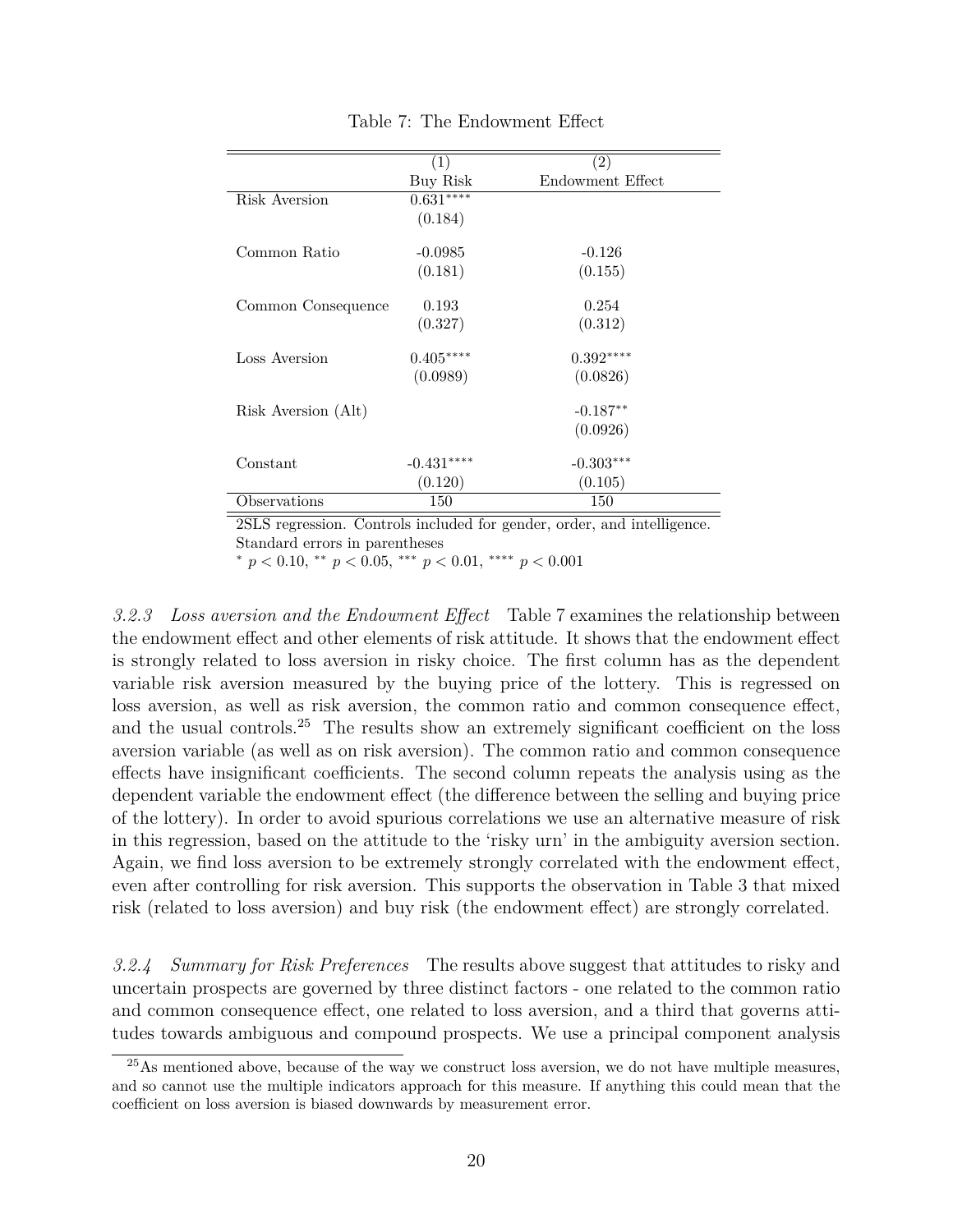to summarize these relationships. This is a statistical procedure that uses an orthogonal transformation to convert a set of observations of possibly correlated variables into a set of values of linearly uncorrelated variables called principal components and therefore a way of summarizing the linear relationships present in our data. Table 8 reports the results of a principle component analysis on risk aversion, common consequence, common ratio, uncertainty attitude, compound attitude, mixed risk and buy risk.

A key question for the use of principal component analysis is how many components should be used to summarize the data. One standard approach is the Kaiser criterion, which keeps factors for which the associated eigenvector of the covariance matrix is above 1 (this being the eigenvalue equal to the information accounted for by an average single item). For our data, this criterion selects 3 components, which between them explain 74% of the variance of the data. Following orthogonal rotation, the first of these factors is most strongly associated with attitudes towards uncertain and compound prospects, the second with mixed and buy risk and the third with the common consequence and common ratio effect. Risk aversion is associated mostly with the first factor.

Table 8: A principal Component Analysis

|                      | Factor 1 | Factor 2 | Factor 3 | Uniqueness |
|----------------------|----------|----------|----------|------------|
| Risk Aversion        | 0.648    | 0.127    | 0.262    | 0.496      |
| Common Ratio         | $-0.017$ | 0.150    | 0.827    | 0.294      |
| Common Consequence   | 0.234    | 0.071    | 0.750    | 0.378      |
| Uncertainty Aversion | 0.909    | 0.064    | 0.035    | 0.169      |
| Compound Aversion    | 0.913    | 0.144    | 0.057    | 0.143      |
| Mixed Risk           | 0.059    | 0.880    | 0.224    | 0.173      |
| Buy Risk             | 0.161    | 0.901    | $-0.018$ | 0.163      |

Factor 1-Factor 3 report the factor loadings for each variable of the first three principle component factors following orthogonal rotation. Uniqueness reports the proportion of the common variance of the variable not associated with the factors.

Ideally, principal component analysis would show a sharp fall in the proportion of variance explained by additional factors around the cutoff, or equivalently in the eigenvalues associated with each factor. In our data, the eigenvalues associated with the first four factors are 2.7, 1.4, 1.1 and 0.7 respectively. Including a fourth component in the analysis leads to two distinct factors associated with the common ratio and common consequence effects.

#### **3.3 Time Preferences and Risk/Uncertainty Attitudes**

We now examine the relationship between time preferences and attitudes to risk and uncertainty. Table 9 reports the results of regressing time preferences on risk/uncertainty measures. The first column shows the results of a 2SLS regression of the measured discount rate on our various measures of risk preferences. The second column repeats the analysis for the present discount rate and the third for present bias.

We find that risk aversion is weakly related to the discount rate, strongly related to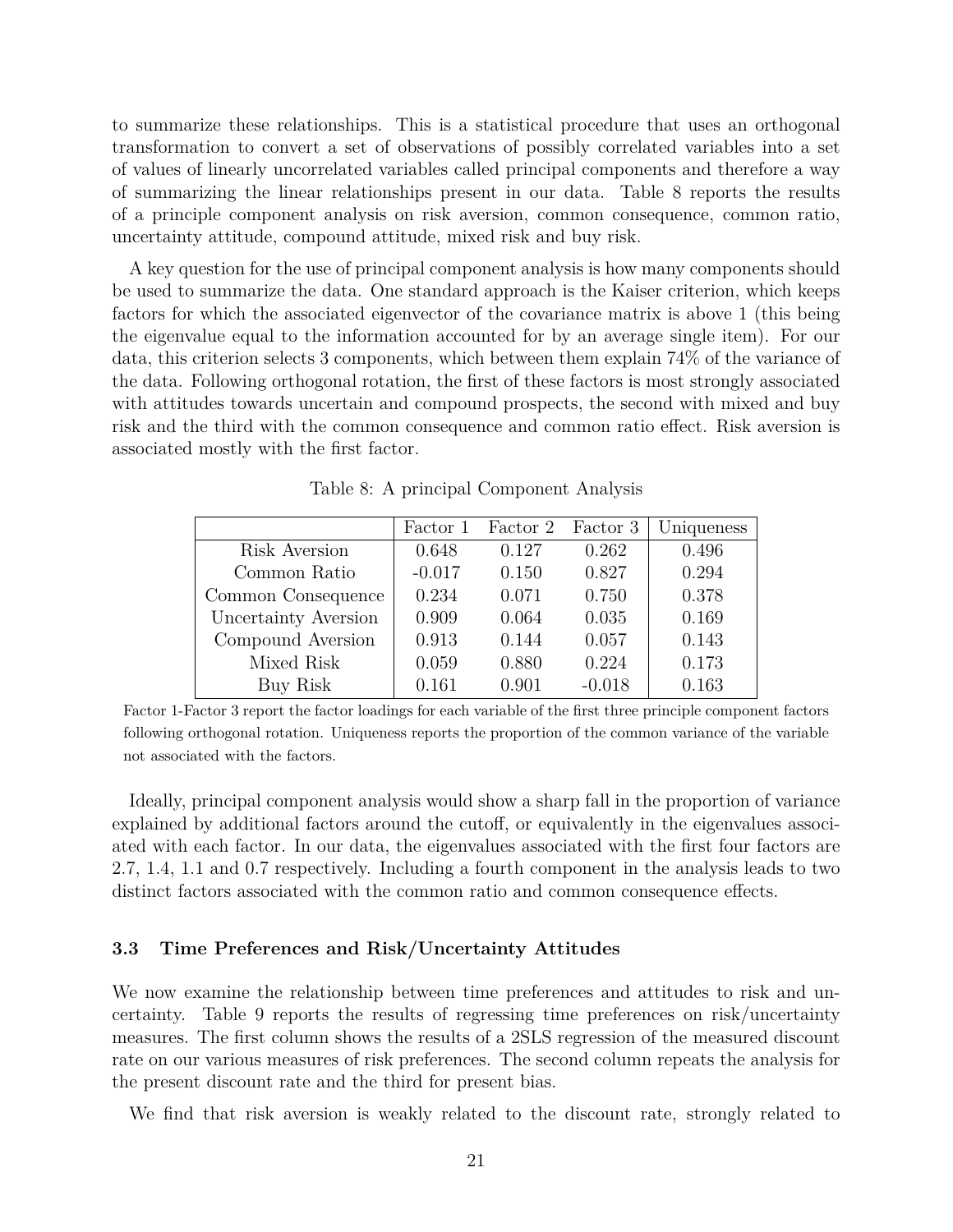|                      | (1)       | (2)                     | (3)          |
|----------------------|-----------|-------------------------|--------------|
|                      | Discount  | <b>Present Discount</b> | Present Bias |
| <b>Risk Aversion</b> | $0.373*$  | $0.760***$              | $0.584***$   |
|                      | (0.201)   | (0.227)                 | (0.210)      |
|                      |           |                         |              |
| Common Ratio         | $-0.0217$ | $-0.240$                | $-0.0732$    |
|                      | (0.200)   | (0.226)                 | (0.209)      |
|                      |           |                         |              |
| Common Consequence   | 0.140     | $-0.215$                | $-0.399$     |
|                      | (0.337)   | (0.381)                 | (0.352)      |
|                      |           |                         |              |
| Ambiguity Aversion   | $0.229*$  | 0.219                   | 0.130        |
|                      | (0.132)   | (0.149)                 | (0.138)      |
| Endowment Effect     | $-0.216$  | $-0.0120$               | 0.0978       |
|                      | (0.173)   | (0.195)                 | (0.181)      |
|                      |           |                         |              |
| Loss Aversion        | 0.158     | 0.105                   | $-0.0156$    |
|                      | (0.127)   | (0.144)                 | (0.133)      |
| Constant             | $-0.0421$ | $-0.0796$               | $-0.109$     |
|                      | (0.146)   | (0.165)                 | (0.152)      |
| Observations         | 150       | 150                     | 150          |
| Prob CR and CC Insig | 0.918     | 0.394                   | 0.427        |

Table 9: Time Preferences and Attitudes to Risk and Uncertainty

2SLS regression. Controls included for gender, order, and intelligence. Standard errors in parentheses

<sup>∗</sup> *p <* 0*.*10, ∗∗ *p <* 0*.*05, ∗∗∗ *p <* 0*.*01, ∗∗∗∗ *p <* 0*.*001

the present discount rate, and therefore significantly related to present bias. The other measures of risk and uncertainty attitudes have little additional explanatory power, although ambiguity aversion is positively correlated with discounting at the 10% level. The common ratio and common consequence effect are not significantly related to time preferences, either individually or jointly. Note also that the point estimate of the relationship between these two behaviors and present bias is negative.

#### **3.4 Trust Game Behavior and Risk Preferences**

We next turn to the relationship between risk/uncertainty preferences and sender and receiver behavior in the trust game. Sending money in the first stage of the game is an uncertain prospect, while keeping the money is not. Thus it is possible that play in the trust game is related to risk/uncertainty preferences. One of the advantages of the approach taken in this paper is we can test simultaneously for the relationship between trust game behavior and various different components of risk preferences.

Table 10 suggests there is no such relationship. Column 1 shows that only loss aversion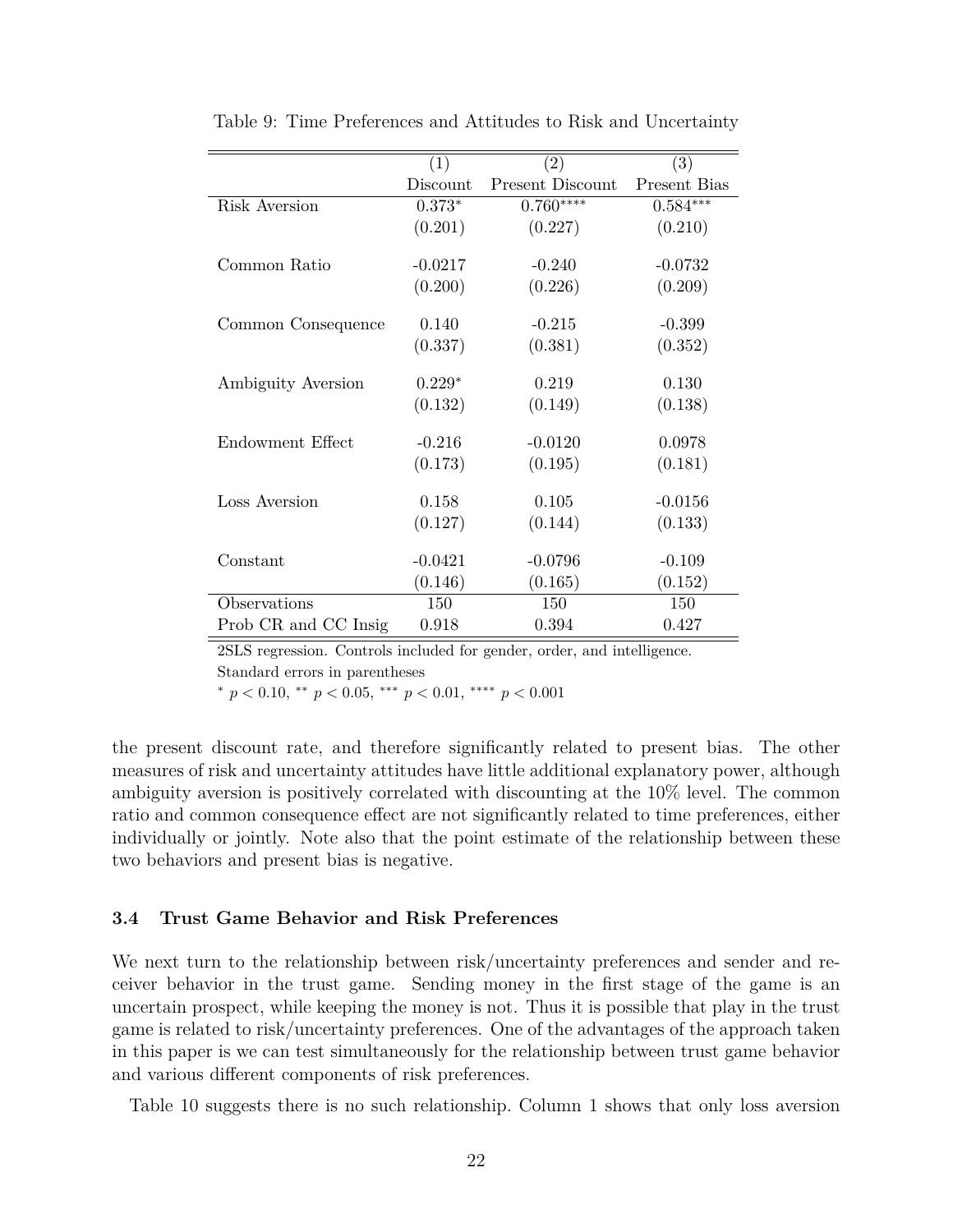|                      | (1)       | $\overline{(2)}$ | $\overline{(3)}$ |
|----------------------|-----------|------------------|------------------|
|                      | Trust     | Return           | Trust            |
| Risk Aversion        | 0.107     | 0.252            | $-0.0191$        |
|                      | (0.189)   | (0.200)          | (0.167)          |
| Common Ratio         | $-0.0426$ | $-0.153$         | 0.0412           |
|                      | (0.184)   | (0.199)          | (0.158)          |
| Common Consequence   | $-0.0253$ | 0.304            | $-0.143$         |
|                      | (0.309)   | (0.336)          | (0.262)          |
| Ambiguity Aversion   | 0.0380    | 0.0577           | 0.000503         |
|                      | (0.123)   | (0.131)          | (0.108)          |
| Endowment Effect     | 0.0272    | 0.168            | $-0.0354$        |
|                      | (0.160)   | (0.172)          | (0.140)          |
| Loss Aversion        | $0.261**$ | 0.189            | 0.165            |
|                      | (0.117)   | (0.127)          | (0.102)          |
| Return               |           |                  | $0.454***$       |
|                      |           |                  | (0.0760)         |
| Constant             | 0.114     | 0.00589          | 0.126            |
|                      | (0.139)   | (0.146)          | (0.121)          |
| Observations         | 147       | 150              | 147              |
| Prob CR and CC Insig | 0.966     | 0.566            | 0.845            |

Table 10: Trust Game Behavior and Attitudes to Risk and Uncertainty

2SLS regression. Controls included for gender, order, and intelligence.

Standard errors in parentheses

<sup>∗</sup> *p <* 0*.*10, ∗∗ *p <* 0*.*05, ∗∗∗ *p <* 0*.*01, ∗∗∗∗ *p <* 0*.*001

is related to sender behavior, with subjects who are *more* loss averse sending more - a surprising result given that sending money in the trust game represents a gamble with both gains and losses. Column 2 shows no relation between risk preferences and return behavior, while column 3 suggests a strong relationship between sender and receiver behavior. Such a link could occur either because those who return money in the trust game have different beliefs about the behavior of others, or because subjects who have stronger other-regarding preferences both send and return more in the trust game.

#### **3.5 Demographics, Personality Measures and Overconfidence**

Finally, we analyze the relationship between our measured behavioral phenomena and intelligence, gender, and personality measures (overconfidence, depression and anxiety). Table 3 shows the raw correlations between these variables, while Table S1 in the appendix shows the relevant regressions.<sup>26</sup>

<sup>26</sup>These regressions are OLS rather than 2SLS because we do not have multiple measures of demographic and personality variables. All variables are normalized to mean zero and standard deviation one apart from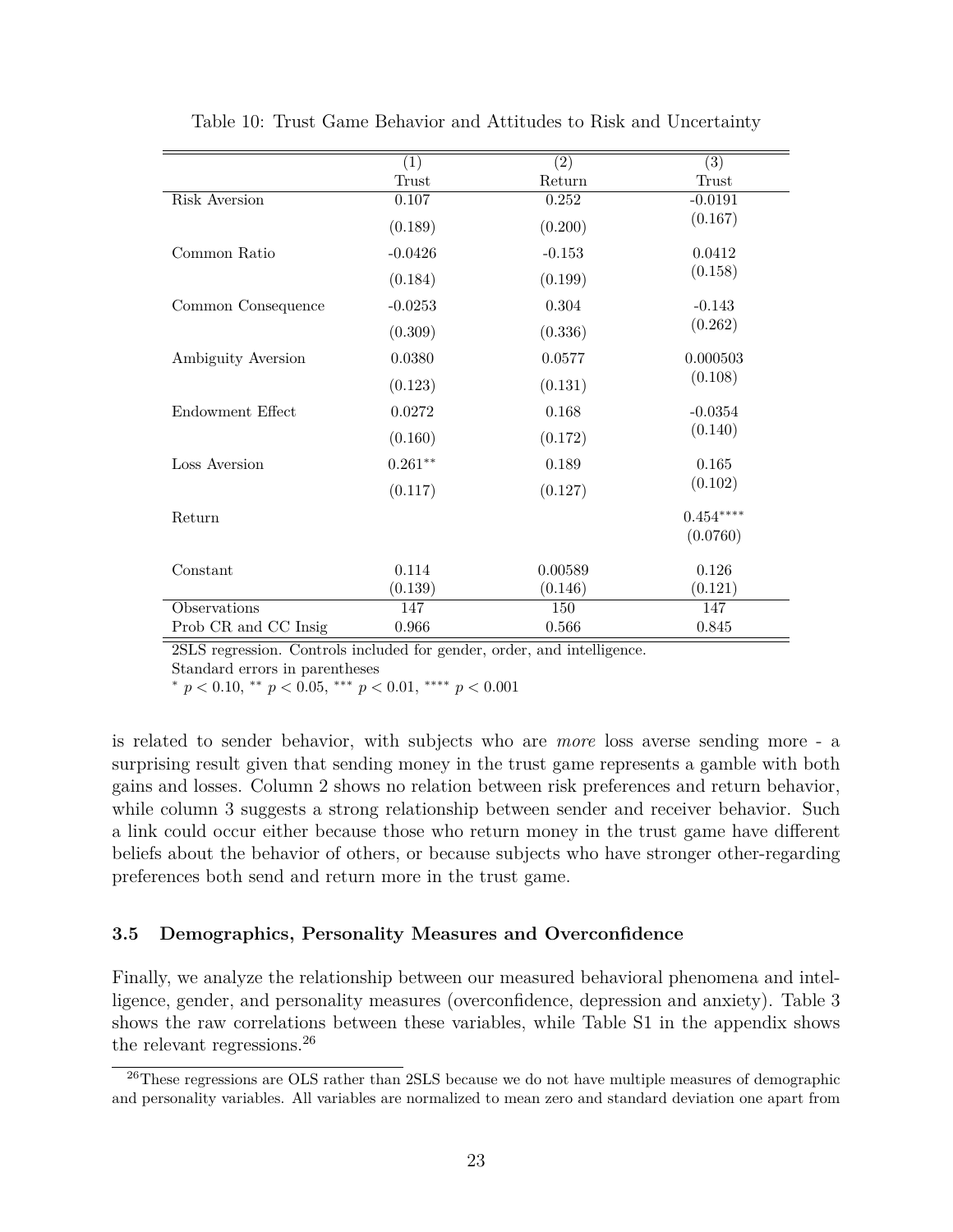We find little evidence of any relationship between intelligence and any of our behaviors. Table 3 suggests a weak relationship with intelligence and both time preferences and buy risk, but Table S1 shows that this does not extend to present bias or the endowment effect. This is in contrast to recent papers (Burks et al. [2009a], Dohmen et al. [2010], Benjamin et al. [2013]) that find strong relationships between intelligence and risk and time attitudes. One possible explanation for this difference is that our sample, consisting of students at a very selective university, has much less relevant variance in intelligence.

In contrast, we find overplacement to be strongly related to many of our behaviors. Table 3 and Table S1 suggest that higher overplacement is related to lower discounting, risk aversion, common consequence effect, ambiguity and reduction aversion, mixed risk and buy risk (although the last two relationships disappear when controlling for gender - see below). The relationship between overplacement and ambiguity aversion is particularly intriguing: the more overconfident, the more a subject may find it less likely that she has been 'outsmarted' by the environment and thus may exhibit lower ambiguity aversion. Overconfidence, as measured by the difference between the subject's predicted and actual scores are not related to any of our measures.

We find some gender effects in our data, though fewer than in previous studies. This again may be due to the selective nature of our sample. One extremely robust finding is that females exhibit more loss aversion than males, both in risky choice and via the endowment effect.

Finally, we find little evidence of a link between economic behaviors and measured depression or anxiety.

## **4. Implications For Existing Theories**

We now discuss the implications of our findings for existing models that make predictions about the relationships between our measured behaviors. We begin with a summary of the EPT model, which offers the possibility of explaining many of the behaviors we study by adding only two extra parameters. We then discuss what our data implies for this and other models.

#### **4.1 Extended Prospect Theory**

Cumulative prospect theory (CPT) was introduced by Tversky and Kahneman [1992], initially as a description of choice under risk. It augments the standard expected utility model with two features. The first is probability weighting, in line with the Rank Dependent Expected Utility model of Quiggin [1982], which deviates from Expected Utility by allowing the decision maker to overweight or underweight probabilities when assessing choices. This is modeled by a function that maps objective probabilities to decision weights in a rankdependent manner. A simple single parameter probability weighting function was provided

gender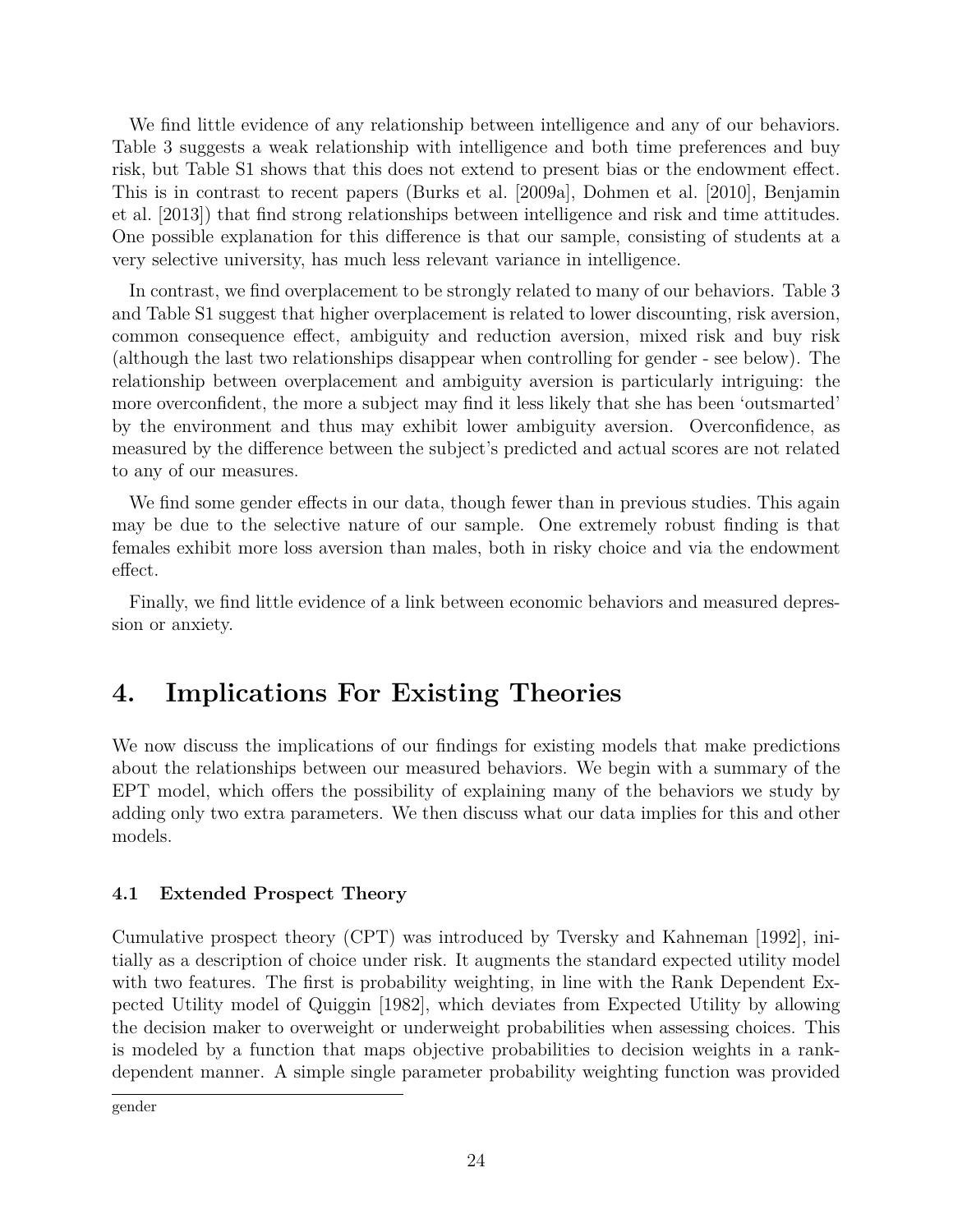by Prelec [1998].

The second innovation of prospect theory is loss aversion, that captures the degree to which 'losses loom larger than gains' for decision makers. This is operationalized by the assumption of a reference dependent utility function for which the positive utility of gaining amount *x* is smaller than the magnitude of the negative utility associated with losing *x*. This is captured by a difference in slopes of the utility function between gains and losses measured by the parameter  $\lambda$ .

The addition of probability weighting makes CPT compatible with violations of Expected Utility for objective risk such as the common ratio and common consequence effects. Most commonly used weighting functions will give rise to both, with more extreme probability weighting associated with more extreme expressions of each.<sup>27</sup> Probability weighting will also affect risk aversion measured through certainty equivalence: for most common parameterizations, the measured risk premium will increase if probability weighting increases. Thus the CPT model implies a correlation between the common ratio and common consequence effects and risk aversion.

Extensions of CPT can then generate other behavioral phenomena. Segal [1990] shows that probability weighting can lead to reduction aversion by using a model in which compound lotteries are evaluated in two stages. First, the certainty equivalence of each second-stage lottery is calculated as in CPT. Second, the first-stage lottery is rewritten as a single-stage lottery, with each second-stage lottery replaced with its certainty equivalent. Third, CPT is applied again to calculate the value of the first-stage lottery. If there is no probability weighting, this procedure will lead compound lotteries to be treated exactly the same as their reduced form equivalents. However, if there is probability weighting, then the two values can differ. Segal [1990] shows that probability weighting leads to reduction aversion as long as the weighting function is convex and has nondecreasing elasticity. These are, respectively, the conditions associated with the common consequence and common ratio effect. This model therefore predicts a relationship between reduction aversion and the common ratio and common consequence effects.

Segal [1987] further links probability weighting with ambiguity aversion by suggesting that decision makers view ambiguous prospects as compound lotteries: they form a belief over the various different ways that the ambiguous urn could be filled, each of which implies a second-stage lottery. Thus, ambiguity aversion should be correlated both with reduction aversion and with the common ratio and common consequence effects.

CPT can also be extended to predict a relationship between loss aversion in risky choice and the endowment effect, despite the fact that these are, on the face of it, very different phenomena.<sup>28</sup> This link is discussed in Tversky and Kahneman [1991] and Koszegi and Rabin [2007]. The first article considers the case in which subjects who are offered the chance to buy a lottery treat doing so as a gain, while those that are offered to sell it see doing so as a loss, generating a link between the WTP/WTA gap and loss aversion. The second

<sup>27</sup>Although the two effects are in principle independent - see Diecidue et al. [2009].

<sup>&</sup>lt;sup>28</sup>The former is estimated directly as  $\lambda$  and manifests itself as an increase in risk aversion for lotteries that contain both gains and losses, while the latter is a difference between the selling price and buying price for the same lottery.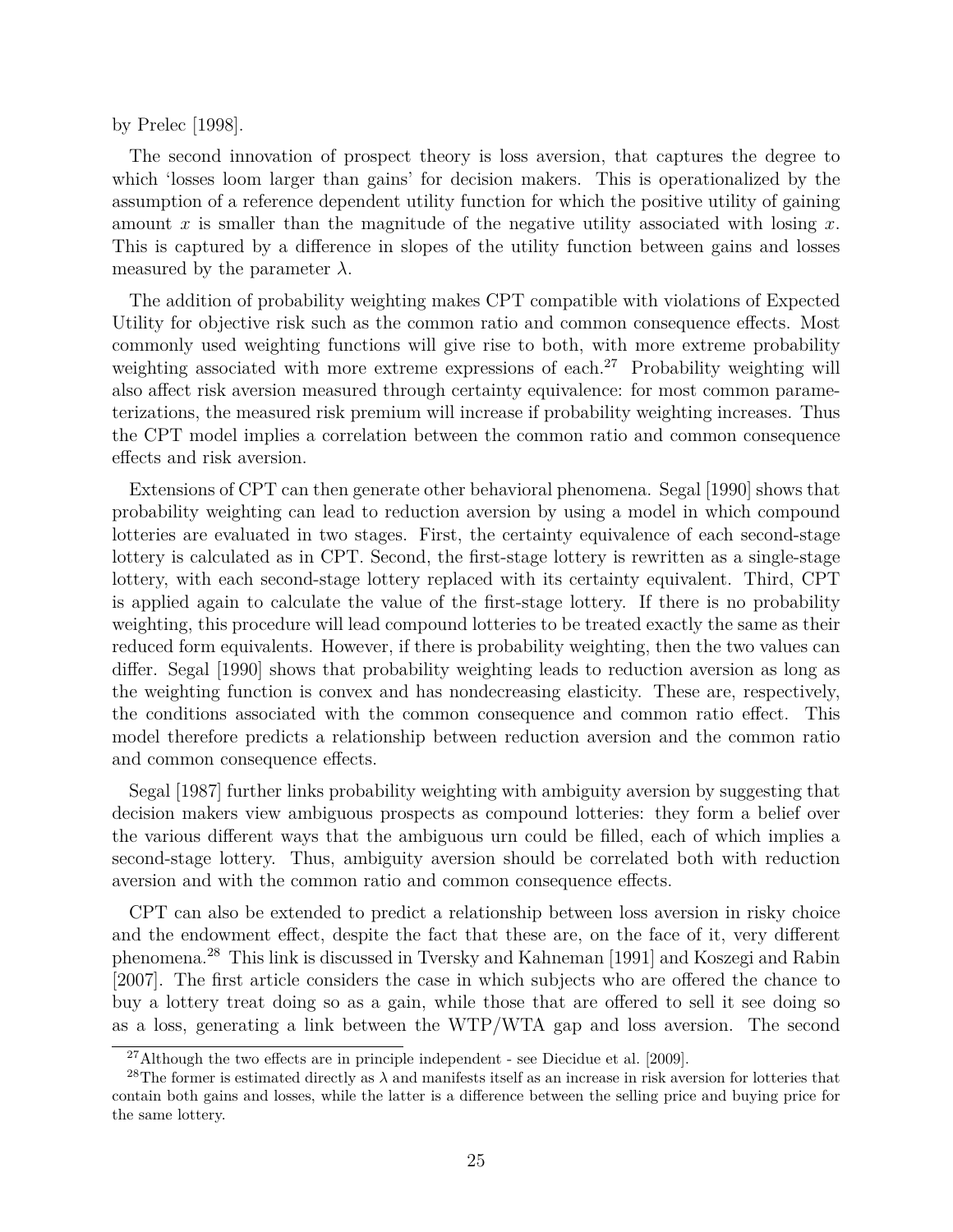article shows that if those that own the lottery see it as a stochastic reference point, then loss aversion will lead to an endowment effect for risk.

Finally, Halevy [2008] shows that probability weighting can also lead to present bias (see also Saito [2012]) if subjects see immediate payments as certain and future payments as risky - for example if they perceive a risk of not receiving the payment in the future. In this case intertemporal prospects can be seen as lotteries to which CPT can be applied. Halevy [2008] and Saito [2012] show that this implies a tight link between non-Expected Utility attitudes towards risk and present bias: with a constant hazard of non-payment, a subject should exhibit present bias only if she exhibits probability weighting. In particular, the type of probability weighting required for present bias is the same as that required for the common ratio effect. Thus, the model predicts that the common ratio effect should be correlated with present bias.

The approach described above could be seen as an Extended Prospect Theory model which explains many of the behaviors studied in this paper while adding only two additional parameters (loss aversion and probability weighting) to the standard model. Andreoni and Sprenger [2010] and Epper and Fehr-Duda [2012] discuss further the possibility of using extension of cumulative prospect theory to explain a number of observed anomalies.

#### **4.2 Implications for Models of Risk and Uncertainty**

Our results provide mixed support for the EPT model as a description of choice under risk and uncertainty. On the one hand, as predicted by the model we find a strong relation between loss aversion in risky choice and the endowment effect, in line with the hypothesis that both phenomena are driven by the same underlying notion of loss aversion. We also document a link between small stakes risk aversion and violations of Expected Utility for objective risk (common ratio and consequence effects), in line with the prediction that probability weighting is a contributory factor to small stakes risk aversion. On the other hand there is little evidence that bigger violations of Expected Utility for objective risk are related with stronger ambiguity and compound lottery aversion: if, as suggested by the EPT model, all three phenomena are caused by the same probability weighting function we would expect to find such a correlation. Instead, it seems that there is a third factor to individual preferences that relates to attitudes towards ambiguity and reduction. The factor analysis reported in section 3.2.4 supports this conclusion.

Beyond EPT, there are of course many models that consider ambiguity attitudes as a distinct notion from probability weighting (for example Schmeidler [1989], Gilboa and Schmeidler [1989], Ghirardato et al. [2003]). These models would generally predict the relation between the certainty equivalence of risky, compound and uncertain prospects that we find in our data, as all are affected by the curvature of the utility function. For example, as the utility function becomes more concave, both risky and uncertain prospects become less attractive with respect to fixed amounts. Notice that this does not however imply a relation between risk and ambiguity aversion – these are independent traits in these models.

However, most of models of ambiguity aversion also assume that subjects satisfy Expected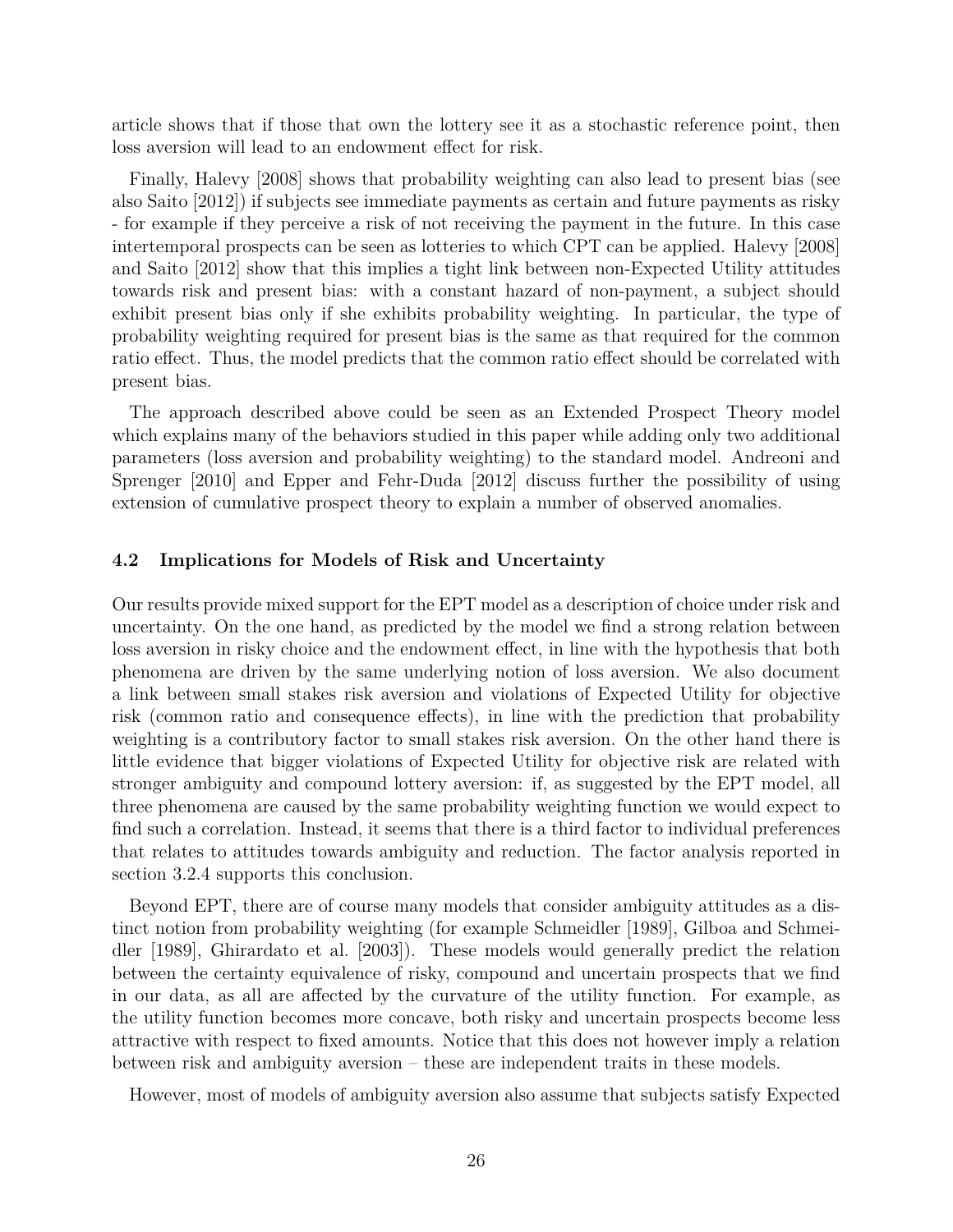Utility for objective risk (embodied in the properties of certainty independence, weak cindependence, etc.), which is not compatible with the fact that in our data the subjects that exhibit ambiguity aversion also tend to violate independence in the risk domain (i.e., exhibit the common ratio and common consequences effect). One exception is Dean and Ortoleva [2016] which characterizes a 'Multiple Priors Multiple Weighting' (MPMW) model that embodies a generalized notion of a preference for hedging which generates both Ellsberglike and Allais-like behavior.

An additional issue is the need to explain the relation between ambiguity and compound lottery aversion – a very strong pattern in our data. This empirical relation has often been viewed as evidence for the hypothesis that ambiguous urns are treated as compound lotteries (as in Segal [1990], or EPT). At the same time, there is a possible alternative interpretation, one that we deem more realistic, that views this relation in the opposite way: we can argue that for some subjects compound lotteries are 'ambiguous.' The intuition is that a compound lottery is an object which is quite 'foreign' to the decision maker, and it is natural to expect that she might fear that she does not fully understand it – it is, in the end, a rather complicated object. And if the agent fears that she does not fully understand it, then a compound lottery is ambiguous for her, and she may therefore approach it as she approaches other ambiguous bets. This explanation of how agents see compound lotteries could lead to the patterns we find in our data. Probabilistically sophisticated agents 'see through' the compound lottery, and also do not fall for the common consequence or common ratio effects. Probabilistically naive agents see the compound lottery as ambiguous, and also tend to exhibit the common ratio and common consequence effects.

A final point to note is the relationship we identify between ambiguity aversion and the endowment effect. While not predicted by EPT, a variety of other models in the literature relate the endowment effect to status quo bias, or inertia, and indirectly to incomplete preferences: see Bewley [1986], Masatlioglu and Ok [2006, 2013], Ortoleva [2010]. In turn, Ortoleva [2010] links also ambiguity aversion with status quo bias, thus implying a connection between ambiguity aversion and the endowment effect, as seen in our data.

#### **4.3 Implications for Models of Risk and Time Preferences**

We have seen that the EPT model links present bias and probability distortions. However, such a relationship is not present in our data: in contrast to the prediction of the model, neither the common ratio nor the common consequence effect are significantly related to our measures of time preference.

At the same time, we do find that risk aversion, measured using certainty equivalence, is strongly correlated with both discounting and present bias. On the one hand, this connection can be seen as unsurprising as it is implied by most 'standard' models of time preferences via the curvature of the utility function. To see why, consider a quasi-hyperbolic discounting model (Phelps and Pollak [1968], Laibson [1997]), under which income in one period is discounted by  $\beta\delta$ , and in two periods by  $\beta\delta^2$ . The amount  $c_1$  received today that will make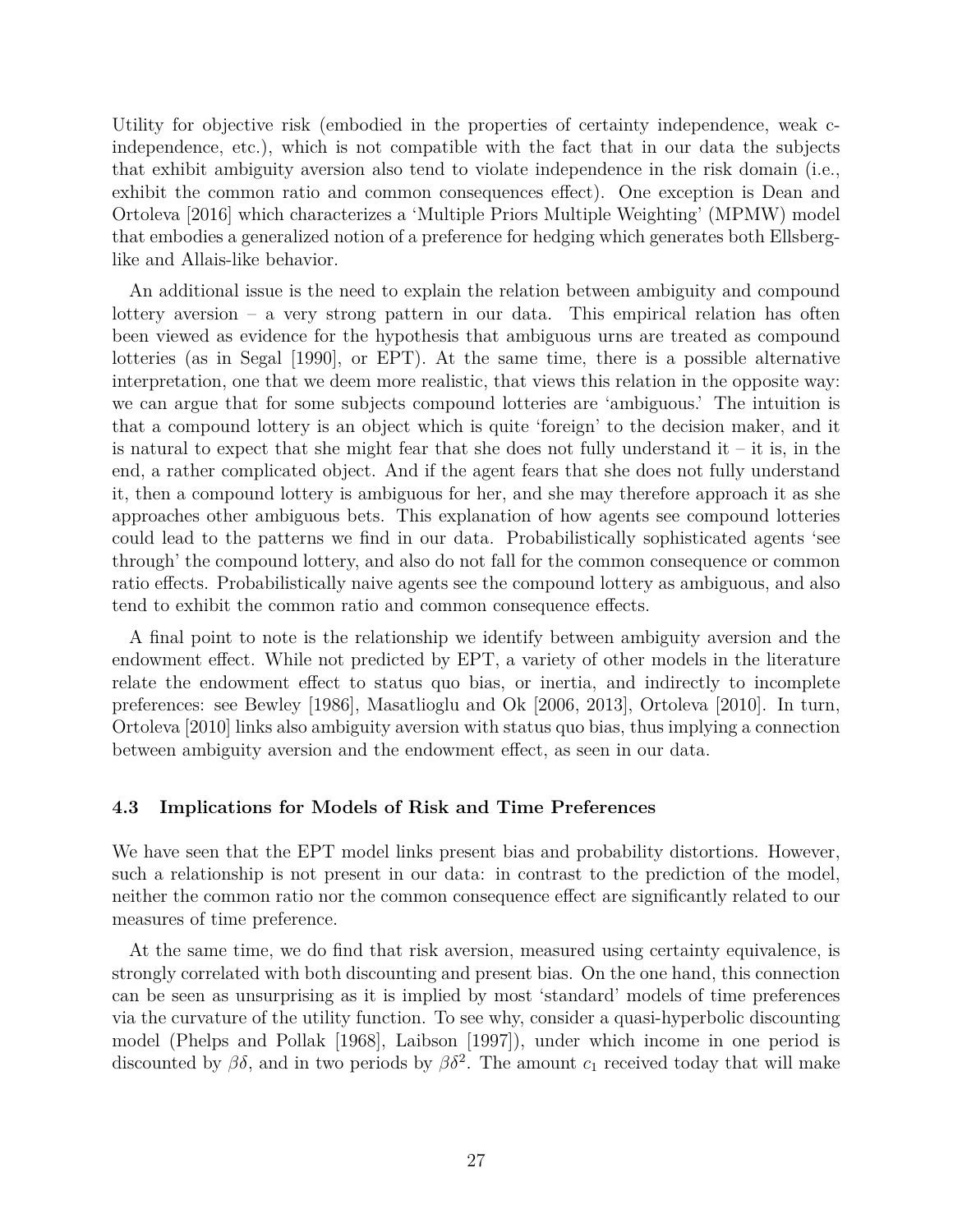the subject indifferent to \$10 in one period is given by

$$
u(I + c_1) + \beta \delta u(I) = u(I) + \beta \delta u(I + 10),
$$

while the amount  $c_2$  received in one period which is indifferent to \$10 in two periods is given by

$$
u(I + c_2) + \delta u(I) = u(I) + \delta u(I + 10).
$$

Rearranging these two equations implies that

$$
u(I + c_1) = (1 - \beta \delta)u(I) + \beta \delta u(I + 10)
$$
  

$$
u(I + c_2) = (1 - \delta)u(I) + \delta u(I + 10).
$$

It is clear from these expressions that there should be a positive link between the curvature of the utility function and both discounting to the present and to the future: the higher the curvature of the utility function the steeper discounting in both cases. The curvature of the utility function could also be either positively or negatively related to present bias (measured by  $\frac{c_2-c_1}{10}$ ): If  $\delta$  is large present bias will increase as the curvature of the utility function increases, if it is small then it will decrease.<sup>29</sup> Our evidence is consistent with the latter case.

On the other hand, while implied by standard models, the relationship between estimated risk aversion and time preferences is somewhat surprising in the light of the finding of Andreoni and Sprenger [2012], who document violations of interchangeability, which they interpret as evidence for different utility functions for risky and risk-free prospects (see also Abdellaoui et al. [2013]). This should imply that the curvature of the utility function we find in risky choice should be different from that which governs intertemporal choice for risk-free prospects. Moreover, Andreoni and Sprenger [2012] report finding almost linear utility for intertemporal choices between certain prospects in the aggregate. There are a number of possible explanations that can reconcile these findings. One is that, because we use certainty equivalence to identify risk aversion, our measures are a mixture of the parameters of the 'certain' utility and the 'uncertain' utility. Another is that, while there may still be separate utility functions for risky and risk free choices, these may be related – more curvature of one can be linked with more curvature of the other.<sup>30</sup>

$$
u^{1}(I + c_{1}^{1}) = u^{2}(I + c_{1}^{1}) = \beta \delta
$$
  

$$
u^{1}(I + c_{2}^{1}) = u^{2}(I + c_{2}^{1}) = \delta
$$

So present bias is measured by the extra money on top of  $c_1^j$  necessary to compensate for the increase in the right hand side of  $(1 - \beta)\delta$ . If  $u^1$  exhibits more risk aversion than  $u^2$ , and so is more concave, then, for low  $x, u^{1}(x) > u^{2}(x)$ , while for high  $x u^{1}(x) < u^{2}(x)$ . In the former case, the increase in money necessary to offset the increase of  $(1 - \beta)\delta$  is smaller for  $u^1$  than for  $u^2$ , meaning that present bias is negatively related to the curvature of the utility function. In the latter case there are two offsetting effects: on the one hand, at any given *x*,  $u^2$  is steeper than  $u^1$ , on the other hand,  $c_1^1 < c_1^2$ , meaning that both functions are steeper at  $I + c_1^1$  than they are at  $I + c_1^1$ . In general, as  $\delta$  gets small, the former effect dominates the latter, meaning that curvature is positively related to present bias.

 $30^3$ Of course neither of these explanations are sufficient if the utility at certainty is linear at the individual

<sup>&</sup>lt;sup>29</sup>For any two utility functions  $u^1$  and  $u^2$  we can normalize  $u^1(I) = u^2(I) = 0$  and  $u^1(I+10) = u^2(I+10) =$ 1. This implies that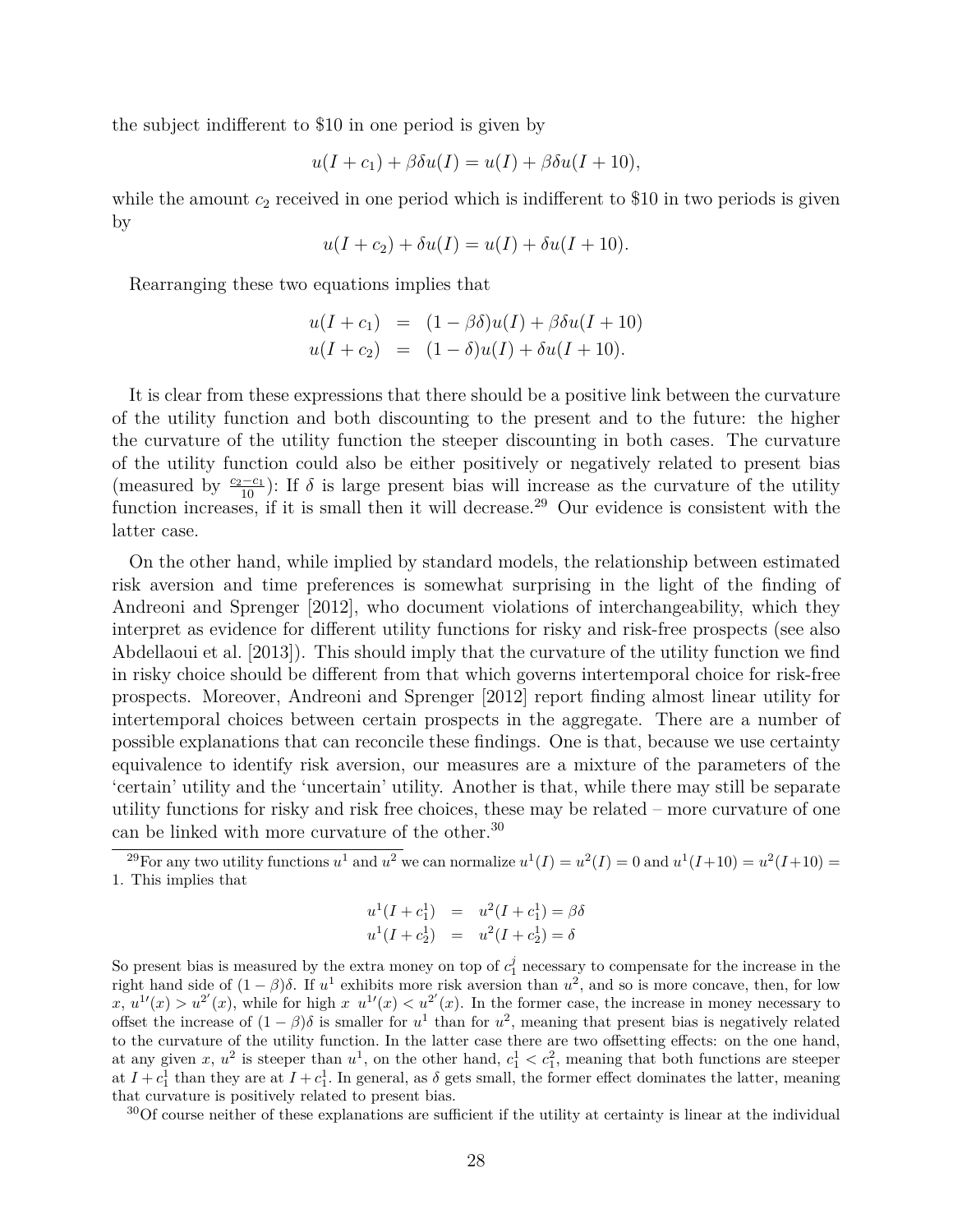### **5. Relationship to the Existing Literature**

There currently exists a small but significant literature that examines the empirical relationship between different behavioral measures. Contemporary to our work is that of Stango et al. [2016], which measures a broad set of economic behaviors in a quasi-representative panel. While our work is interested in measuring the correlations between behavioral patterns, they focus mainly on the prevalence of each of them and on the construction of measures of deviation from the standard model and their relation to economic outcomes. We thus view their work as complementary to ours. Explicitly following our paper and building on it for different populations are Gillen et al. [2015].

Other papers that are close in spirit to ours are Burks et al. [2009a] and Anderson et al. [2011]. These two papers make use of a large scale experiment carried out on a group of newly recruited truck drivers. The authors use parametric methods to measure risk aversion, short term and long term discounting (though a beta-delta model) and behavior in a sequential two-person prisoner's dilemma (similar to our trust game).<sup>31</sup> These papers find a statistically significant (though quantitatively small) relationship between risk attitude, patience, and sender behavior in the prisoner's dilemma: more patient people tended to be less risk averse and send more in the prisoner's dilemma. The authors also document a strong relationship between cognitive and non-cognitive personality traits and economic behaviors, and find that non-cognitive skills have strong predictive power for 'real life' economic outcomes. Two other papers that document the relationship between cognitive skills and behavioral traits are Dohmen et al. [2010] and Benjamin et al. [2013]. Both papers report that higher cognitive skills relate to less risk aversion and more patience. Similar results have been reported in a variety of studies in psychology, as documented in a meta-study by Shamosh and Gray [2008]. As noted in the text, the fact that we do not find such a relationship may be due to the fact that our sample has less variance in terms of intelligence. $32$ 

A second set of literature looks at the relationship between attitudes towards risk and uncertainty. These include Cohen et al. [1987], Lauriola and Levin [2001], Chakravarty and Roy [2009] and Cohen et al. [2011]. By and large, these studies find either no relationship or only a weak relationship between risk attitudes and ambiguity attitudes. However, these studies do not look at the relationship between ambiguity aversion and the common consequence and common ratio effect. Halevy [2007] reports a strong link between compound lottery aversion and ambiguity aversion, as we find (though recent work by Abdellaoui et al. [2015a] finds a weaker relationship). Ahn et al. [2014] conduct an experiment which allows them to parametrically estimate risk, ambiguity and loss aversion. Subjects are faced with a series of portfolio-choice problems, in which the assets are Arrow securities corresponding to three states of nature, where the probability of one state is known and the remaining two are ambiguous. They use this data to estimate a model with three parameters relating

level. However, this is not implied by the observation of Andreoni and Sprenger [2012] that it is linear at the aggregate level, as this may mask individual differences in curvature. A further possible explanations is that subsequent research has managed to replicate the findings of Andreoni and Sprenger [2012] with convex time budgets, but not with multiple price lists (see Cheung [2012]).

<sup>&</sup>lt;sup>31</sup>Anderson et al. [2011] also provide a measure of ambiguity aversion and the 'Big 5' personality measures.  $32$ Li et al. [2013] look at the relationship between economic behaviors and age.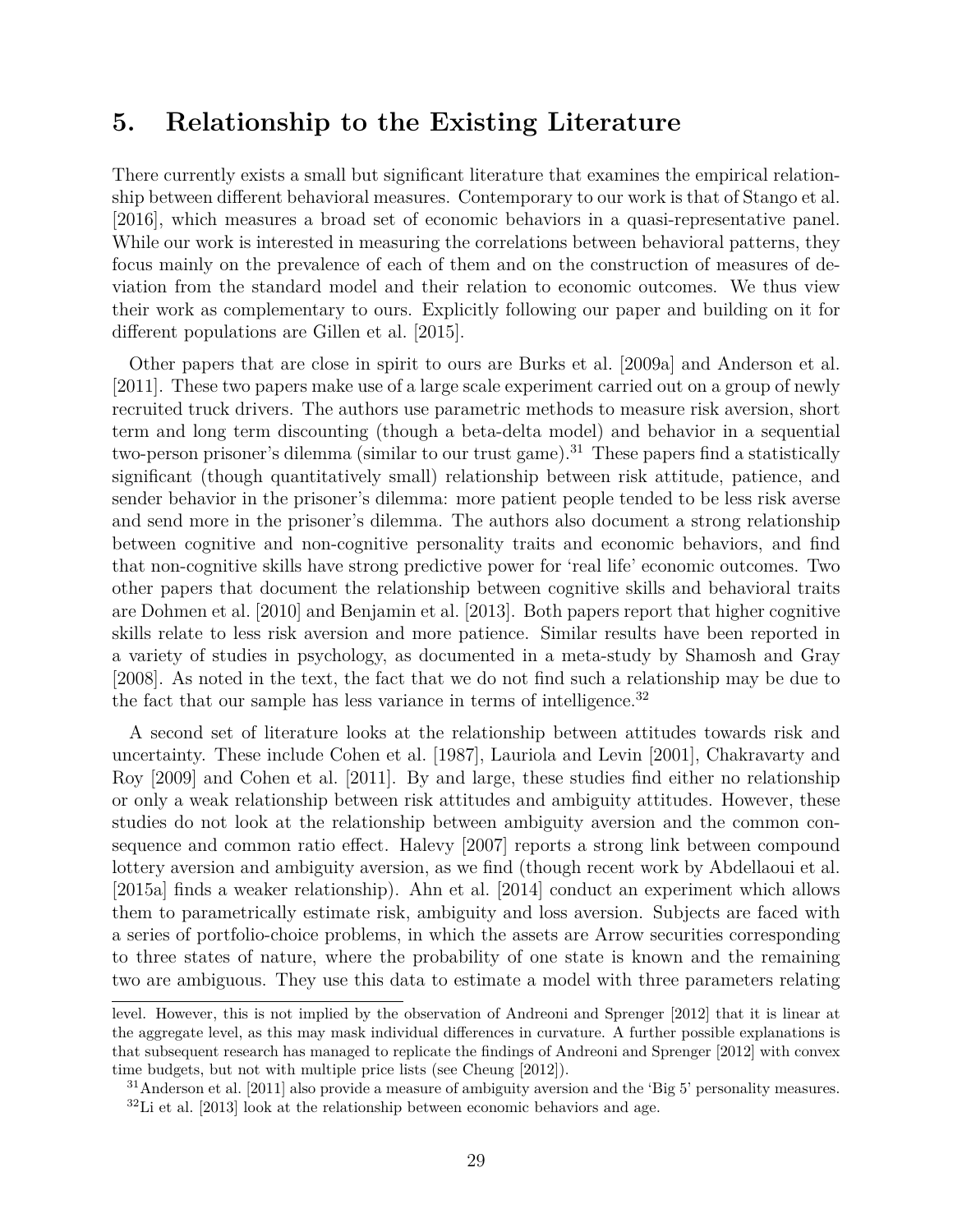to risk, ambiguity and loss aversion. They report finding a correlation between risk and ambiguity aversion, but not ambiguity and loss aversion. Von Gaudecker et al. [2011] looks at the distribution of preference parameters governing risky choice in a broad population.

A third set of papers theoretically and empirically considers the relationship between risk and time preferences, noting the implicit link between the two forged by the curvature of the utility function. Andersen et al. [2008] find that taking into account risk attitudes reduces estimated discount rates, implying a relationship between risk attitudes and discount rates calculated under the assumption of risk neutrality (as we do in this paper). Andreoni and Sprenger [2012] find evidence for a failure of 'interchangeability': intertemporal preferences vary depending on whether the objects of choice are lotteries or certain payments, which they interpret as evidence for different utility functions for risky and risk-free prospects, as we discuss above. Finally, Epper et al. [2011] find a significant relationship between decreasing impatience and probability weighting in an experiment that links the two behaviors. Unlike our experiment, they estimate probability weighting parametrically from choices over lotteries, rather than using questions explicitly designed to identify the existence of probability weighting. Tanaka et al. [2010] examine the correlations between measured risk and time preferences with socioeconomic variables. They find some variables to be related jointly to risk attitude and patience (for example mean village income) while others, such as household income, are related to patience but not risk.

Gachter et al. [2007] study the relationship between loss aversion in risky choice and the endowment effect. They also find a significant relationship. However, their measure of loss aversion in risky choice is simply the degree of risk aversion in a choice involving losses and gains, and is therefore not distinguishable from risk aversion itself.

Another set of literature related to our current study looks at the relationship between risk attitudes and behavior in trust games (Eckel and Wilson [2004], Schechter [2007]), noting that choosing to send money in trust games is an inherently risky decision. These studies provide somewhat contradictory findings, but generally report at least some relationship between attitude towards risk and sender behavior in trust games. We know of one study that looks at the relationship between ambiguity aversion and overconfidence, (Brenner et al. [2011]), finding a significant, positive relationship.

Finally, our work is related to the literature in psychology that studies the empirical relationship between different kinds of violations of rationality. See, among many, Stanovich [2010]. While there is overlap with our work, this literature tends to focus on a different set of behaviors, including specific violations of reasoning, such as base rate neglect and syllogistic reasoning. We focus more specifically on violations of the classic model of economic choice, such as loss aversion and ambiguity aversion. Arguably these behaviors may represent preferences that are different from those assumed by the classic economic model, rather than violations of rationality.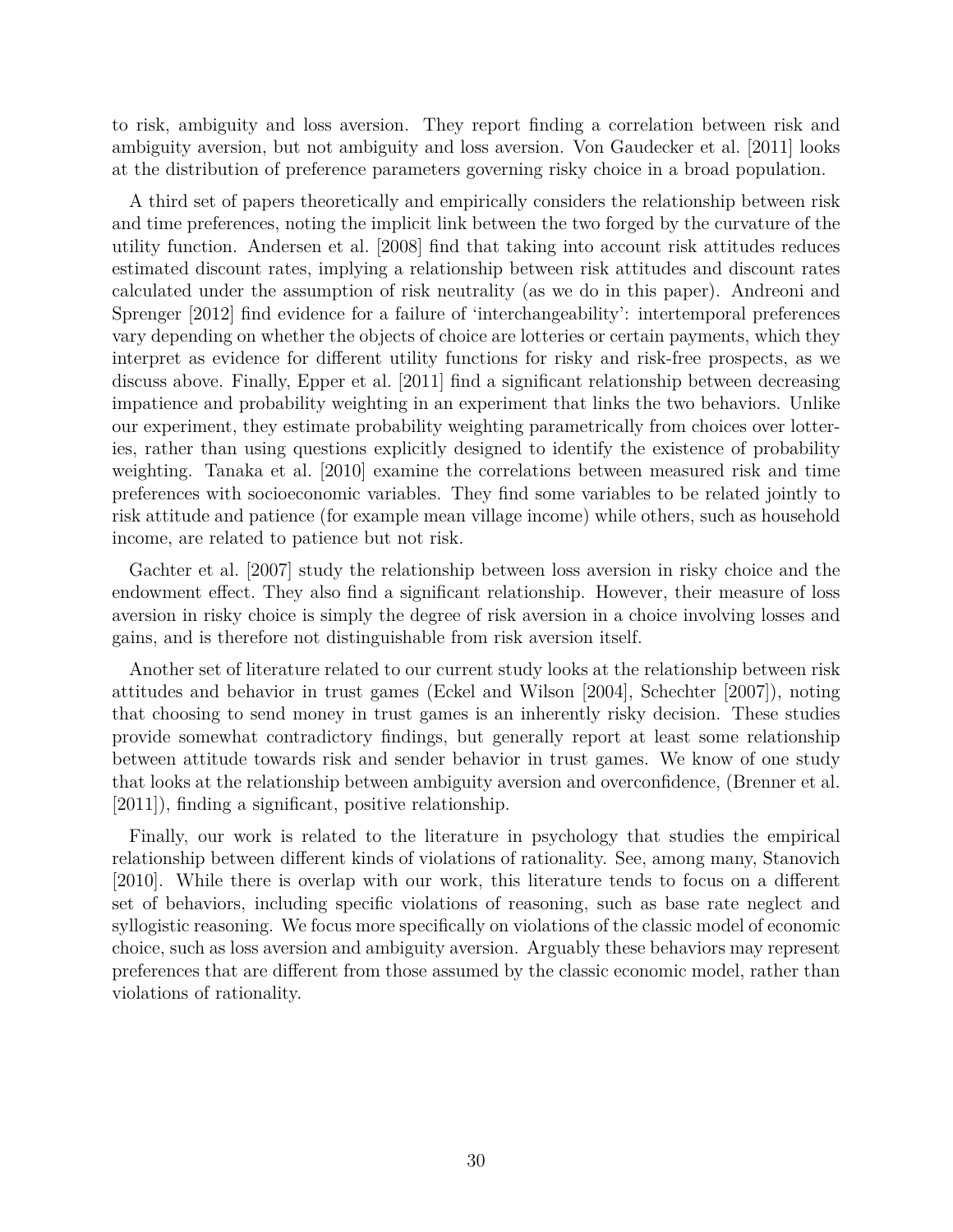### **6. Conclusions**

In this paper we have studied the joint distribution of 11 different behavioral phenomena. Our main aim was to provide empirical guidance in the construction of a unified, parsimonious model of economic behavior.

Our work provides evidence in support of some proposed attempts at unification but not others. We find strong evidence that loss aversion, measured in risky choice, is predictive of the endowment effect. We also find evidence of a link between attitudes to risky, uncertain and compound prospects, and between these and discounting. This is consistent with the curvature of the utility function being related to all four behaviors. Finally, we find evidence for a consistent notion of probability weighting which is also related to small stakes risk aversion. We also find a robust relationship between ambiguity aversion and the endowment effect.

However, we also find evidence against other proposed unifications: we do not find any evidence that violations of Expected Utility are related to present bias, nor to ambiguity aversion - these seem to be distinct phenomena. We also do not find risk/uncertainty attitudes to be predictive of play in the trust game.

We see the empirical work in this paper as having two main benefits. First, for the development and the testing of unified theories of economic behavior. Our data set allows us to test the existing theories that make predictions on the joint distribution of behavioral phenomena, and provides a starting point for the development of new theories based on underlying connections between these behaviors – there are many intuitively plausible stories that could lead to relations between behavioral phenomena, and our data set helps to determine which of these are most promising for future study. We see one contribution of our paper as a step towards the development of parsimonious 'workhorse' models of economic decision making, which are capable of capturing a variety of important behavioral phenomena while using a parsimonious number of parameters. We believe that the development of such generalized models is of paramount importance. One potential barrier that may prevent the wider profession from taking into account behavioral phenomena is that there are simply too many of them to consider. In the absence of a parsimonious, general model, one is left with either choosing to focus on a subset of these phenomena (with the risk of cherry-picking some but excluding others of potential importance) or considering them all (with no clear prediction of their potential interactions, and with an often-unacceptable number of additional degrees of freedom). Understanding the relationships between behavioral phenomena could instead either help us develop such a parsimonious general model of behavior, or clarify the limitations that such model is bound to have - it could help us understand where attempts at theoretical unification are likely to succeed and where they are not.

The second contribution is that there are direct, practical benefits in understanding the correlation between multiple behaviors even independently of any modeling analysis: understanding the joint distribution of these behaviors could help the empirical analysis that allows for multiple behavioral phenomena. The identification of the main factors of economic decision making could help in the design of efficient tests of a person's 'economic makeup,' much in the same way that personality research has allowed psychologists to come up with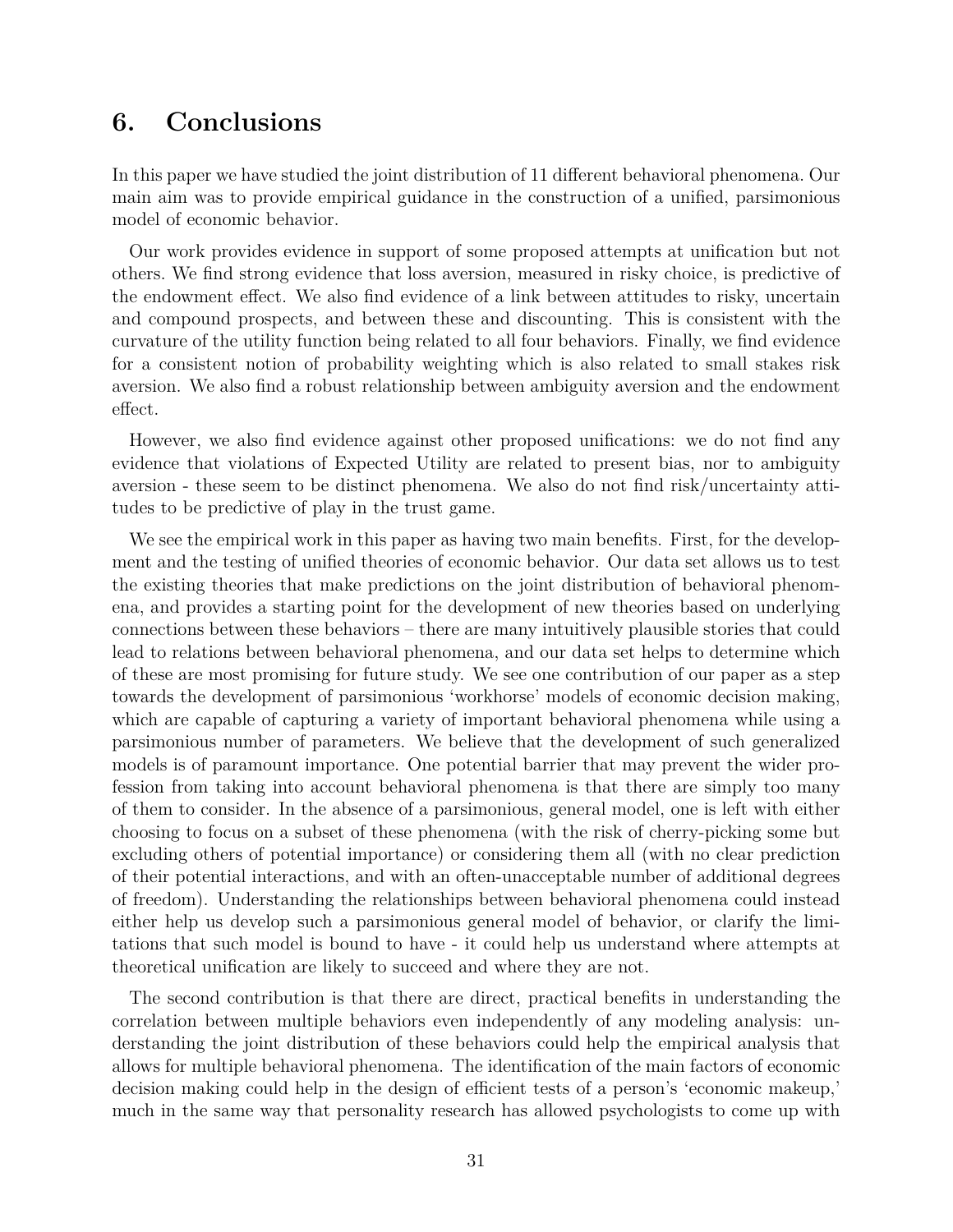efficient tests that characterize a person's personality.

As mentioned in the introduction, two limitations of our current approach are that it focuses on a typical and yet special sample, highly selected undergraduate students, and that we don't link the constructs we measure to economic variables of interest such as financial choices. In ongoing work we are collecting data designed to address both of these issues.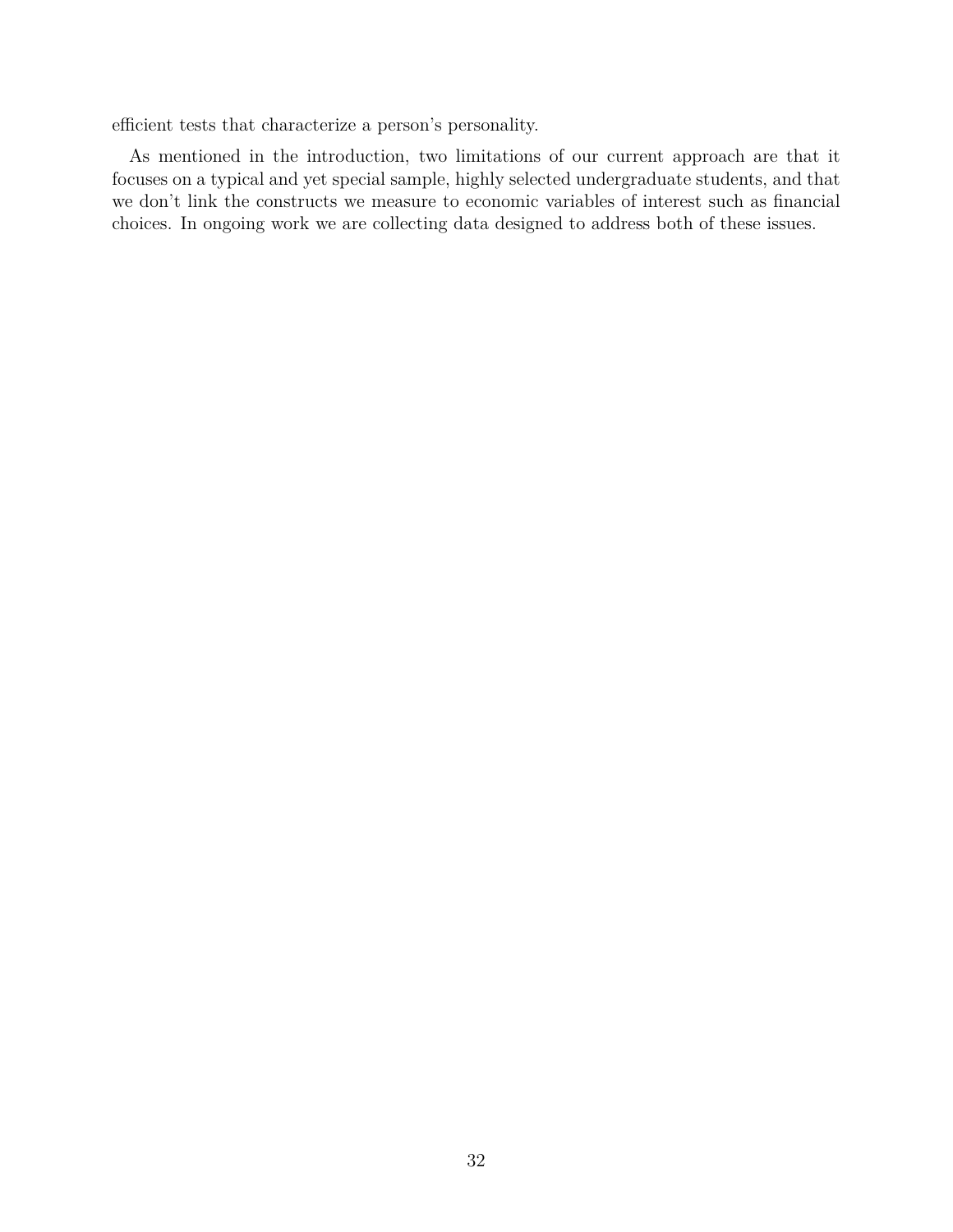### **References**

- M. Abdellaoui, H. Bleichrodt, and O. L'Haridon. A tractable method to measure utility and loss aversion under prospect theory. *Journal of Risk and Uncertainty*, 36(3):245–266, 2008. ISSN 0895-5646.
- Mohammed Abdellaoui, Han Bleichrodt, Olivier l'Haridon, and Corina Paraschiv. Is there one unifying concept of utility? an experimental comparison of utility under risk and utility over time. *Management Science*, 59(9):2153–2169, 2013.
- Mohammed Abdellaoui, Peter Klibanoff, and Lætitia Placido. Experiments on compound risk in relation to simple risk and to ambiguity. *Management Science*, 61(6):1306–1322, 2015a.
- Mohammed Abdellaoui, Peter Klibanoff, and Laetitia Placido. Experiments on compound risk in relation to simple risk and to ambiguity. *Management Science*, 61(6):1306–1322, 2015b.
- David Ahn, Syngjoo Choi, Douglas Gale, and Shachar Kariv. Estimating ambiguity aversion in a portfolio choice experiment. *Quantitative Economics*, 5(2):195–223, 2014.
- S. Andersen, G.W. Harrison, M.I. Lau, and E.E. Rutstrom. Eliciting risk and time preferences. *Econometrica*, 76(3):583–618, 2008. ISSN 1468-0262.
- J. Anderson, S. Burks, C. DeYoung, and A. Rustichini. Toward the Integration of Personality Theory and Decision Theory in the Explanation of Economic Behavior. mimeo, 2011.
- James Andreoni and Charles Sprenger. Certain and uncertain utility: The allais paradox and five decision theory phenomena. Levine's Working Paper Archive 814577000000000447, David K. Levine, February 2010. URL http://ideas.repec.org/p/cla/levarc/814577000000000447.html.
- James Andreoni and Charles Sprenger. Risk preferences are not time preferences. *The American Economic Review*, 102(7):3357–3376, 2012.
- Winfred Arthur and David V. Day. Development of a short form for the raven advanced progressive matrices test. *Educational and Psychological Measurement*, 54(2):394–403, 1994. doi: 10.1177/0013164494054002013. URL http://epm.sagepub.com/content/54/2/394.abstract.
- Jane Beattie and Graham Loomes. The impact of incentives upon risky choice experiments. *Journal of Risk and Uncertainty*, 14(2):155–68, March 1997. URL http://ideas.repec.org/a/kap/jrisku/v14y1997i2p155-68.html.
- Daniel J Benjamin, Sebastian A Brown, and Jesse M Shapiro. Who is behavioral? cognitive ability and anomalous preferences. *Journal of the European Economic Association*, 11(6): 1231–1255, 2013.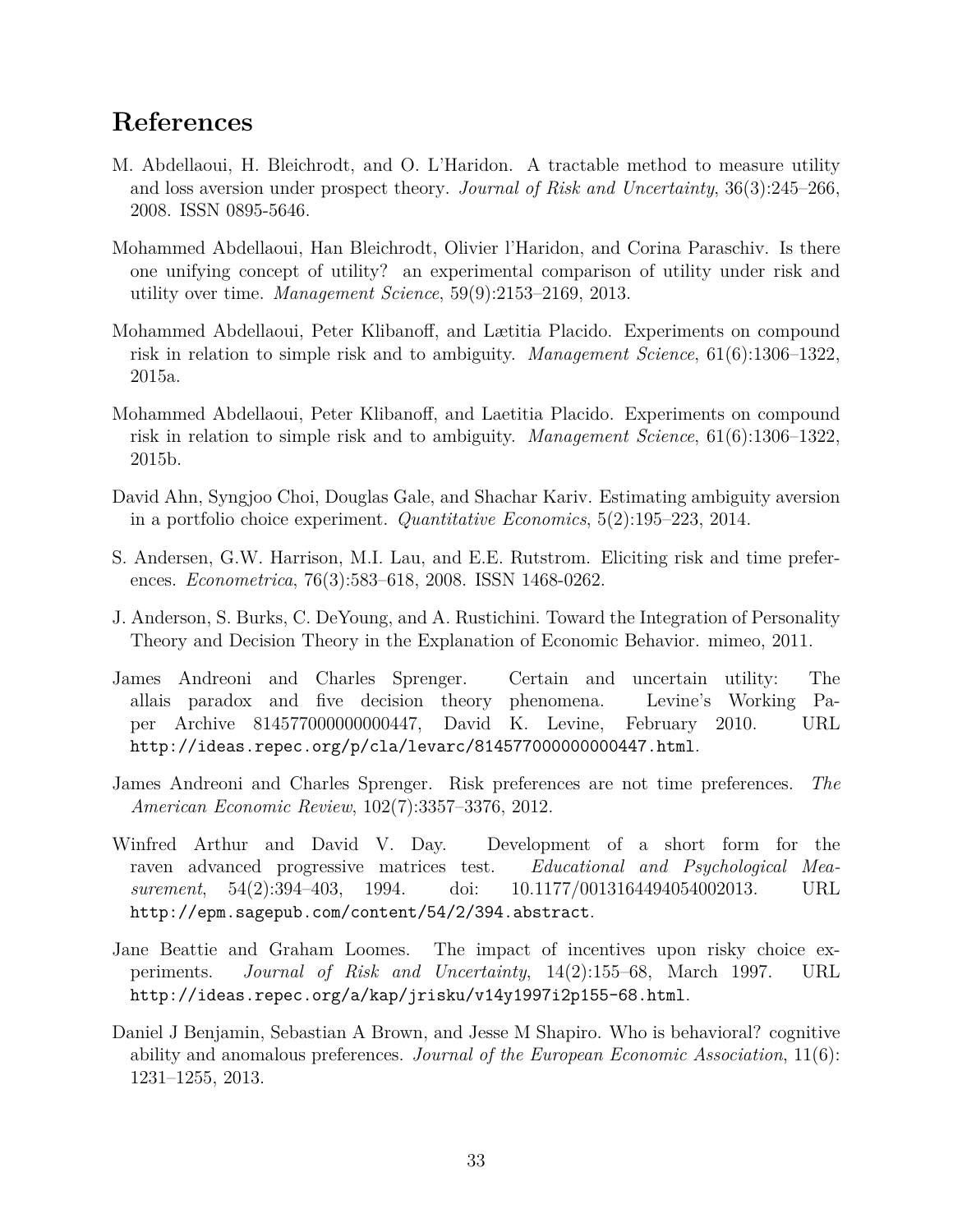- J Berg, J Dickhaut, and K McCabe. Trust, reciprocity, and social history. *Games and Economic Behavior*, 10(1):122–142, 1995.
- Truman F Bewley. Knightian Decision Theory: Part I. *Cowles Foundation discussion paper*, 807, 1986.
- M. Brenner, Y. Izhakian, and O. Sade. Ambiguity and overconfidence. mimeo New York University, 2011.
- S V Burks, J P Carpenter, L Goette, and A Rustichini. Cognitive skills affect economic preferences, strategic behavior, and job attachment. *Proceedings of the National Academy of Sciences*, 106(19):7745, 2009a.
- Stephen V. Burks, Jeffrey P. Carpenter, Lorenz Goette, and Aldo Rustichini. Cognitive skills affect economic preferences, strategic behavior, and job attachment. *Proceedings of the National Academy of Sciences*, 106(19):7745–7750, 2009b. doi: 10.1073/pnas.0812360106. URL http://www.pnas.org/content/106/19/7745.abstract.
- Colin F. Camerer, Jonathan Chapaman, Mark Dean, Pietro Ortoleva, and Erik Snowberg. Factors of economics decision making. mimeo Columbia University, 2016a.
- Colin F. Camerer, Jonathan Chapaman, Mark Dean, Pietro Ortoleva, and Erik Snowberg. The willingness to pay and the willingness to accept are not correlated. mimeo Columbia University, 2016b.
- Marco Casari and Timothy N. Cason. The strategy method lowers measured trustworthy behavior. *Economics Letters*, 103(3):157–159, June 2009. URL http://ideas.repec.org/a/eee/ecolet/v103y2009i3p157-159.html.
- Sujoy Chakravarty and Jaideep Roy. Recursive expected utility and the separation of attitudes towards risk and ambiguity: an experimental study. *Theory and Decision*, 66:199– 228, 2009. ISSN 0040-5833. URL http://dx.doi.org/10.1007/s11238-008-9112-4.
- Stephen L Cheung. Risk preferences are not time preferences: Comment. 2012.
- Michèle Cohen, Jean-Marc Tallon, and Jean-Christophe Vergnaud. An experimental investigation of imprecision attitude and its relation with risk attitude and impatience. *Theory and Decision*, 71(1):81–109, July 2011. URL http://ideas.repec.org/a/kap/theord/v71y2011i1p81-109.html.
- Michèle D Cohen, Jean-Yves Jaffray, and Tanios Said. Experimental comparison of individual behavior under risk and under uncertainty for gains and for losses. *Organizational Behavior and Human Decision Processes*, 39(1):1–22, 1987. URL http://EconPapers.repec.org/RePEc:eee:jobhdp:v:39:y:1987:i:1:p:1-22.
- Robin Cubitt, Chris Starmer, and Robert Sugden. On the validity of the random lottery incentive system. *Experimental Economics*, 1(2):115–131, September 1998. URL http://ideas.repec.org/a/kap/expeco/v1y1998i2p115-131.html.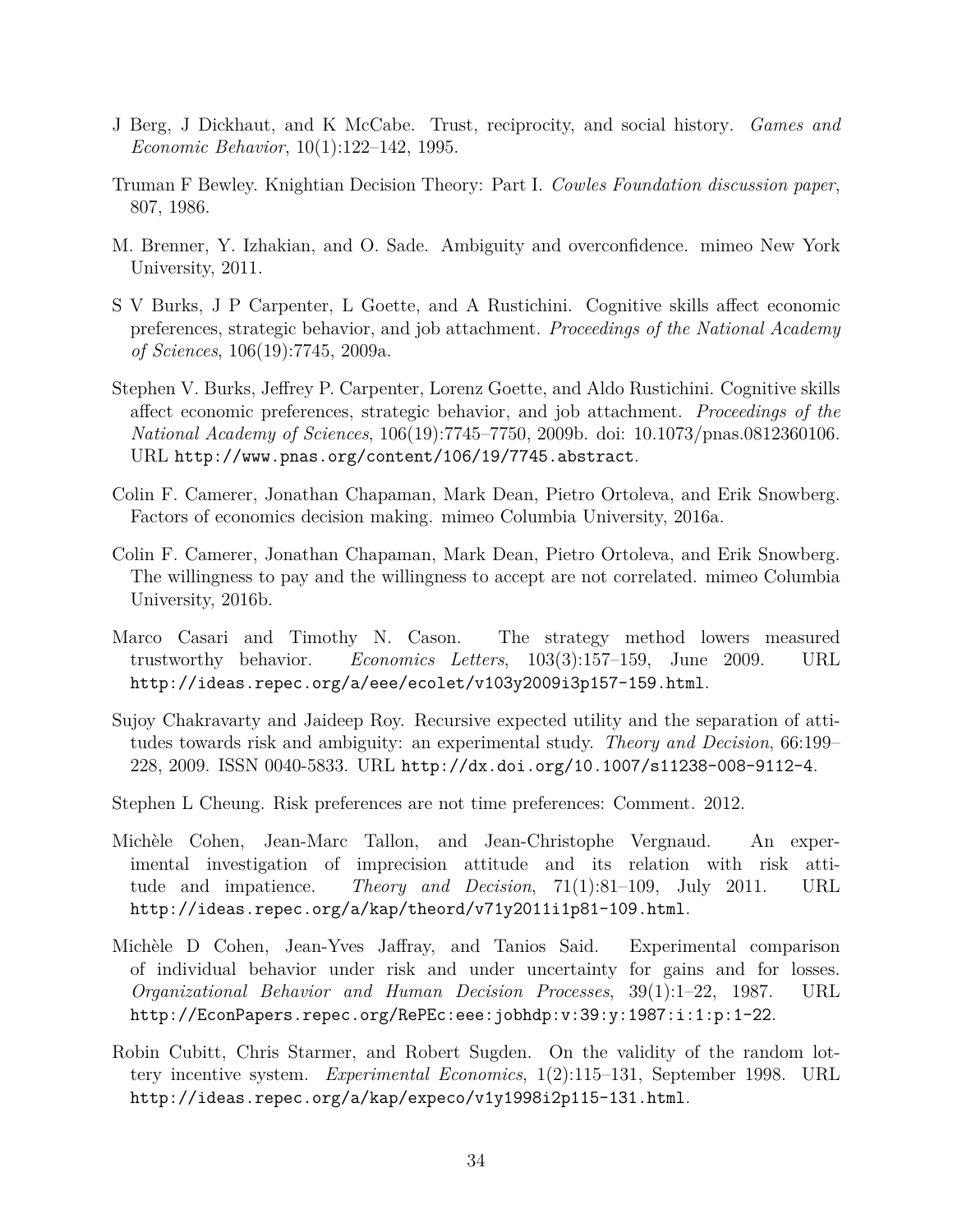- Mark Dean and Pietro Ortoleva. Allais, Ellsberg, and Preferences for Hedging. *Theoretical Economics*, (Forthcoming), 2016.
- Enrico Diecidue, Ulrich Schmidt, and Horst Zank. Parametric weighting functions. *Journal of Economic Theory*, 144(3):1102–1118, May 2009. URL http://ideas.repec.org/a/eee/jetheo/v144y2009i3p1102-1118.html.
- T. Dohmen, A. Falk, D. Huffman, and U. Sunde. Are risk aversion and impatience related to cognitive ability? *The American Economic Review*, 100(3):1238–1260, 2010. ISSN 0002-8282.
- C C Eckel and R K Wilson. Is trust a risky decision? *Journal of Economic Behavior & Organization*, 55(4):447–465, 2004.
- Thomas Epper and Helga Fehr-Duda. The missing link: Unifying risk taking and time discounting. *University of Zurich Department of Economics Working Paper*, (96), 2012.
- Thomas Epper, Helga Fehr-Duda, and Adrian Bruhin. Viewing the future through a warped lens: Why uncertainty generates hyperbolic discounting. *Journal of Risk and Uncertainty*, 43(3):169–203, December 2011. URL http://ideas.repec.org/a/kap/jrisku/v43y2011i3p169-203.html.
- David Freeman, Yoram Halevy, and Terri Kneeland. Eliciting risk preferences using choice lists. mimeo, University of British Columbia, 2015.
- Drew Fudenberg. Advancing beyond advances in behavioral economics. *Journal of Economic Literature*, 44(3):694–711, 2006.
- S. Gachter, E. Johnson, and A. Herrmann. Individual-level loss aversion in riskless and risky choices. IZA Discussion Paper No. 2961, 2007.
- Paolo Ghirardato, Fabio Maccheroni, Massimo Marinacci, and Marciano Siniscalchi. A subjective spin on roulette wheels. *Econometrica*, 71:1897–1908, 2003.
- Itzhak Gilboa and David Schmeidler. Maxmin expected utility with a non-unique prior. *Journal of Mathematical Economics*, 18:141–153, 1989.
- Ben Gillen, Erik Snowberg, and Leeat Yariv. Experimenting with measurement error: Techniques with applications to the caltech cohort study. National Bureau of Economic Research, 2015.
- Y Halevy. Ellsberg Revisited: An Experimental Study. *Econometrica*, 75(2):503–536, 2007.
- Y Halevy. Strotz meets Allais: Diminishing impatience and the certainty effect. *The American Economic Review*, 98(3):1145–1162, 2008.
- John Hey and Jinkwon Lee. Do subjects separate (or are they sophisticated)? *Experimental Economics*, 8(3):233–265, September 2005. URL http://ideas.repec.org/a/kap/expeco/v8y2005i3p233-265.html.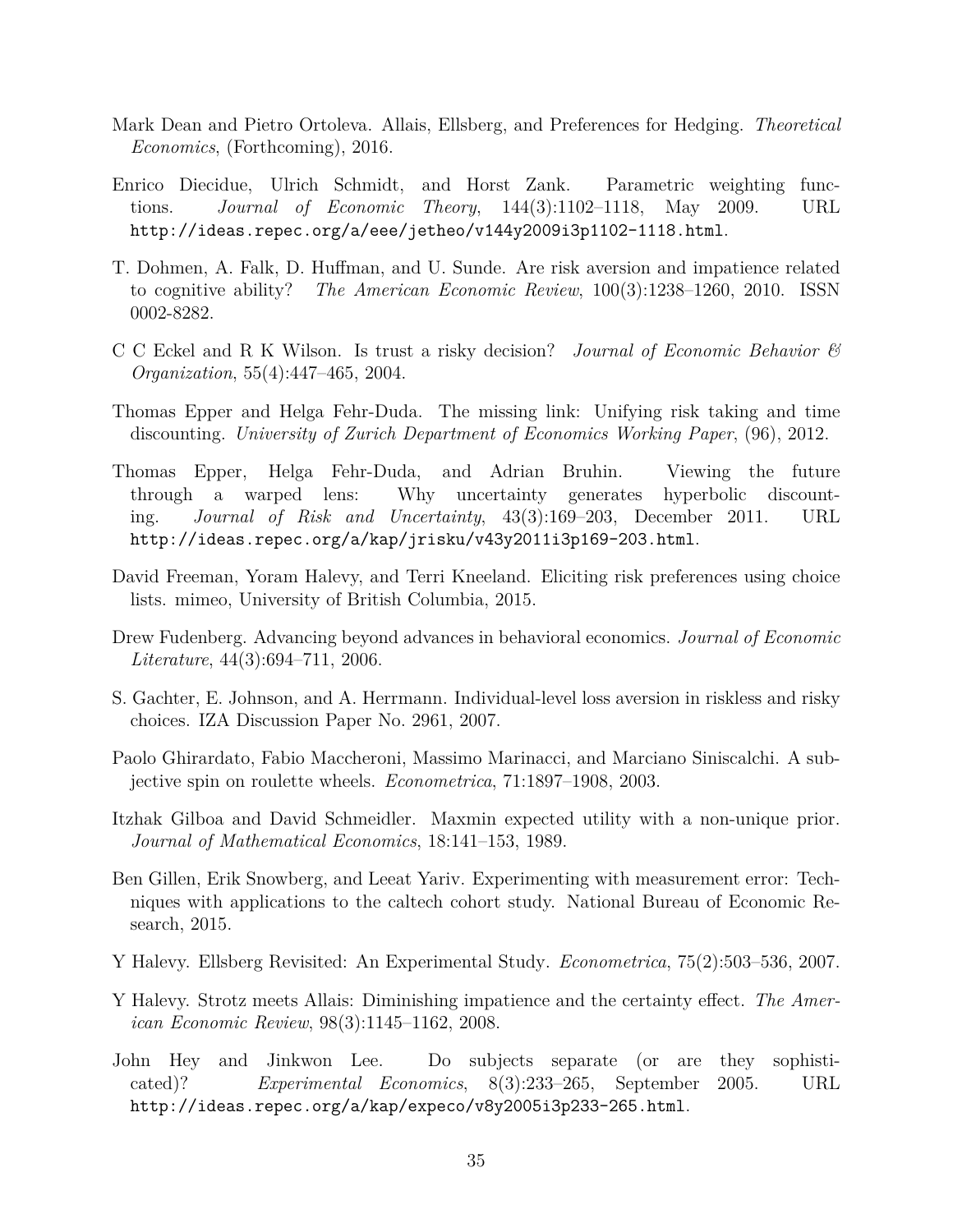- C.A. Holt and S.K. Laury. Risk aversion and incentive effects. *American Economic Review*, 92(5):1644–1655, 2002. ISSN 0002-8282.
- Charles A Holt. Preference reversals and the independence axiom. *American Economic Review*, 76(3):508–15, June 1986. URL http://ideas.repec.org/a/aea/aecrev/v76y1986i3p508-15.html.
- Andrea Isoni, Graham Loomes, and Robert Sugden. The willingness to pay willingness to accept gap, the endowment effect, subject misconceptions, and experimental procedures for eliciting valuations: Comment. *The American Economic Review*, 101(2):991–1011, 2011.
- E Karni and Z Safra. " Preference reversal" and the observability of preferences by experimental methods. *Econometrica: Journal of the Econometric Society*, 55(3):675–685, 1987.
- B. Koszegi and M. Rabin. Reference-dependent risk attitudes. *The American Economic Review*, 97(4):1047–1073, 2007. ISSN 0002-8282.
- Hiroshi Kurata, Hiroshi Izawa, and Makoto Okamura. Non-expected utility maximizers behave as if expected utility maximizers: An experimental test. *Journal of Socio-Economics*, 38(4):622 – 629, 2009. ISSN 1053-5357. doi: 10.1016/j.socec.2008.12.010. URL http://www.sciencedirect.com/science/article/pii/S1053535708002047.
- David Laibson. Golden eggs and hyperbolic discounting. *The Quarterly Journal of Economics*, 112(2):443–77, May 1997. URL http://ideas.repec.org/a/tpr/qjecon/v112y1997i2p443-77.html.
- Marco Lauriola and Irwin P. Levin. Relating individual differences in attitude toward ambiguity to risky choices. *Journal of Behavioral Decision Making*, 14(2):107–122, 2001.
- Ye Li, Martine Baldassi, Eric J Johnson, and Elke U Weber. Complementary cognitive capabilities, economic decision making, and aging. *Psychology and aging*, 28(3):595, 2013.
- Yusufcan Masatlioglu and Efe A Ok. Reference-Dependent Procedural Decision Making. 2006.
- Yusufcan Masatlioglu and Efe A Ok. A canonical model of choice with initial endowments. *The Review of Economic Studies*, page rdt037, 2013.
- Don A. Moore and Paul J. Healy. The trouble with overconfidence. *Psychological review*, 115(2):502–517, April 2008. ISSN 0033-295X. doi: 10.1037/0033-295X.115.2.502. URL http://healy.econ.ohio-state.edu/papers/Moore\_Healy-TroubleWithOverconfidence.pdf.
- Pietro Ortoleva. Status Quo Bias, Multiple Priors and Uncertainty Aversion. *Games and Economic Behavior*, 69:411–424, 2010.
- E. S. Phelps and R. A. Pollak. On second-best national saving and game-equilibrium growth. *The Review of Economic Studies*, 35(2):pp. 185–199, 1968. ISSN 00346527. URL http://www.jstor.org/stable/2296547.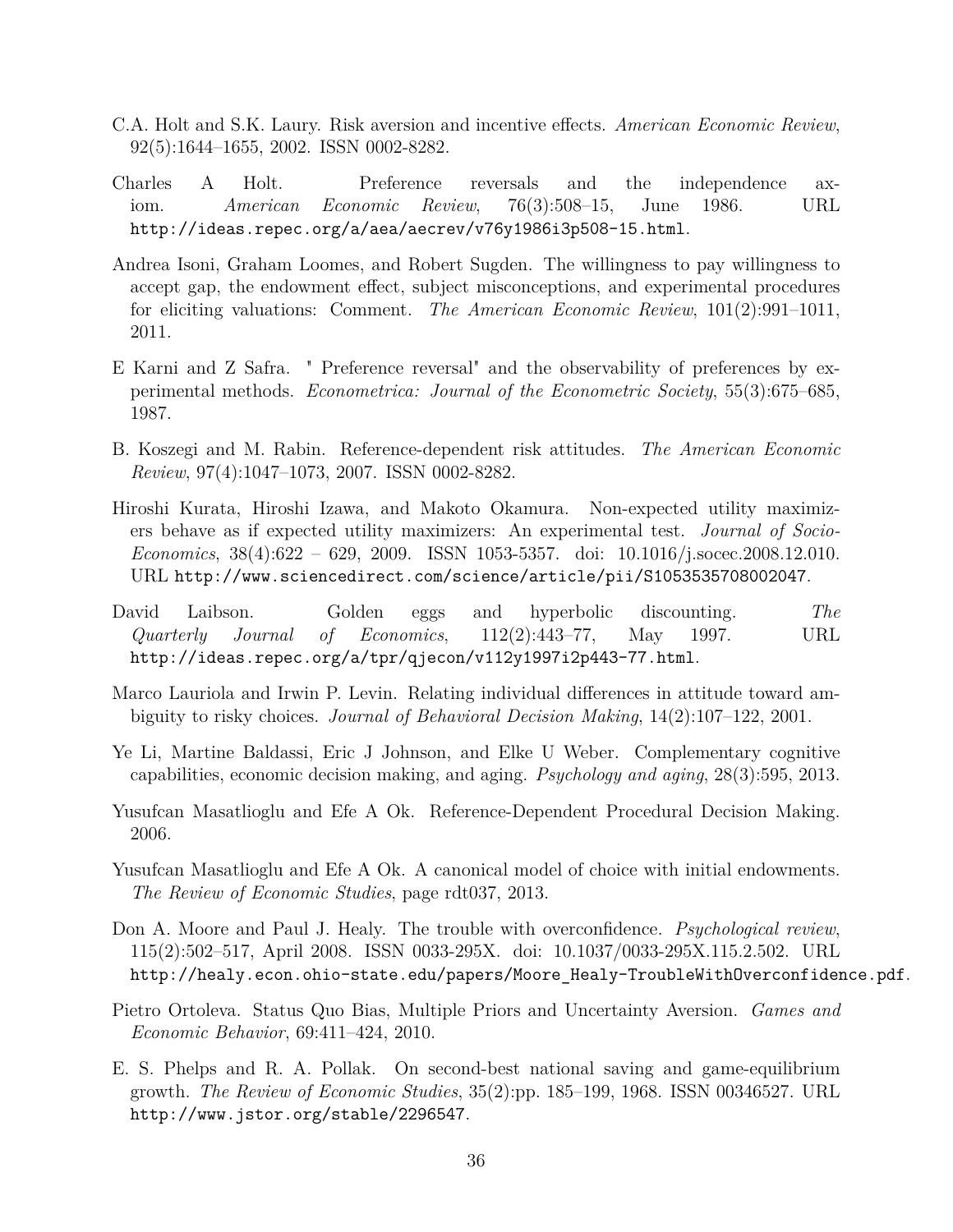- D. Prelec. The probability weighting function. *Econometrica*, 66(3):497–527, 1998. ISSN 0012-9682.
- Louis Putterman, Jean-Robert Tyran, and Kenju Kamei. Public goods and voting on formal sanction schemes. *Journal of Public Economics*, 95(9):1213–1222, 2011.
- J. Quiggin. A theory of anticipated utility. *Journal of Economic Behavior & Organization*, 3(4):323–343, 1982.
- Kota Saito. A relationship between risk and time preferences. mimeo, California Insitute of Technology, 2012.
- L Schechter. Traditional trust measurement and the risk confound: An experiment in rural Paraguay. *Journal of Economic Behavior & Organization*, 62(2):272–292, 2007.
- David Schmeidler. Subjective probability and expected utility without additivity. *Econometrica*, 57:571–587, 1989.
- Uzi Segal. The Ellsberg Paradox and Risk Aversion: An Anticipated Utility Approach. *International Economic Review*, 28(1):175–202, 1987.
- Uzi Segal. Two-stage lotteries without the reduction axiom. *Econometrica: Journal of the Econometric Society*, pages 349–377, 1990.
- Noah A. Shamosh and Jeremy R. Gray. Delay discounting and intelligence: A meta-analysis. *Intelligence*, 36(4):289 – 305, 2008.
- Victor Stango, Joanne Yoong, and Jonathan Zinman. We are all behavioral, more or less: Measuring the prevalence, heterogeneity and importance of multiple behavioral factors. 2016.
- K.E. Stanovich. *Rationality and the Reflective Mind*. Oxford University Press, 2010.
- Tomomi Tanaka, Colin F Camerer, and Quang Nguyen. Risk and time preferences: Linking experimental and household survey data from vietnam. *The American Economic Review*, 100(1):557, 2010.
- et al Thaler, Richard H. The effect of myopia and loss aversion on risk taking: An experimental test. *The Quarterly Journal of Economics*, 112(2):647–61, May 1997. URL http://ideas.repec.org/a/tpr/qjecon/v112y1997i2p647-61.html.
- Amos Tversky and Daniel Kahneman. Loss Aversion in Riskless Choice: A Reference-Dependent Model. *Quarterly Journal of Economics*, 106:1039–1061, 1991.
- Amos Tversky and Daniel Kahneman. Advances in prospect theory: cumulative representation of uncertainty. *Journal of Risk and Uncertainty*, 5:297–323, 1992.
- Hans-Martin Von Gaudecker, Arthur Van Soest, and Erik Wengström. Heterogeneity in risky choice behavior in a broad population. *The American Economic Review*, 101(2):664–694, 2011.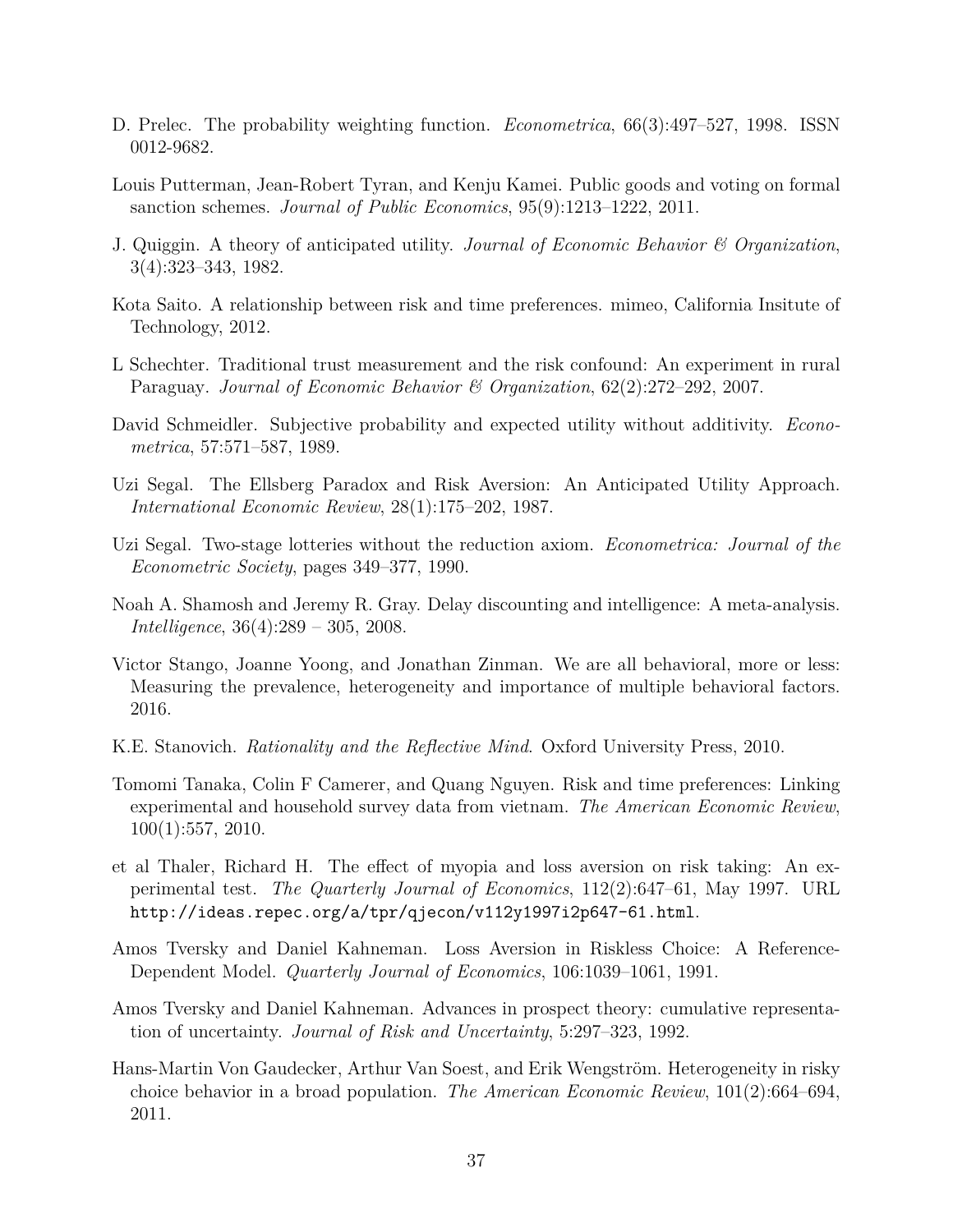Jeffrey M. Wooldridge. *Econometric Analysis of Cross Section and Panel Data*, volume 1 of *MIT Press Books*. The MIT Press, June 2001. URL http://ideas.repec.org/b/mtp/titles/0262232197.html.

# **7. Appendix: Table S1: Regressions of Economic Behaviors on Demographics and Personality Measures**

|                                | (1)       | (2)                     | (3)          | (4)        |
|--------------------------------|-----------|-------------------------|--------------|------------|
|                                | Discount  | <b>Present Discount</b> | Present Bias | Risk Av.   |
| Intelligence                   | $-0.112$  | 0.0251                  | 0.129        | 0.0535     |
|                                | (0.0833)  | (0.0970)                | (0.104)      | (0.0941)   |
|                                |           |                         |              |            |
| Overconfidence                 | $-0.0668$ | $-0.0158$               | 0.0168       | 0.0216     |
|                                | (0.0729)  | (0.0849)                | (0.0913)     | (0.0821)   |
|                                |           |                         |              |            |
| Overplacement                  | $-0.0104$ | $-0.0745$               | $-0.0819$    | $-0.212**$ |
|                                | (0.0858)  | (0.0999)                | (0.107)      | (0.0972)   |
|                                |           |                         |              |            |
| Gender                         | 0.119     | 0.106                   | 0.0375       | $-0.239$   |
|                                | (0.143)   | (0.166)                 | (0.179)      | (0.161)    |
| Anxiety                        | $-0.109$  | 0.0800                  | 0.119        | $0.166*$   |
|                                | (0.0787)  | (0.0917)                | (0.0986)     | (0.0932)   |
|                                |           |                         |              |            |
| Depression                     | $0.187**$ | 0.0784                  | $-0.0495$    | $-0.0582$  |
|                                | (0.0784)  | (0.0914)                | (0.0983)     | (0.0913)   |
|                                |           |                         |              |            |
| Constant                       | $-0.143$  | $-0.0951$               | $-0.0209$    | 0.0589     |
|                                | (0.0924)  | (0.108)                 | (0.116)      | (0.103)    |
| Observations                   | 153       | 153                     | 153          | 150        |
| $R^2$                          | 0.080     | 0.035                   | 0.021        | 0.057      |
| Standard errors in parentheses |           |                         |              |            |

Table S1: Demographics

<sup>∗</sup> *p <* 0*.*10, ∗∗ *p <* 0*.*05, ∗∗∗ *p <* 0*.*01, ∗∗∗∗ *p <* 0*.*001

George Wu and Richard Gonzalez. Curvature of the probability weighting function. *Management science*, 42(12):1676–1690, 1996.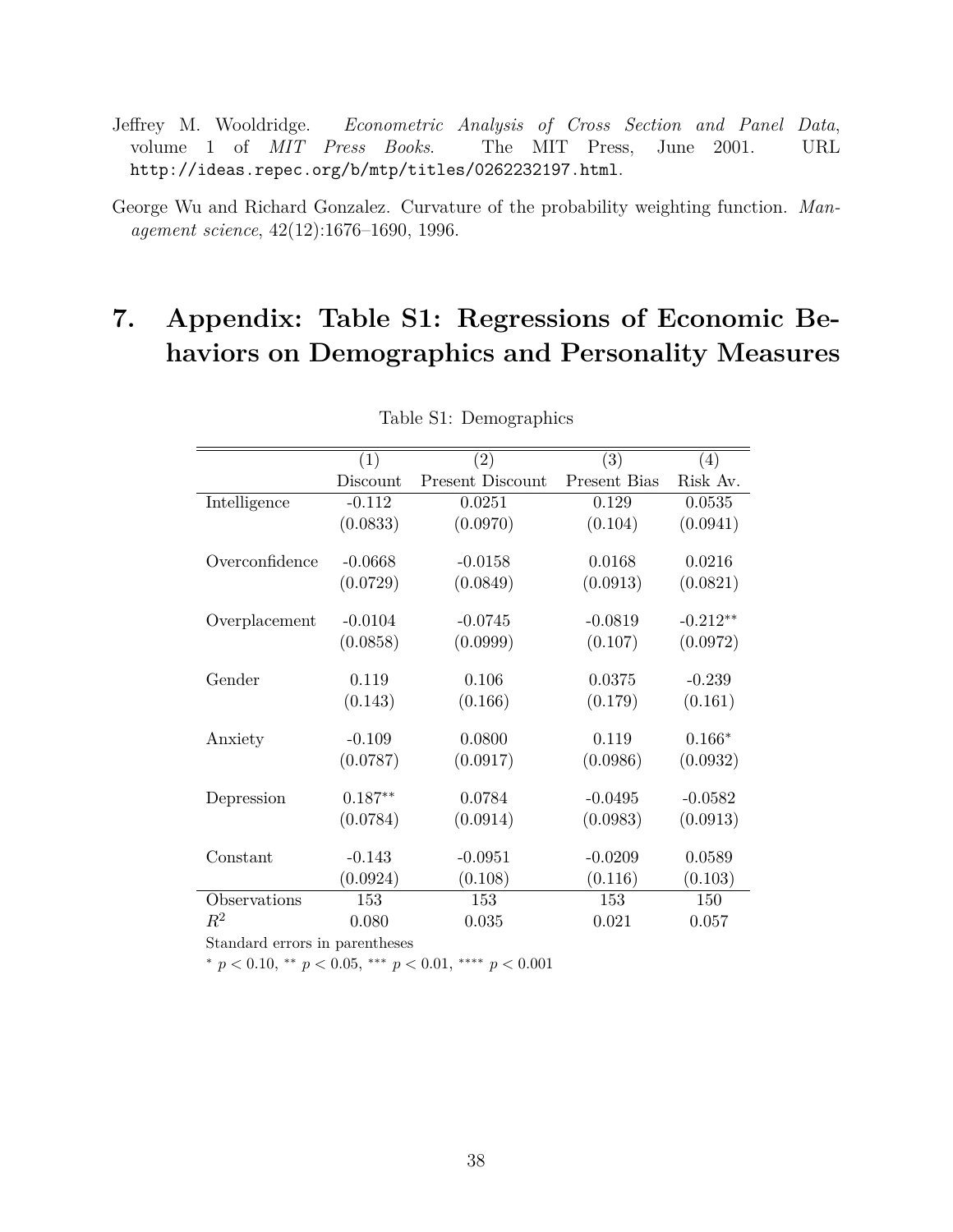|                | (1)            | (2)        | (3)           | (4)           |
|----------------|----------------|------------|---------------|---------------|
|                | C. Consequence | C. Ratio   | Ambiguity Av. | Reduction Av. |
| Intelligence   | 0.0863         | 0.109      | 0.0358        | $0.175*$      |
|                | (0.0957)       | (0.111)    | (0.103)       | (0.100)       |
| Overconfidence | $-0.0440$      | $-0.0188$  | $-0.0373$     | $-0.00406$    |
|                | (0.0841)       | (0.0959)   | (0.0897)      | (0.0890)      |
| Overplacement  | $-0.175*$      | $-0.0783$  | $-0.242**$    | $-0.262**$    |
|                | (0.0994)       | (0.119)    | (0.105)       | (0.103)       |
| Gender         | 0.0563         | $-0.0226$  | $-0.148$      | $-0.00493$    |
|                | (0.164)        | (0.191)    | (0.174)       | (0.171)       |
| Anxiety        | $-0.103$       | $-0.0480$  | $-0.0669$     | $-0.0498$     |
|                | (0.0901)       | (0.110)    | (0.101)       | (0.0987)      |
| Depression     | $-0.143$       | $-0.0199$  | $-0.0353$     | 0.000235      |
|                | (0.0900)       | (0.107)    | (0.0957)      | (0.0925)      |
| Constant       | $-0.104$       | $-0.00367$ | 0.0254        | $-0.0743$     |
|                | (0.106)        | (0.121)    | (0.113)       | (0.109)       |
| Observations   | 151            | 143        | 151           | 149           |
| $\,R^2$        | 0.074          | 0.012      | 0.057         | 0.061         |

Standard errors in parentheses

<sup>∗</sup> *p <* 0*.*10, ∗∗ *p <* 0*.*05, ∗∗∗ *p <* 0*.*01, ∗∗∗∗ *p <* 0*.*001